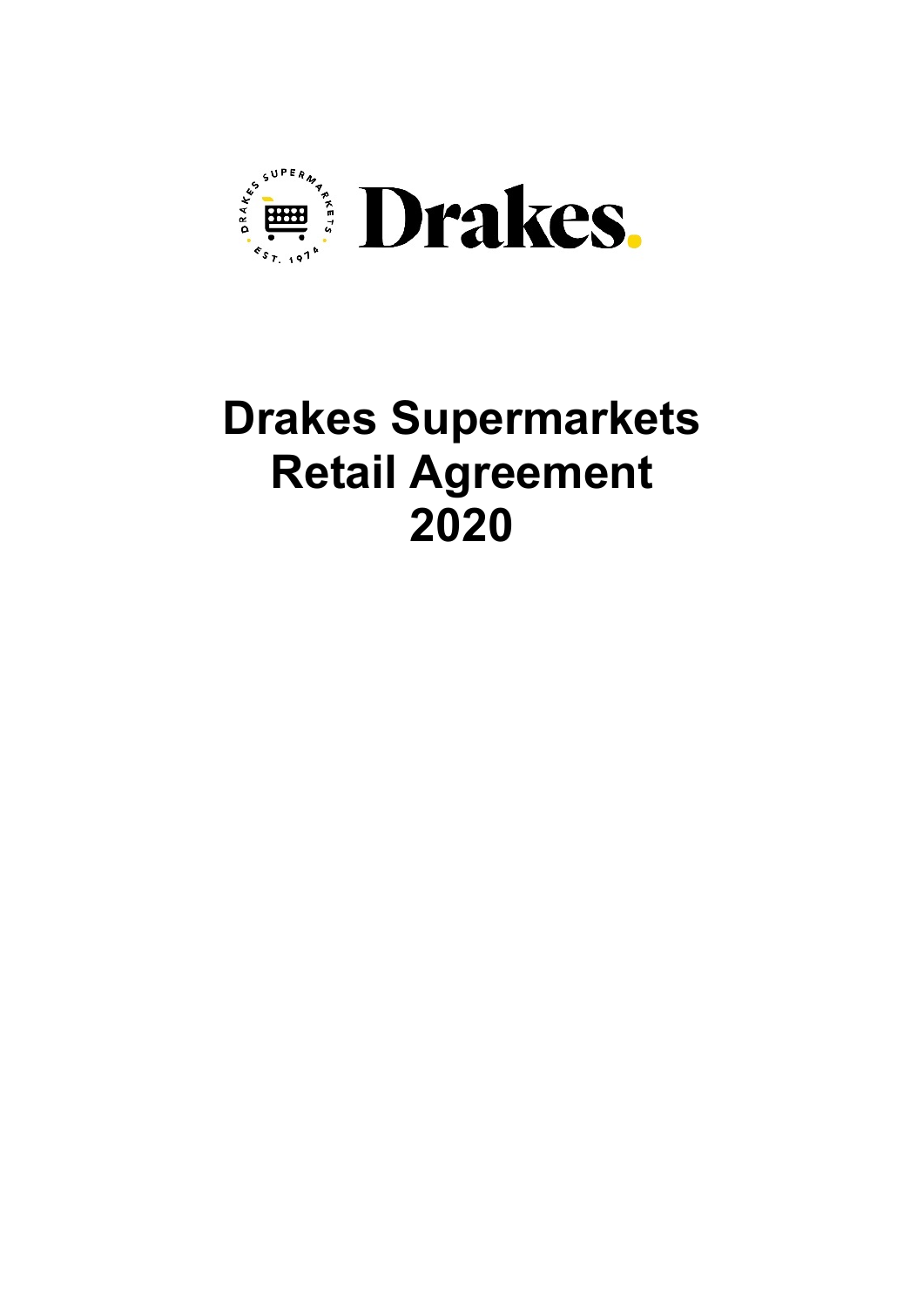# **PART 1 - [PRELIMINARY](#page-3-0) 4**

| 1.1 TITLE                                            | 4              |
|------------------------------------------------------|----------------|
| 1.2 LOCALITY                                         | 4              |
| 1.3 COVERAGE AND PARTIES BOUND                       | 4              |
| 1.4 DATE OF OPERATION                                | 4              |
| 1.5 COMPREHENSIVE AGREEMENT                          | 4              |
| 1.6 NO EXTRA CLAIMS                                  | 4              |
| 1.7 RELATIONSHIP WITH NATIONAL EMPLOYMENT STANDARDS  | 4              |
| 1.8 DEFINITIONS                                      | 4              |
| <b>1.9 CLASSIFICATIONS</b>                           | 5              |
| 1.10 HIGHER DUTIES                                   | $\overline{7}$ |
|                                                      |                |
| <b>PART 2 - TERMS AND CONDITIONS OF EMPLOYMENT</b>   | 7              |
|                                                      |                |
| 2.1 CONTRACT OF EMPLOYMENT                           | 7              |
| 2.2 TRAINEES, SUPPORTED WAGES                        | $\overline{7}$ |
| 2.2.1 TRAINEES                                       | $\overline{7}$ |
| 2.2.2 SUPPORTED WAGES PROVISIONS                     | 9              |
| 2.3 TERMINATION OF EMPLOYMENT                        | 10             |
| 2.4 INTRODUCTION OF CHANGE                           | 11             |
| 2.5 REDUNDANCY                                       | 12             |
| <b>2.6 DISPUTE RESOLUTION</b>                        | 13             |
| 2.7 MODEL FLEXIBILITY TERM                           | 13             |
|                                                      |                |
|                                                      |                |
| <b>PART 3 - WAGES AND ALLOWANCES</b>                 | 14             |
|                                                      |                |
| 3.1 WAGES                                            | 14             |
| 3.1.1 APPRENTICES                                    | 15             |
| 3.1.2 INCREASES TO BASE RATES OF PAY                 | 15             |
| 3.2 PAYMENT OF WAGES                                 | 16             |
| 3.3 PENALTY RATES AND LOADINGS                       | 16             |
| 3.4 ALLOWANCES AND REIMBURSEMENTS                    | 16             |
| 3.4.1 MEAL ALLOWANCE                                 | 16             |
| 3.4.2 FIRST AID ALLOWANCE                            | 17             |
| 3.4.3 UNIFORMS                                       | 17             |
| 3.4.4 COLD WORK DISABILITY ALLOWANCE                 | 17             |
| 3.4.5 LIQUOR LICENCE ALLOWANCE                       | 17             |
| 3.4.6 BROKEN HILL ALLOWANCE                          | 17             |
| 3.4.7 EXCESS TRAVELLING COSTS                        | 17             |
| 3.4.8 TRAVELLING TIME REIMBURSEMENT                  | 17             |
| 3.4.9 MOVING EXPENSES                                | 18             |
| 3.4.10 MOTOR VEHICLE ALLOWANCE                       | 18             |
| 3.4.11 TRANSPORT REIMBURSEMENT                       | 18             |
| 3.4.12 RECALL ALLOWANCE                              | 18             |
| <b>3.5 SUPERANNUATION</b>                            | 18             |
|                                                      |                |
| 3.5.1 VOLUNTARY TEAM MEMBER CONTRIBUTIONS            | 19<br>19       |
| 3.5.2 ABSENCE FROM WORK                              |                |
| PART 4 - HOURS OF WORK, TYPE OF EMPLOYMENT, OVERTIME | 19             |
|                                                      |                |
| 4.1 ORDINARY HOURS OF WORK                           | 19             |
| 4.2 FULL-TIME                                        | 19             |
| 4.3 PART-TIME                                        | 20             |
| 4.3.1 ADDITIONAL HOURS FOR PART-TIME TEAM MEMBERS    | 20             |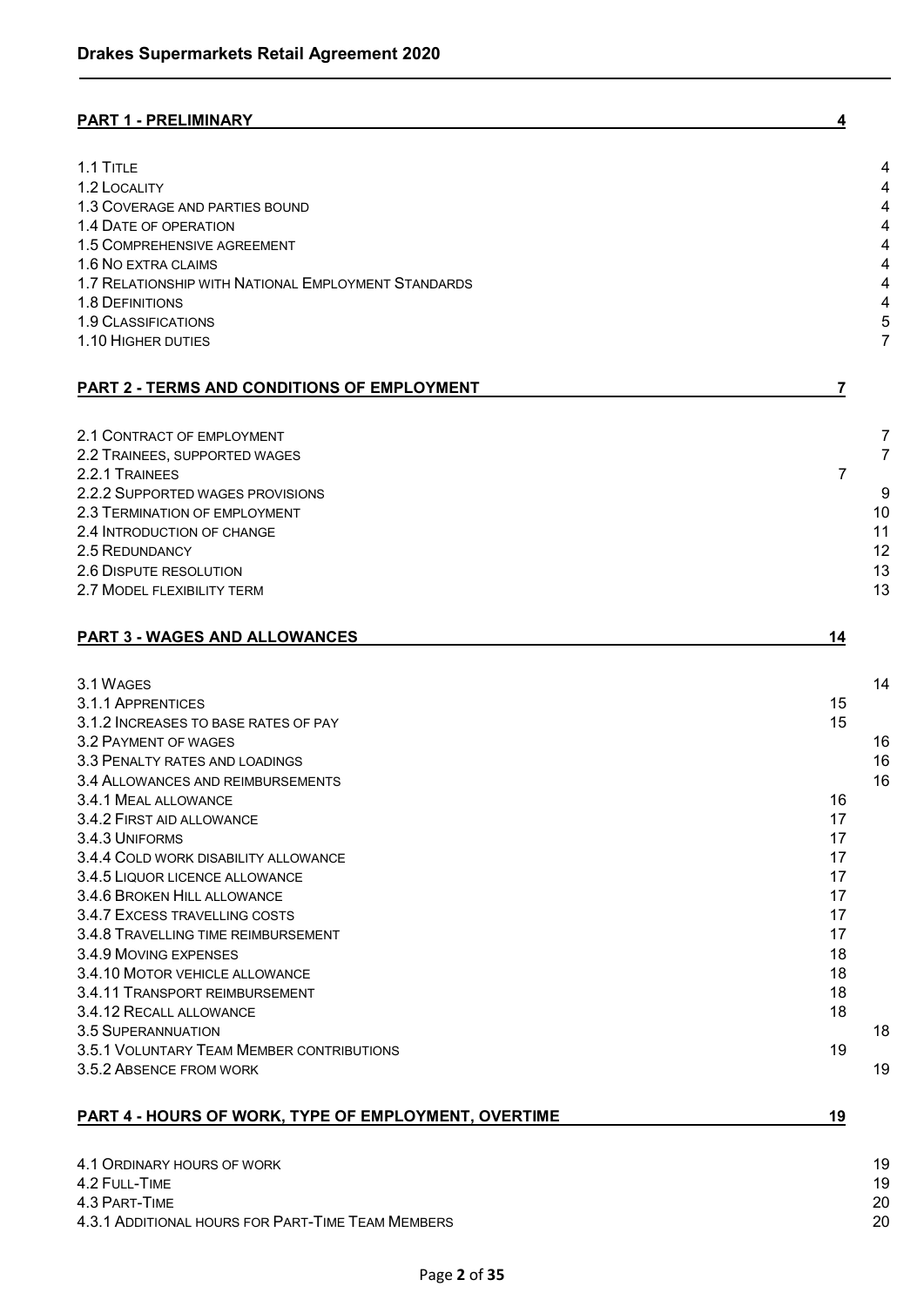| 4.4 CASUAL<br>4.4.1 RIGHT TO REQUEST CASUAL CONVERSION<br>4.5 ROSTERING ARRANGEMENTS<br>4.6 MEAL BREAKS AND REST PAUSES<br><b>4.7 OVERTIME</b><br>4.8 REQUESTS FOR FLEXIBLE WORKING ARRANGEMENTS                                                                                                                                                                                                                                                                           | 20<br>21<br>22<br>23<br>24<br>25                                                             |
|----------------------------------------------------------------------------------------------------------------------------------------------------------------------------------------------------------------------------------------------------------------------------------------------------------------------------------------------------------------------------------------------------------------------------------------------------------------------------|----------------------------------------------------------------------------------------------|
| <b>PART 5 - LEAVE AND HOLIDAYS</b>                                                                                                                                                                                                                                                                                                                                                                                                                                         | 26                                                                                           |
| 5.1 ANNUAL LEAVE<br>5.2 PUBLIC HOLIDAYS<br>5.3 PERSONAL/CARER'S LEAVE<br>5.3.1 UNPAID PERSONAL/CARER'S LEAVE<br>5.3.2 MAKE UP TIME<br>5.4 COMPASSIONATE LEAVE<br>5.5 PARENTAL LEAVE<br>5.5.1 RETURN TO WORK<br>5.6 LONG SERVICE LEAVE<br>5.7 LEAVE WITHOUT PAY<br>5.8 FAMILY AND DOMESTIC VIOLENCE LEAVE<br>5.9 COMMUNITY SERVICE LEAVE<br>5.10 NATURAL DISASTER LEAVE<br>5.11 AUSTRALIAN DEFENCE FORCE RESERVE LEAVE<br>5.12 BLOOD DONOR LEAVE<br>5.13 JURY SERVICE LEAVE | 26<br>28<br>29<br>30<br>31<br>31<br>31<br>31<br>31<br>32<br>32<br>32<br>32<br>32<br>33<br>33 |
| 5.14 PRE-NATAL LEAVE                                                                                                                                                                                                                                                                                                                                                                                                                                                       | 33                                                                                           |
| <b>PART 6 - UNION MATTERS</b>                                                                                                                                                                                                                                                                                                                                                                                                                                              | 34                                                                                           |
| <b>PART 7 - OTHER</b>                                                                                                                                                                                                                                                                                                                                                                                                                                                      | 34                                                                                           |
| 7.1 WORKPLACE HEALTH AND SAFETY<br><b>7.2 AMENITIES</b><br>7.3 ALCOHOL AND ILLEGAL DRUGS                                                                                                                                                                                                                                                                                                                                                                                   | 34<br>34<br>34                                                                               |
| <b>PART 8 - SIGNATURE PAGE</b>                                                                                                                                                                                                                                                                                                                                                                                                                                             | 35                                                                                           |
| 8.1 SIGNATORIES TO THE AGREEMENT                                                                                                                                                                                                                                                                                                                                                                                                                                           | 35                                                                                           |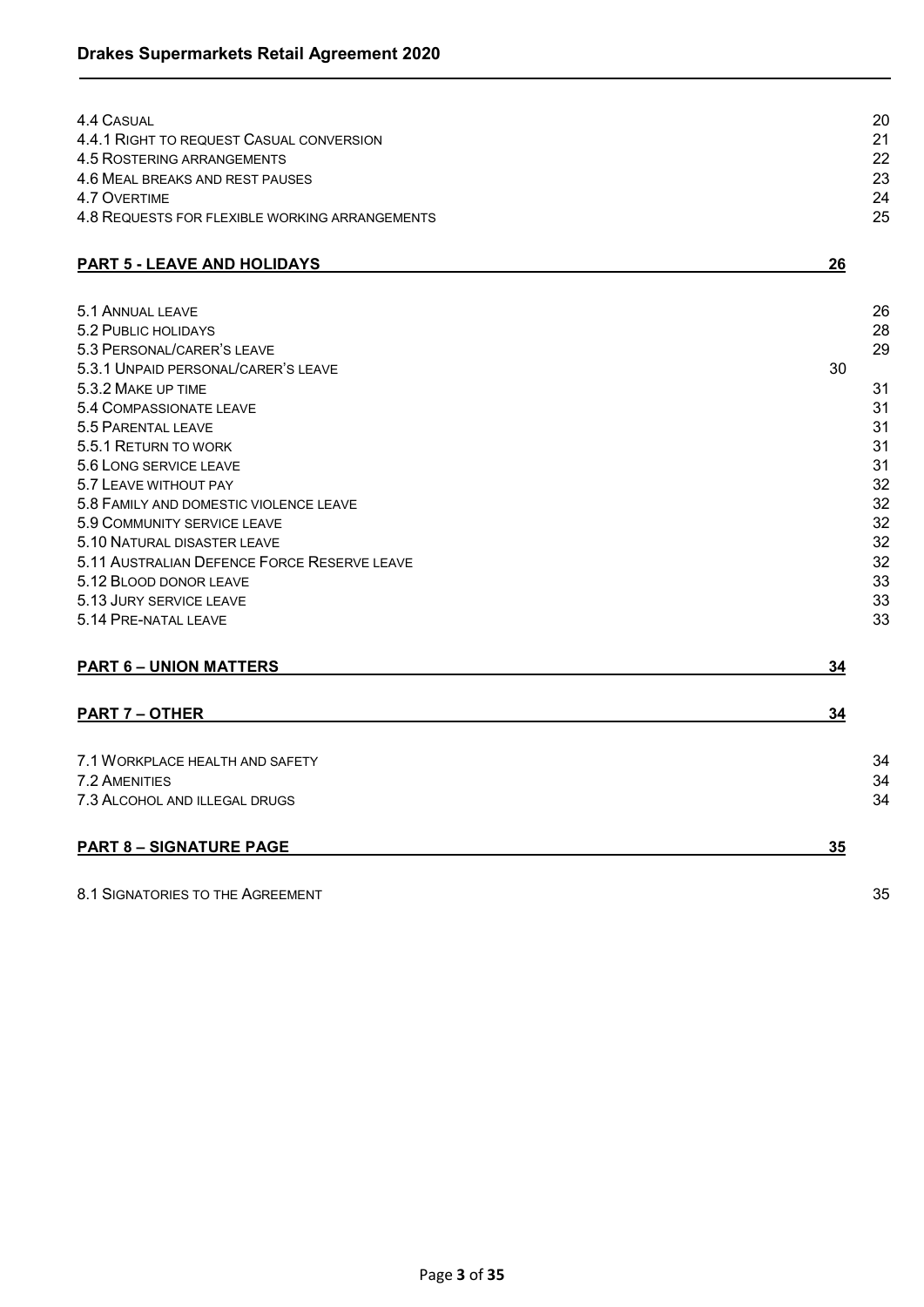# <span id="page-3-0"></span>**Part 1 - Preliminary**

# <span id="page-3-1"></span>**1.1 Title**

This Agreement will be known as the *Drakes Supermarkets Retail Agreement 2020.*

# <span id="page-3-2"></span>**1.2 Locality**

This Agreement shall apply throughout Australia.

# <span id="page-3-3"></span>**1.3 Coverage and parties bound**

This Agreement will cover:

- (a) All Team Members engaged by The Fourth Force Pty Ltd, Finliq Pty Ltd, Dramet Pty Ltd, Lowood Supermarket Pty Ltd, Emu Park Supermarket Pty Ltd, Calliope Supermarket Pty Ltd, Chinchilla Supermarket Pty Ltd, Regents Park Supermarket Pty Ltd, Biggera Waters Supermarket Pty Ltd, Biloela Supermarket Pty Ltd, Pty Ltd, Ormeau Supermarket Pty Ltd, Rosewood Supermarket Pty Ltd, Samford Supermarket Pty Ltd, Sun Valley Supermarket Pty Ltd, North Lakes Supermarket Pty Ltd, McDowall Supermarket Pty Ltd, and for whom the classifications, rates of pay and conditions are prescribed by this Agreement. ("Team Members");
- (b) Shop, Distributive & Allied Employees' Association ("SDA") a registered trade union; and
- (c) This Agreement is negotiated between The Fourth Force Pty Ltd, Finliq Pty Ltd, Dramet Pty Ltd, Lowood Supermarket Pty Ltd, Emu Park Supermarket Pty Ltd, Calliope Supermarket Pty Ltd, Chinchilla Supermarket Pty Ltd, Regents Park Supermarket Pty Ltd, Biggera Waters Supermarket Pty Ltd, Biloela Supermarket Pty Ltd, Pty Ltd, Ormeau Supermarket Pty Ltd, Rosewood Supermarket Pty Ltd, Samford Supermarket Pty Ltd, Sun Valley Supermarket Pty Ltd, North Lakes Supermarket Pty Ltd, McDowall Supermarket Pty Ltd, trading as Drakes Supermarkets (Drakes) and the Shop, Distributive and Allied Employees' Association (SDA).

## <span id="page-3-4"></span>**1.4 Date of operation**

- (a) This Agreement will operate from 1 February 2021 or 7 days after the approval by the Fair Work Commission, whichever is the latter (Commencement Date); and
- (b) The nominal expiry date for this Agreement will be 4 years from the day on which the FWC approves the agreement.
- (c) This Agreement will continue to apply after its expiry date until such time that the Agreement is varied, replaced or terminated in accordance with the *Fair Work Act 2009.*

# <span id="page-3-5"></span>**1.5 Comprehensive agreement**

This Agreement comprehensively regulates the terms and conditions of employment of Team Members to whom it applies and operates to the exclusion of any other industrial agreements.

# <span id="page-3-6"></span>**1.6 No extra claims**

It is a term of this Agreement that the Company, the Union and the Team Members undertake during the life of the Agreement not to pursue any extra claims in relation to matters pertaining to the employment relationship.

# <span id="page-3-7"></span>**1.7 Relationship with National Employment Standards**

This Agreement will be read and interpreted in conjunction with the National Employment Standards (NES). Where there is an inconsistency between this agreement and the NES, and the NES provides a greater benefit, the NES provision will apply to the extent of the inconsistency.

The NES and this Agreement will be posted on the noticeboards and lunchrooms at all sites where Team Members for whom the classifications, rates of pay and conditions of employment in this Agreement are engaged.

# <span id="page-3-8"></span>**1.8 Definitions**

(a) A 'Team Member' will be taken to mean and include all persons for whom wage rates are prescribed within this Agreement and who perform those duties detailed within this Agreement.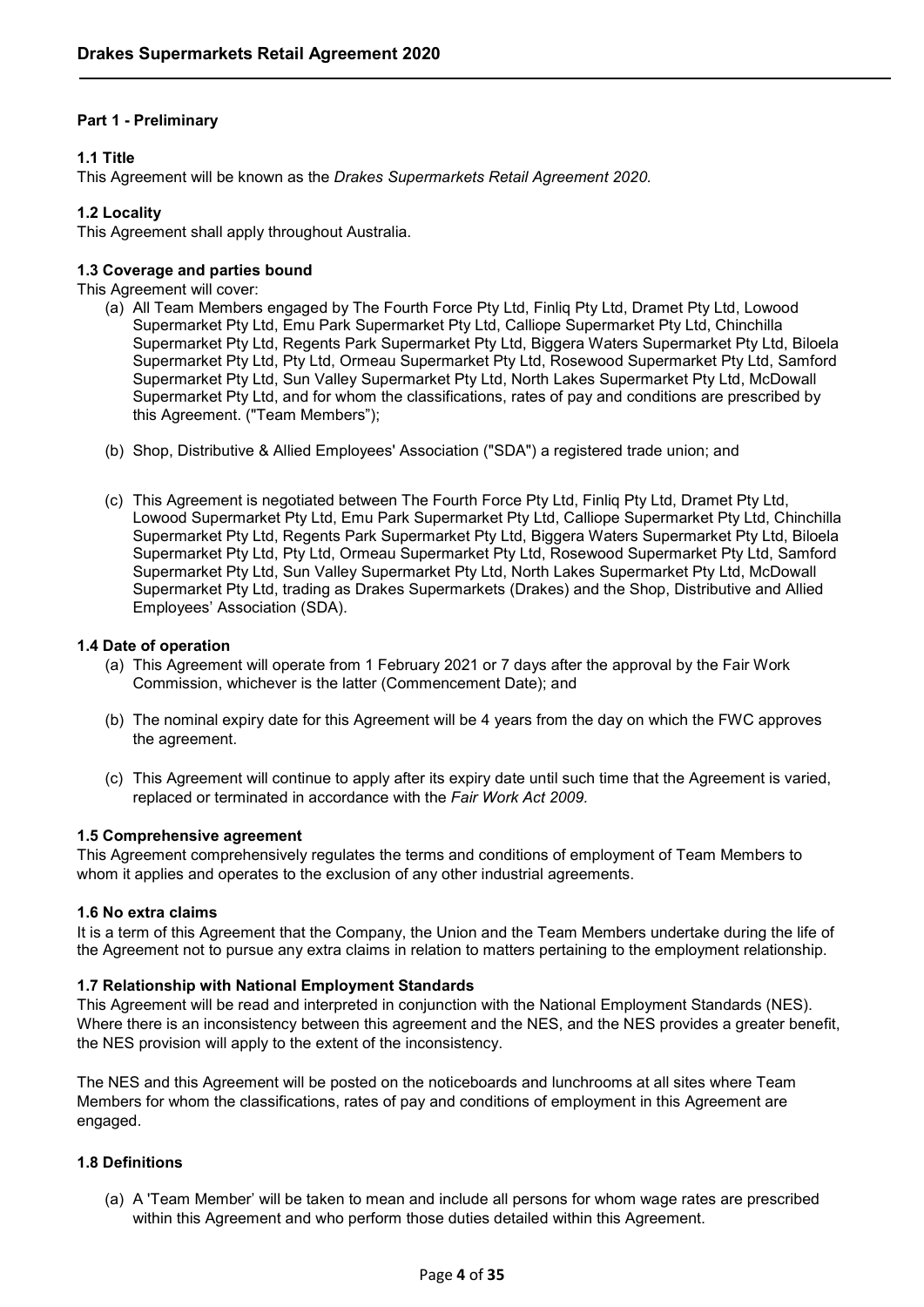- (b) A 'Full-Time Team Member' will mean a permanent weekly Team Member who is engaged as such and will, within the parameters of Part 4 of this Agreement, work 152 ordinary hours in each 4-week cycle.
- (c) A 'Part-Time Team Member' will mean a permanent weekly Team Member who is engaged as such and will, within the parameters of Part 4 of this Agreement, work less than 38 ordinary hours per week.
- (d) A 'Casual Team Member' will mean a Team Member who is engaged on an hourly basis within the parameters of Part 4.
- (e) 'Probationary Period' will mean any new Full-Time and Part-Time Team Member's employment will be subject to a qualifying period of 6 months.
- (f) 'Ordinary Time Rate' will mean the actual ordinary rate of pay the Team Member receives for the ordinary hours of work performed, excluding overtime, holidays, penalty rates, fares and travelling time and other extraneous payments including bonuses and over-award payments.
- (g) 'Ordinary Time Earnings' is generally what Team Members earn for their ordinary hours of work. It includes things like commissions, penalty rates and allowances, but not overtime payments.
- (h) 'A shop without departments' means any shop which doesn't have clearly distinguishable departments or sections.
- (i) 'National Employment Standards' or 'NES' has the same meaning as in the Fair Work Act.
- (j) 'Standard Rate' means the minimum weekly wage for Level 4 in clause 3.1(a) Wages. Where an allowance is provided for on an hourly basis, a reference to standard rate means  $1/38^{th}$  of the weekly wage referred to above.
- (k) 'Immediate family' means a Team Member's;
	- Spouse or former spouse
	- De facto partner or former de facto partner
	- **Child**
	- Parent
	- **Grandparent**
	- **Grandchild**
	- Sibling, or a
	- Child, parent, grandparent, grandchild or sibling of the Team Member's spouse or de facto partner (or former spouse or de facto partner)
	- Step-relations (e.g. step-parent and step children)
	- Adoptive relations
- (l) The Union shall be the Shop, Distributive and Allied Employees' Association (SDA).

(m) Award or GRIA means the General Retail Industry Award 2020.

- (n) FWC means Fair Work Commission pursuant to the Act.
- (o) Act shall mean the Fair Work Act 2009.

## <span id="page-4-0"></span>**1.9 Classifications**

In addition to the following duties, Team Members will be required to comply with all reasonable requests.

1.9.1

| Level 1 | Shop Assistant, Clerical Assistant (GRIA Level 1)                                    |
|---------|--------------------------------------------------------------------------------------|
| Level 2 | Forklift Operator, Ride on Equipment Operator, 3IC to a Department Manager           |
| Level 3 | 2IC to a Department Manager, Cook (not qualified), Customer Service Shift Supervisor |
| Level 4 | Tradesperson (in-store Butcher or in-store Cook), Nightfill Supervisor, Customer     |
|         | Service Supervisor of up to 15 Team Members, Clerical Officer (GRIA Level 2),        |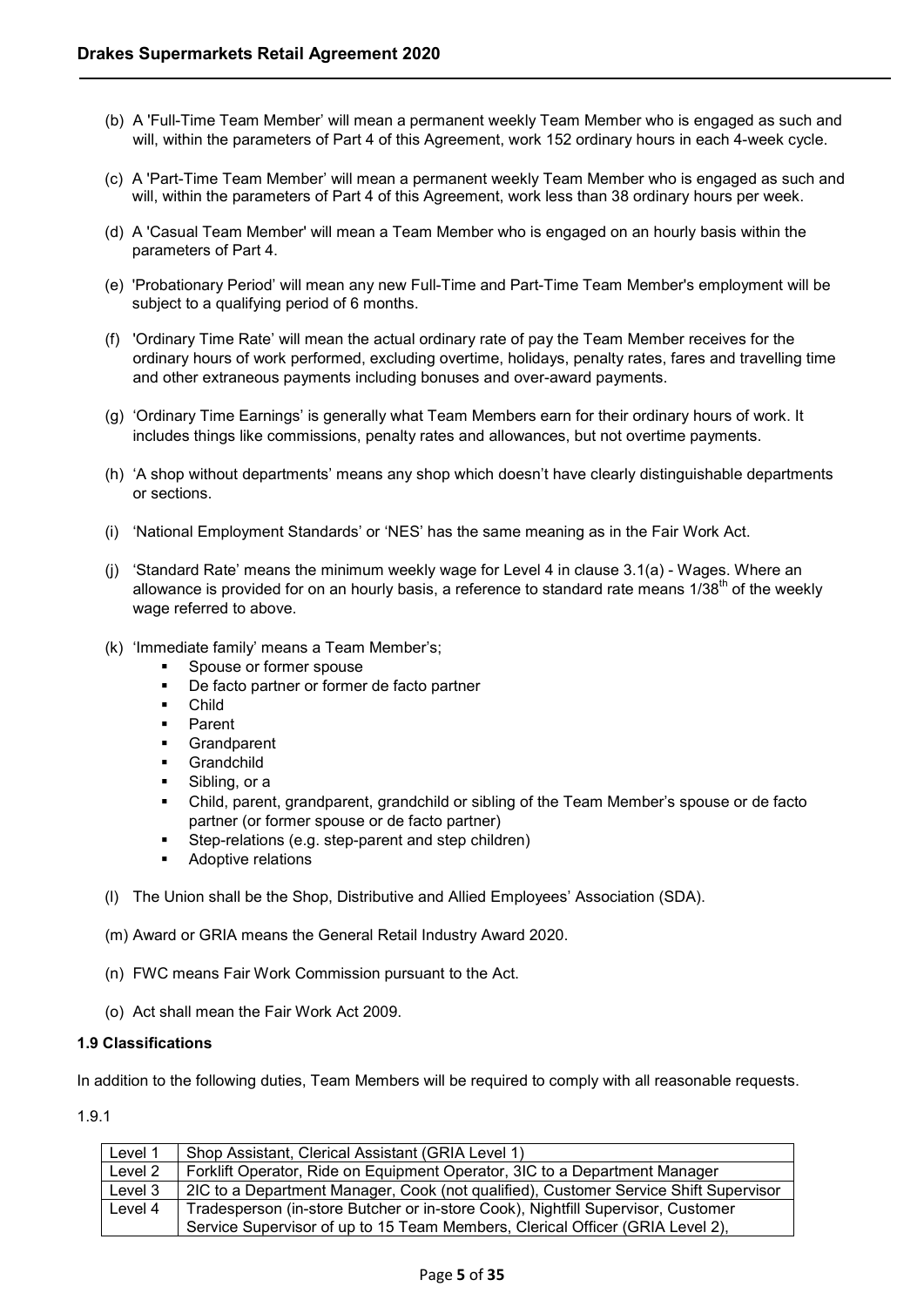|         | Department Manager of up to 4 Team Members (including self)                    |
|---------|--------------------------------------------------------------------------------|
| Level 5 | Tradesperson in charge of other Tradespersons within a section or department,  |
|         | Customer Service Supervisor of more than 15 Team Members                       |
| Level 6 | Department Manager with 5 or more Team Members (including self), Duty Manager, |
|         | Clerical Officer (GRIA Level 3).                                               |

1.9.2 **Shop Assistant** is a Team Member performing all or any of the following classes of work: Cashier; replenishing and/or maintaining stocks of goods; generally assisting on the shop floor; picking and preparing orders for online sales; delivery of orders; receiving and storing of goods; trolley collection; food services (other than a Cook).

1.9.3 **Clerical Assistant (GRIA Level 1)** means a Team Member accountable for clerical and office tasks as directed within the skill levels set out in Clerical Assistant Level 1 in GRIA. This includes an Assistant to a Scanning Co-ordinator.

1.9.4 **Forklift Operator, Ride on Equipment Operator** means a Team Member whose duties predominantly require the person to operate equipment for which a licence is required.

1.9.5 **3IC to a Department Manager** means a Team Member who is in a training role to become a 2IC to a Department Manager.

1.9.6 **2IC to a Department Manager** means a Team Member who provides supervisory assistance to a designated section manager or team leader.

1.9.7 **Cook (not qualified)** means a Team Member who carries out cooking tasks but who is not qualified.

1.9.8 **Customer Service Shift Supervisor** means a Team Member who works at Level 3 when supervising other cashiers.

1.9.9 **Tradesperson** means a Team Member who is trade qualified as an in-store butcher or in-store cook and is required to utilise the skills of a trades qualified person.

1.9.10 **Nightfill Supervisor** means a Team Member who supervises a team of Nightfillers in a store without departments.

1.9.11 **Customer Service Supervisor of up to 15 Team Members** means a Team Member who supervises up to 15 cashiers.

1.9.12 **Clerical Officer (GRIA Level 2)** means a Team Member accountable for clerical and office tasks as directed within the skill levels set out in Clerical Officer Level 2 in GRIA. This includes a Scanning Co-ordinator.

1.9.13 **Department Manager with up to 4 Team Members (including self)** means a Team Member who is a department manager supervising up to 4 Team Members (including self).

1.9.14 **Tradesperson in charge of other Tradespersons within a department** means a Team Member who is a trade qualified in-store butcher or in-store cook and is required to supervise other trade-qualified in-store butchers or in-store cooks.

1.9.15 **Customer Service Supervisor of more than 15 Team Members** means a Team Member who supervises more than 15 cashiers.

1.9.16 **Department Manager with 5 or more Team Members (including self)** means a Team Member who is a department manager supervising more than 5 Team Members (including self).

1.9.17 **Duty Manager** means a Duty Manager who provides in person supervision of routine store operations for a particular period of time when the Store Manager or other management are not physically present at the store. A Duty Manager reports to the Store Manager. A Duty Manager is not responsible for duties of the Store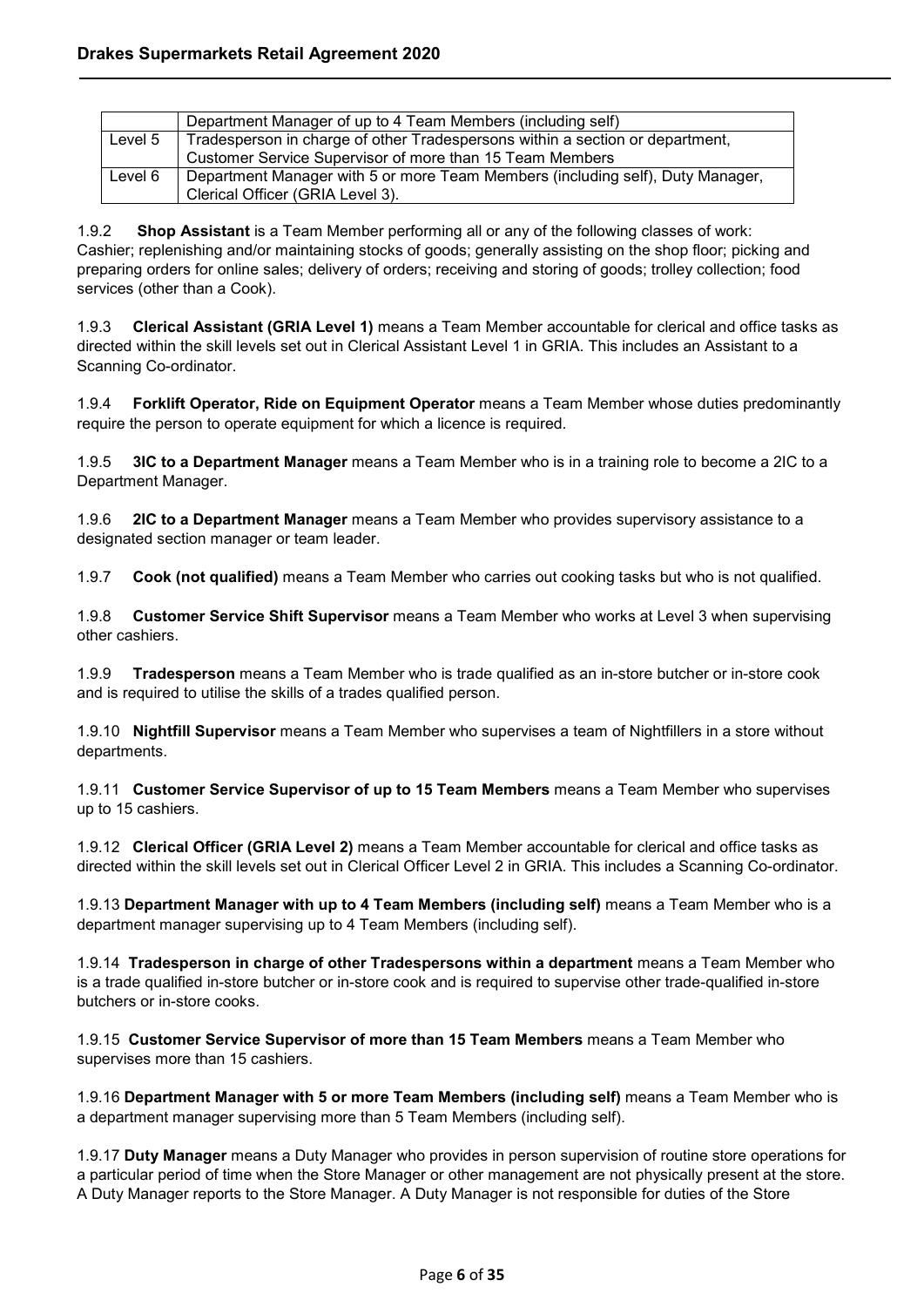Manager such as: the setting of rosters for the Store (though they may be required to arrange replacements for absent Team Members from time to time); planning, ongoing career development, budgets or achievement of financial outcomes for the Store.

1.9.18 **Clerical Officer (GRIA Level 3)** means a Team Member accountable for clerical and office tasks as directed within the skill levels set out in Clerical Officer Level 3 in GRIA.

# <span id="page-6-0"></span>**1.10 Higher duties**

Team Members engaged for more than two hours during one day or shift on duties carrying a higher rate than their ordinary classification are to be paid the higher rate for such day or shift. If engaged for two hours or less during one day or shift, the Team Member is to be paid the higher rate for the time worked only.

## <span id="page-6-1"></span>**Part 2 - Terms and conditions of employment**

## <span id="page-6-2"></span>**2.1 Contract of employment**

- (a) A Team Member under this Agreement may be employed as a Full-Time, Part-Time or Casual Team Member.
- (b) At the commencement of employment, all permanent Team Members will be informed of their starting and finishing time of work and location of work rosters.
- (c) A Team Member may be required to provide proof of age, proof of ability to work in Australia, and/or proof of identification prior to engagement.
- (d) Drakes may direct a Team Member to carry out such duties as are within the limits of the Team Member's skill, competence and training consistent with the classification structure of this Agreement.
- (e) Drakes may direct a Team Member to carry out such duties and use such equipment as may be required, provided that the Team Member has been properly trained and where necessary licensed, in the use of such equipment.
- (f) Any direction issued by Drakes pursuant to subclauses (d) and (e) will be consistent with Drakes' responsibilities to provide a safe and healthy working environment.
- (g) All new Team Members (other than Casual Team Members) will be employed subject to a six (6) month probationary period. At any time during the probationary period, the Team Member or Drakes may terminate the employment of the new Team Member with one (1) weeks' notice. However, Team Members who are dismissed for conduct that at common law justifies instant dismissal are not entitled to any notice.

## <span id="page-6-3"></span>**2.2 Trainees, supported wages**

## <span id="page-6-4"></span>2.2.1 Trainees

(a) Definitions

"*Approved Training*"- means that training which is specified in the *Contract of Training* which is part of the *Training Agreement* registered with an *ANP* in South Australia and *DESBT* in Queensland. It includes training undertaken both on and off-the-job in a *Traineeship* and involves formal instruction, both theoretical and practical, and supervised practice. The training reflects the requirements of a *National Training Package* or a *Traineeship* and involves formal instruction, both theoretical and practical, and supervised practice. The training reflects the requirements of a *National Training Package* or a *Traineeship* and leads to a Nationally recognised qualification.

"*ANP*" means Apprenticeship Network Provider or its successor.

''*DESBT*" means The Department of Employment, Small Business and Training or its successor.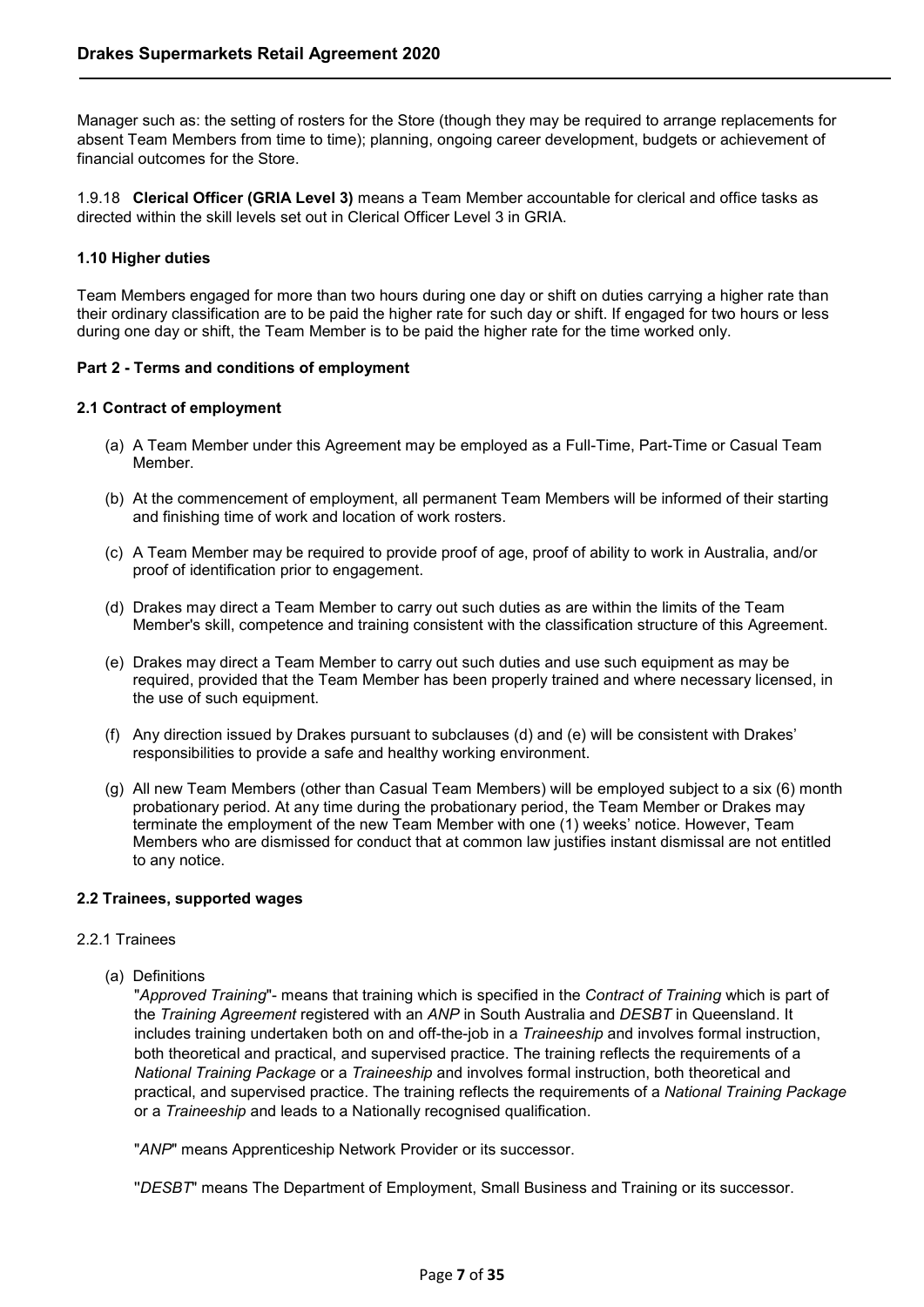"*Trainee*" - is an individual who is a signatory to a training agreement registered with *ANP* or *DESBT* and is involved in paid work and structured training which may be on or off the job.

"*Traineeship*" - means a system of training which has been approved by *ANP* or *DESBT* which meets the requirements of a National *Training Package* developed by the Department of Employment, Skills, Small and Family Business, and endorsed by the National Register of VET (training.gov.au), which leads to an Australian Qualifications Framework qualification specified by that National *Training Package*, and includes Full-Time *traineeships* and Part-Time *traineeships* including school based *traineeships*.

"*Training Agreement*" - means a contract of training made between Drakes and the trainee for a *Traineeship* which is registered as a Contract of Training with *ANP or DESBT*.

"*Traineeship Scheme*" - means a *Traineeship* approved by *ANP or DESBT* applicable to a group or class of Team Members or to an industry or sector of an industry or an enterprise.

"*Contract of Training*"- means a program of training which forms part of a *Training Agreement* registered with *ANP or DESBT*.

"*Training Package*" - means the competency standards, assessment guidelines and Australian Qualifications Framework qualification endorsed for an industry or enterprise by the National Register of VET (training.gov.au) and placed on the National Register of VET (training.gov.au) website with the approval of Commonwealth, State and Territory Ministers responsible for vocational education and training.

## (b) Training conditions

- (i) The trainee must attend an approved training course or training program prescribed in the *Training Agreement* or as notified to the trainee by *ANP or DESBT*.
- (ii) A *Traineeship* must not commence until the relevant *Training Agreement*, made in accordance with a *Training Contract,* has been signed by Drakes and the *trainee* and lodged for registration with *ANP or DESBT* However, if the *Traineeship* is not in a standard format, a *traineeship* must not commence until the *Training Agreement* has been registered with *ANP or DESBT.* Drakes must ensure that the trainee is permitted to attend the training course or program provided for in the *Training Agreement* and that the *trainee* receives the appropriate on-the-job training.
- (iii) Drakes will provide a level of supervision, in accordance with the *Training Agreement*, during the *Traineeship* period.
- (iv) Drakes agrees that the overall training program will be monitored by officers of *ANP or DESBT* and that training records or workbooks may be utilised as part of this monitoring process.
- (v) Training must be directed at:
	- The achievement of key competencies required for successful participation in the workplace (e.g. literacy, numeracy, problem solving, teamwork, using technology), and an Australian Qualification Framework Certificate Level III, IV or Diploma.

# (c) Part-Time trainees

*Trainees* who undertake a *traineeship* on a part-time basis by working less than full-time hours and by undertaking the *approved training* at the same or lesser training time than a Full-Time *trainee*. A Part-Time *trainee* will receive, on a pro-rata basis, all employment conditions applicable to a Part-Time Team Member, including wages. They will be paid for actual hours worked and will agree to attend scheduled training sessions in their own time. At entry level, trainees shall undertake Certificate III in Retail.

(d) Management trainees

Current Full-Time or Part-Time Team Members may undertake approved management training on the recommendation of their supervisor. The program includes Certificate III in Retail and Certificate IV in Retail Management or a Diploma of Retail Leadership. The Team Members' terms and conditions of employment shall remain the same, including wages. Full-time Team Members will receive time off to attend training sessions. Part-Time trainees will be paid for the actual hours worked and will agree to attend scheduled training sessions in their own time.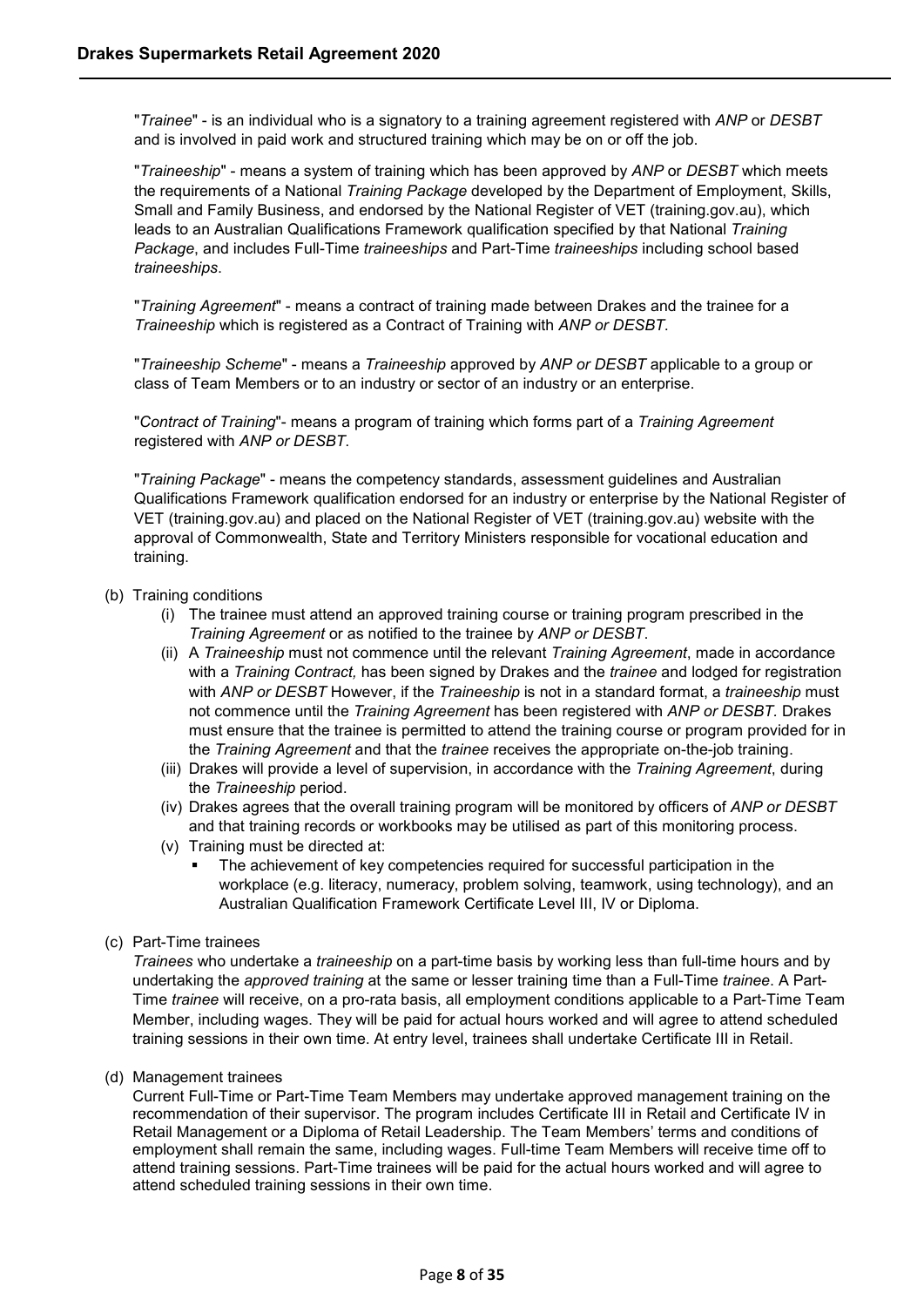## <span id="page-8-0"></span>2.2.2 Supported wages provisions

## (a) Definitions

This clause defines the conditions which will apply to Team Members who because of the effects of a disability are eligible for a supported wage under the terms of this agreement. In the context of this clause the following definitions will apply:

- (i) approved assessor means a person accredited by the management unit established by the Commonwealth under the supported wage system to perform assessments of an individual's productive capacity within the supported wage system
- (ii) assessment instrument means the tool provided for under the supported wage system that records the assessment of the productive capacity of the person to be employed under the supported wage system
- (iii) disability support pension means the Commonwealth pension scheme to provide income security for persons with a disability as provided under the Social Security Act 1991 (Cth), as amended from time to time, or any successor to that scheme
- (iv) relevant minimum wage means the minimum wage prescribed in this award for the class of work for which a Team Member is engaged
- (v) supported wage system (SWS) means the Commonwealth Government system to promote employment for people who cannot work at full enterprise agreement wages because of a disability, as documented in the Supported Wage System Handbook. The Handbook is available from the following website: www.jobaccess.gov.au
- (vi) SWS wage assessment agreement means the document in the form required by the Department of Social Services that records the Team Member's productive capacity and agreed wage rate.
- (b) Eligibility criteria

Team Members covered by this clause will be those who are unable to perform the range of duties to the competence level required within the class of work for which the Team Member is engaged under this agreement, because of the effects of a disability on their productive capacity and who meet the impairment criteria for receipt of a disability support pension.

This clause does not apply to any existing Team Member who has a claim against the employer which is subject to the provisions of workers compensation legislation or any provision of this agreement relating to the rehabilitation of Team Members who are injured in the course of their employment.

(c) Supported wage rates

Team Members to whom this clause applies will be paid the applicable percentage of the relevant minimum wage, plus 1 cent per hour, according to the following schedule:

| Assessed capacity | Relevant minimum wage |
|-------------------|-----------------------|
| %                 | %                     |
| 10                | 10                    |
| 20                | 20                    |
| 30                | 30                    |
| 40                | 40                    |
| 50                | 50                    |
| 60                | 60                    |
| 70                | 70                    |
| 80                | 80                    |
| 90                | 90                    |
|                   |                       |

Provided that the minimum amount payable must be not less than the minimum amount per week nominated in the Supported Wage System.

Where a Team Member's assessed capacity is 10%, they must receive a high degree of assistance and support.

(d) Assessment of capacity

For the purpose of establishing the percentage of the relevant minimum wage, the productive capacity of the Team Member will be assessed in accordance with the Supported Wage System by an approved assessor, having consulted the employer and Team Member and, if the Team Member so desires, a Union which the Team Member is eligible to join.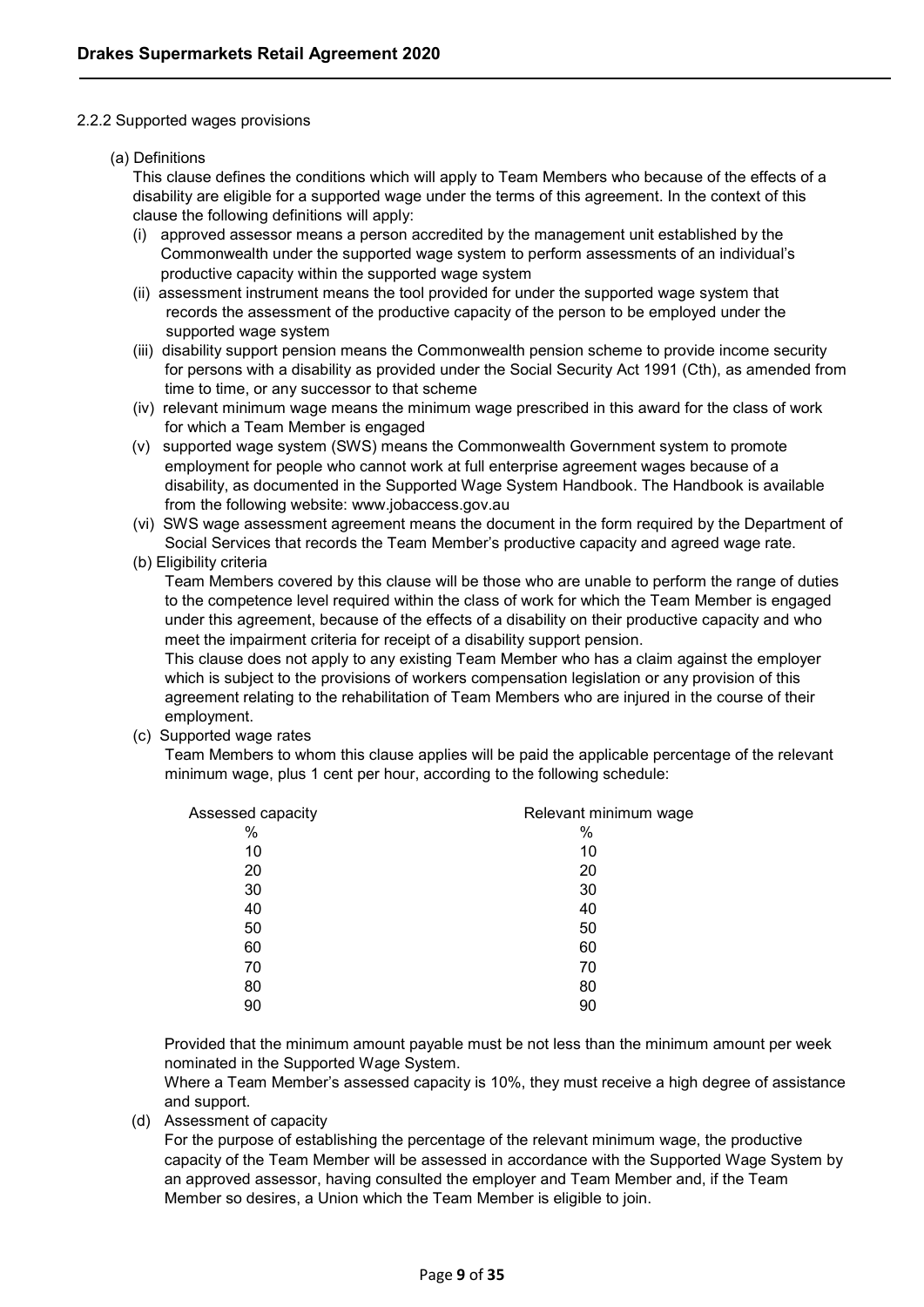All assessments made under this clause must be documented in an SWS wage assessment agreement and retained by the employer as a time and wages record in accordance with the Act.

(e) Lodgement of SWS wage assessment agreement All SWS wage assessment agreements under the conditions of this clause, including the appropriate percentage of the relevant minimum wage to be paid to the Team Member, must be lodged by the employer with the Fair Work Commission. All SWS wage assessment agreements must be agreed and signed by the Team Member and

employer parties to the assessment. Where a Union which has an interest in the agreement is not a party to the assessment, the assessment will be referred by the Fair Work Commission to the Union by certified mail and the agreement will take effect unless an objection is notified to the Fair Work Commission within 10 working days.

(f) Review of assessment

The assessment of the applicable percentage should be subject to annual or more frequent review on the basis of a reasonable request for such a review. The process of review must be in accordance with the procedures for assessing capacity under the supported wage system.

- (g) Other terms and conditions of employment Where an assessment has been made, the applicable percentage will apply to the relevant minimum wage only. Team Members covered by the provisions of this clause will be entitled to the same terms and conditions of employment as other workers covered by this agreement on a pro rata basis.
- (h) Workplace adjustment

When Drakes wishes to employ a person under the provisions of this clause, the Company will take reasonable steps to make changes in the workplace to enhance the Team Member's capacity to do the job. Changes may involve re-design of job duties, working time arrangements and work organisation in consultation with other workers in the area.

(i) Trial period

In order for an adequate assessment of the Team Member's capacity to be made, Drakes may employ a person under the provisions of this clause for a trial period not exceeding 12 weeks, except that in some cases additional work adjustment time (not exceeding four weeks) may be needed.

During that trial period the assessment of capacity will be undertaken and the percentage of the relevant minimum wage for a continuing employment relationship will be determined.

The minimum amount payable to the Team Member during the trial period must be no less than \$87 per week.

Work trials should include induction or training as appropriate to the job being trialled. Where Drakes and the Team Member wish to establish a continuing employment relationship following the completion of the trial period, a further contract of employment will be entered into based on the outcome of assessment under paragraph Assessment of capacity.

# <span id="page-9-0"></span>**2.3 Termination of employment**

- (a) Any termination of employment will consider the principles and legislative requirements of all relevant legislation.
- (b)
- (i) In order to terminate the employment of a Full-Time or Part-Time Team Member, Drakes will give the following notice in writing:

| <b>Period of continuous service</b>         | <b>Period of notice</b> |
|---------------------------------------------|-------------------------|
| Not more than 1 year                        | 1 week                  |
| More than 1 year but not more than 3 years  | 2 weeks                 |
| More than 3 years but not more than 5 years | 3 weeks                 |
| More than 5 years                           | 4 weeks                 |

(ii) In addition to the notice in 2.3 (b) (i) above, Full-Time or Part-Time Team Members over 45 years of age at the time of giving of notice and with not less than two (2) years' continuous service, will be entitled to an additional week's notice.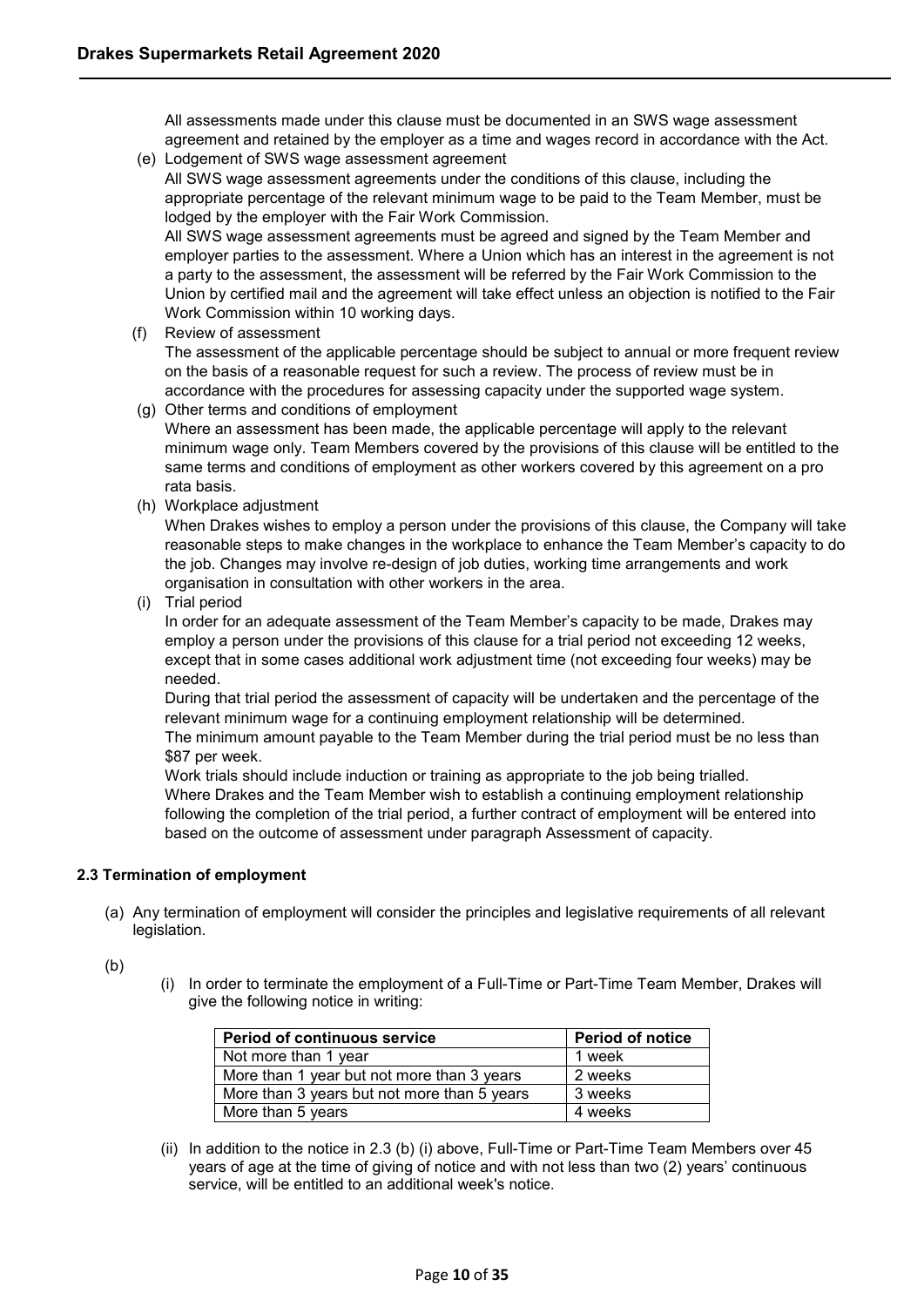- (iii) Payment in lieu of notice will be made if the appropriate notice is not given. Provided that employment may be terminated by part of the period of notice specified and part payment in lieu thereof.
- (iv) The period of notice in this provision will not apply in the case of dismissal for misconduct or other grounds that justified summary dismissal.
- (c) The notice of termination required to be given by a Team Member must be in writing and must also be the same as that required of Drakes, save and except that there will be no additional notice based on the age of the Team Member concerned. If a Team Member fails to give the required period of notice, Drakes will have the right to withhold monies with a maximum amount equal to the ordinary time rate for the hours that they would usually work during the period of notice.
- (d) A written certificate of service will be given to each Team Member on termination of service with Drakes, when requested.
- (e) Notwithstanding the previous subclauses, the period of notice of termination may be reduced by mutual consent, evidenced in writing and acknowledged by both Drakes and the individual Full-Time or Part-Time Team Member concerned, so that a minimum period of 1 weeks' notice may be recognised, provided that this will not apply to periods of service of 4 weeks or less.
- (f) Drakes will pay a Team Member no later than 7 days after the day on which the Team Member's employment terminates.
- (g) Abandonment of employment

Where permitted by the Fair Work Act, the absence of a Team Member from work, without just cause, for a continuous period of 2 working days or more, without the consent of Drakes, and without notification to Drakes, shall be taken that the Team Member has abandoned employment and Drakes will be entitled to treat the employment as having been terminated. Drakes will only do so after it has made genuine and reasonable attempts to contact the Team Member.

## <span id="page-10-0"></span>**2.4 Introduction of change**

- (a) Consultation about major workplace change If Drakes makes a definite decision to make major changes in production, program, organisation, structure or technology that are likely to have significant effects on Team Members, Drakes must:
	- (i) give notice of the changes to all Team Members who may be affected by them and their representatives (if any); and
	- (ii) discuss with affected Team Members and their representatives (if any):
		- the introduction of the changes; and
		- their likely effect on Team Members; and
		- measures to avoid or reduce the adverse effects of the changes on Team Members; and
		- commence discussions as soon as practicable after a definite decision has been made.
- (b) For the purposes of the discussion under clause 2.4 (a) (ii), Drakes must give in writing to the affected Team Members and their representatives (if any) all relevant information about the changes including:
	- (i) their nature; and
	- (ii) their expected effect on Team Members; and
	- (iii) any other matters likely to affect Team Members.
- (c) Clause 2.4 (b) does not require Drakes to disclose any confidential information if its disclosure would be contrary to Drakes interests.
- (d) Drakes must promptly consider any matters raised by the Team Members or their representatives about the changes in the course of the discussion under clause 2.4 (a) (ii).
- (e) In clause 2.4, significant effects, on Team Members, includes any of the following:
	- (i) termination of employment; or
	- (ii) major changes in the composition, operation or size of Drakes workforce or in the skills required; or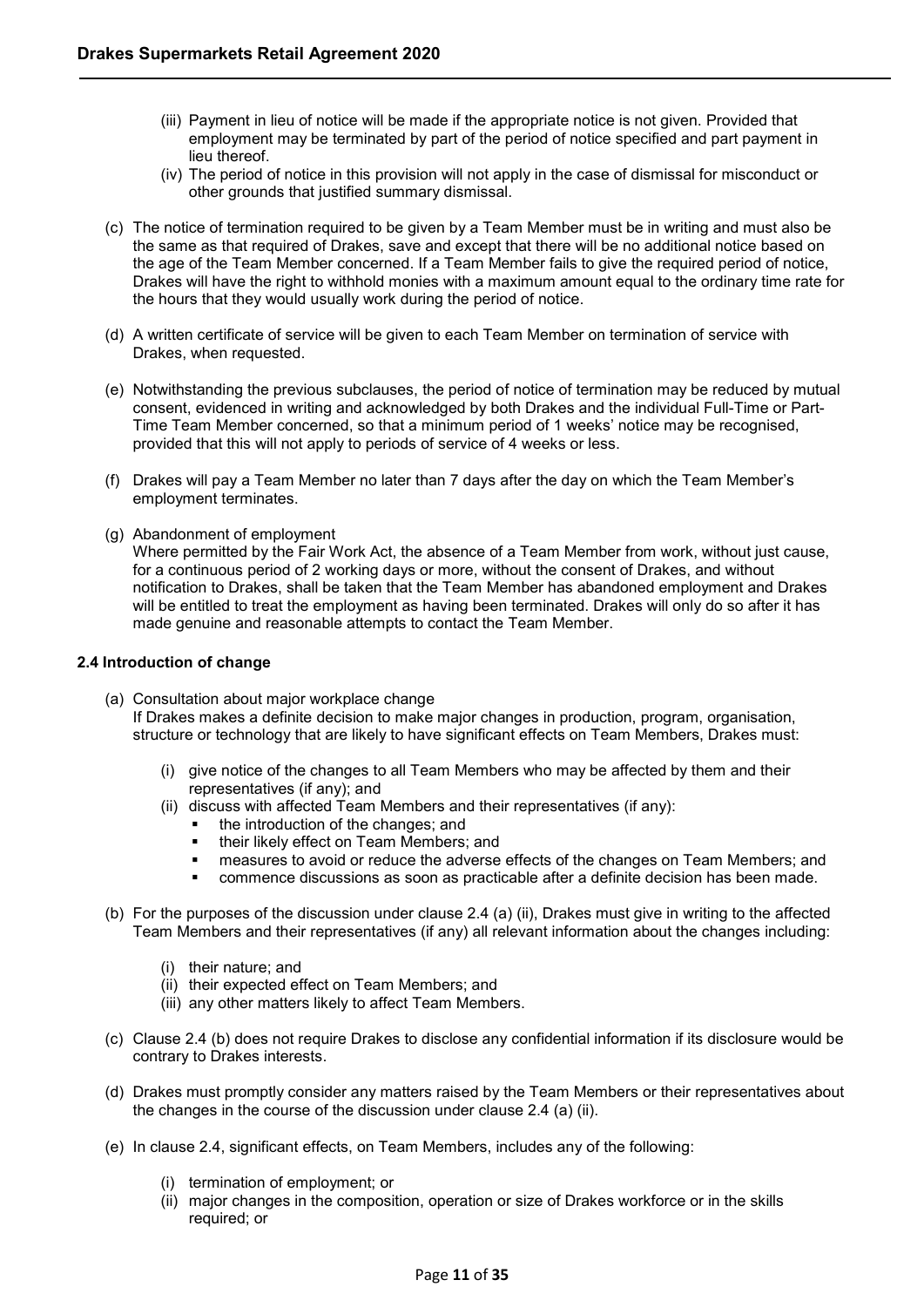- (iii) loss of, or reduction in, job or promotion opportunities; or
- (iv) loss of, or reduction in, job tenure; or
- (v) alteration of hours of work; or
- (vi) the need for Team Members to be retrained or transferred to other work or locations; or
- (vii) job restructuring.
- (f) Where this agreement makes provision for alteration of any of the matters defined at clause 2.4 (e), such alteration is taken not to have significant effect.

## <span id="page-11-0"></span>**2.5 Redundancy**

- (a) Where a Team Member is transferred to lower paid duties by reason of redundancy or accepts reduced hours due to a significant downturn in business, the Team Member shall be entitled to payment of an amount equal to the difference between the former average weekly hours of work and ordinary time rate of pay, penalties, loadings and the new reduced weekly hours of work and lower ordinary time rate of pay, penalties, loadings for both the period of notice and for a period equal to the number of weeks' severance pay as he/she would have been entitled to if his/her employment had been terminated.
- (b) A Team Member given notice of termination in circumstances of redundancy may terminate their employment during the period of notice. The Team Member is entitled to receive the benefits and payments they would have received under this clause had they remained in employment until the expiry of the notice. However, the Team Member is not entitled to be paid for any part of the period of notice remaining after the Team Member ceased to be employed.
- (c) A Team Member given notice of termination in circumstances of redundancy must be allowed up to one day's time off without loss of pay during each week of notice for the purpose of seeking other employment.
- (d) If the Team Member has been allowed paid leave for more than one day during the notice period for the purpose of seeking other employment, the Team Member must, at the request of Drakes, produce proof of attendance at an interview or they will not be entitled to payment for the time absent. For this purpose, a statutory declaration is sufficient.
- (e) In addition to the period of notice prescribed for ordinary termination in clause 2.3 (b) (i) a Team Member whose employment is terminated on the grounds of redundancy or partial redundancy, will be entitled to the following amount of severance pay:

| <b>Period of Continuous Service</b> | <b>Severance</b> |
|-------------------------------------|------------------|
| Less than 1 year                    | Nil              |
| 1 year and less than 2 years        | 4 weeks' pay     |
| 2 years and less than 3 years       | 6 weeks' pay     |
| 3 years and less than 4 years       | 7 weeks' pay     |
| 4 years and less than 5 years       | 8 weeks' pay     |
| 5 years and less than 6 years       | 10 weeks' pay    |
| 6 years and less than 7 years       | 11 weeks' pay    |
| 7 years and less than 8 years       | 13 weeks' pay    |
| 8 years and less than 9 years       | 14 weeks' pay    |
| 9 years and less than 10 years      | 16 weeks' pay    |
| 10 years and over                   | 12 weeks' pay    |

"Week's Pay" means the Ordinary Time Rate of pay for the Team Member concerned.

- (f) Drakes in a particular case, may make application to the Fair Work Commission to have the general severance pay prescription varied if Drakes obtains acceptable alternative employment for a Team Member or Drakes cannot pay the amount.
- (g) This clause will not apply to Team Members with less than 1 years' continuous service and the general obligation on Drakes should be no more than to give relevant Team Members an indication of the impending redundancy at the first reasonable opportunity, and to take such steps as may be reasonable to facilitate the obtaining by the Team Members of suitable alternative employment.
- (h) This clause will not apply: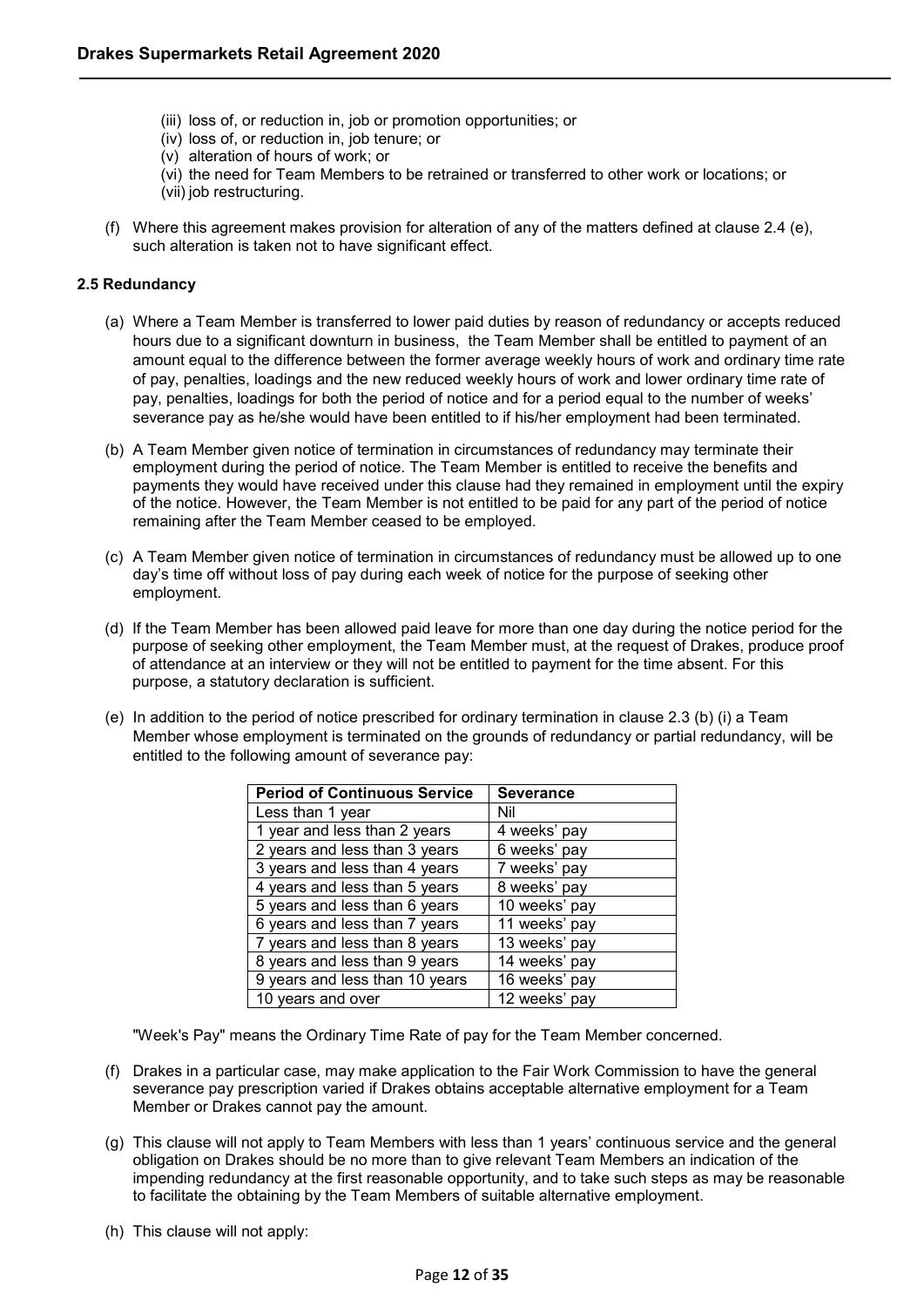- (i) Where employment is terminated because of misconduct on the part of the Team Member;
- (ii) To Team Members engaged for a specific period or for a specific task or tasks; or
- (iii) To Casual Team Members, seasonal Team Members or Team Members engaged by the day or hour.

# <span id="page-12-0"></span>**2.6 Dispute resolution**

- (a) Clause 2.6 sets out the procedures to be followed if a dispute arises about a matter under this agreement or in relation to the [NES.](https://www.fwc.gov.au/documents/awardmod/download/nes.pdf)
- (b) The parties to the dispute must first try to resolve the dispute at the workplace through discussion between the Team Member or Team Members concerned and the relevant supervisor.
- (c) If the dispute is not resolved through discussion as mentioned in paragraph (b), the parties to the dispute must then try to resolve it in a timely manner at the workplace through discussion between the Team Member or Team Members concerned and more senior levels of management, as appropriate.
- (d) If the dispute is unable to be resolved at the workplace and all appropriate steps have been taken under paragraph (b) and paragraph (c), a party to the dispute may refer it to the Fair Work Commission.
- (e) The parties may agree on the process to be followed by the Fair Work Commission in dealing with the dispute, including mediation, conciliation and arbitration.
- (f) If the dispute remains unresolved, the Fair Work Commission may use any method of dispute resolution that it is permitted by the Act to use and that it considers appropriate for resolving the dispute.
- (g) A party to the dispute may appoint a person, or the Union to support and/ or represent them in any discussion or process under clause 2.6.
- (h) It is a term of this agreement that while the dispute resolution procedure is being conducted work will continue as normal before the dispute arose unless
	- (i) a Team Member has a reasonable concern about an imminent risk to their health or safety, and
	- (ii) the Team Member has not unreasonably failed to comply with a direction by Drakes to perform other available work.

# <span id="page-12-1"></span>**2.7 Model flexibility term**

- (a) Drakes and a Team Member covered by this agreement may agree to make an individual flexibility arrangement to vary the effect of terms of the agreement if:
	- (i) the Agreement deals with one or more of the following matters:
		- arrangements about when work is performed;
		- overtime rates;
		- **•** penalty rates;
		- allowances;
		- **leave loading; and**
	- (ii) the arrangement meets the genuine needs of Drakes and the Team Member in relation to one or more of the matters mentioned in paragraph (a); and
	- (iii) the arrangement is genuinely agreed to by Drakes and the Team Member.
- (b) Drakes must ensure that the terms of the individual flexibility arrangement:
	- (i) are about permitted matters under section 172 of the Fair Work Act 2009; and
	- (ii) are not unlawful terms under section 194 of the Fair Work Act 2009; and
	- (iii) result in the Team Member being better off overall than the Team Member would be if no arrangement was made.
- (c) Drakes must ensure that the individual flexibility arrangement: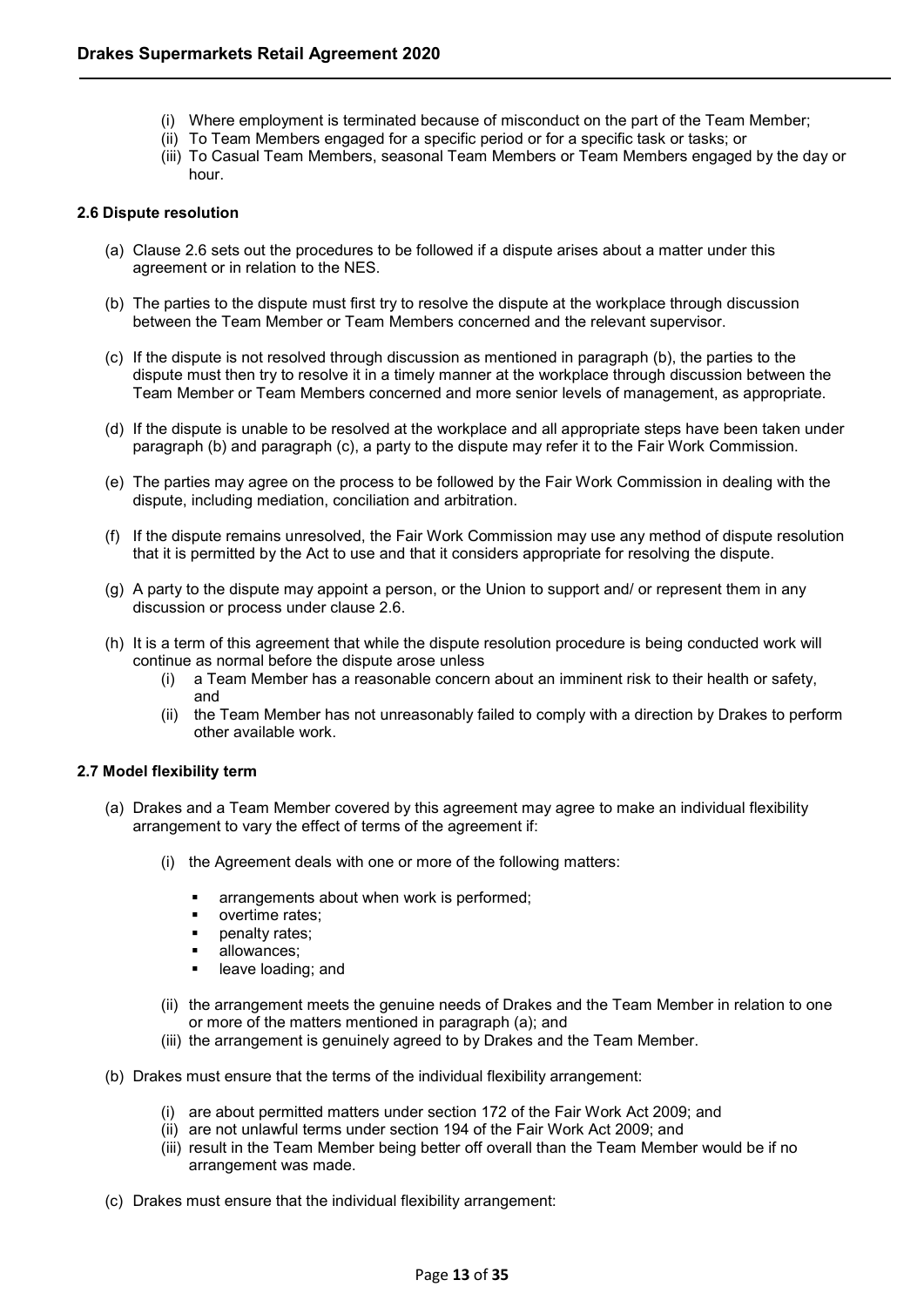- (i) is in writing; and
- (ii) includes the Drakes business name and the Team Member's name; and
- (iii) is signed by Drakes and the Team Member and if the Team Member is under 18 years of age, signed by a parent or guardian of the Team Member; and
- (iv) includes details of:
	- the terms of the Agreement that will be varied by the arrangement; and how the arrangement will vary the effect of the terms; and
	- how the arrangement will vary the effect of the terms; and
	- **•** how the Team Member will be better off overall in relation to the terms and conditions of employment as a result of the arrangement; and
	- states the day on which the arrangement commences.
- (d) Drakes must give the Team Member a copy of the individual flexibility arrangement within 14 days after it is agreed to.
- (e) Drakes or the Team Member may terminate the individual flexibility arrangement:
	- (i) by giving no more than 28 days written notice to the other party to the arrangement; or
	- (ii) if Drakes and the Team Member agree in writing at any time.

## <span id="page-13-0"></span>**Part 3 - Wages and allowances**

## <span id="page-13-1"></span>**3.1 Wages**

(a) The following base rates of pay apply from the first full pay period after the commencement of this Agreement:

| Level                                     | <b>Base Rate of</b> | <b>Weekly Wage Rate Equivalent</b> |
|-------------------------------------------|---------------------|------------------------------------|
|                                           | Pay (Hourly)        | (Base Rate of Pay x 38 Hours)      |
| Level 1 Shop Assistant                    | \$21.79             | \$828.02                           |
| Clerical Assistant (GRIA Level 1)         |                     |                                    |
| Level 2 Forklift Operator                 | \$22.32             | \$848.16                           |
| Ride on Equipment Operator                |                     |                                    |
| 3IC to a Department Manager               |                     |                                    |
| Level 3 2IC to a Department Manager       | \$22.66             | \$861.08                           |
| Cook (not qualified)                      |                     |                                    |
| <b>Customer Service Shift Supervisor</b>  |                     |                                    |
|                                           |                     |                                    |
| Level 4 Tradesperson (in-store Butcher or | \$23.11             | \$878.18                           |
| in-store Cook)                            |                     |                                    |
| <b>Nightfill Supervisor</b>               |                     |                                    |
| Customer Service Supervisor of up         |                     |                                    |
| to 15 Team Members                        |                     |                                    |
| Clerical Officer (GRIA Level 2)           |                     |                                    |
| Department Manager with up to 4           |                     |                                    |
| Team Members (including self)             |                     |                                    |
| Level 5 Tradesperson in charge of other   | \$24.06             | \$914.28                           |
| Tradespersons within a section or         |                     |                                    |
| department                                |                     |                                    |
| <b>Customer Service Supervisor</b>        |                     |                                    |
| of more than 15 Team Members              |                     |                                    |
| Level 6 Department Manager with 5 or      | \$24.40             | \$927.20                           |
| more Team Members (including              |                     |                                    |
| self)                                     |                     |                                    |
| Duty Manager                              |                     |                                    |
| Clerical Officer (GRIA Level 3)           |                     |                                    |

(b) The weekly wage rate equivalent above is for information only – where any difference exists between the hourly rate and the weekly rate (for example, due to rounding), the hourly rate will prevail.

Part-Time Team Members will be paid the base rate of pay in clause 3.1 (a).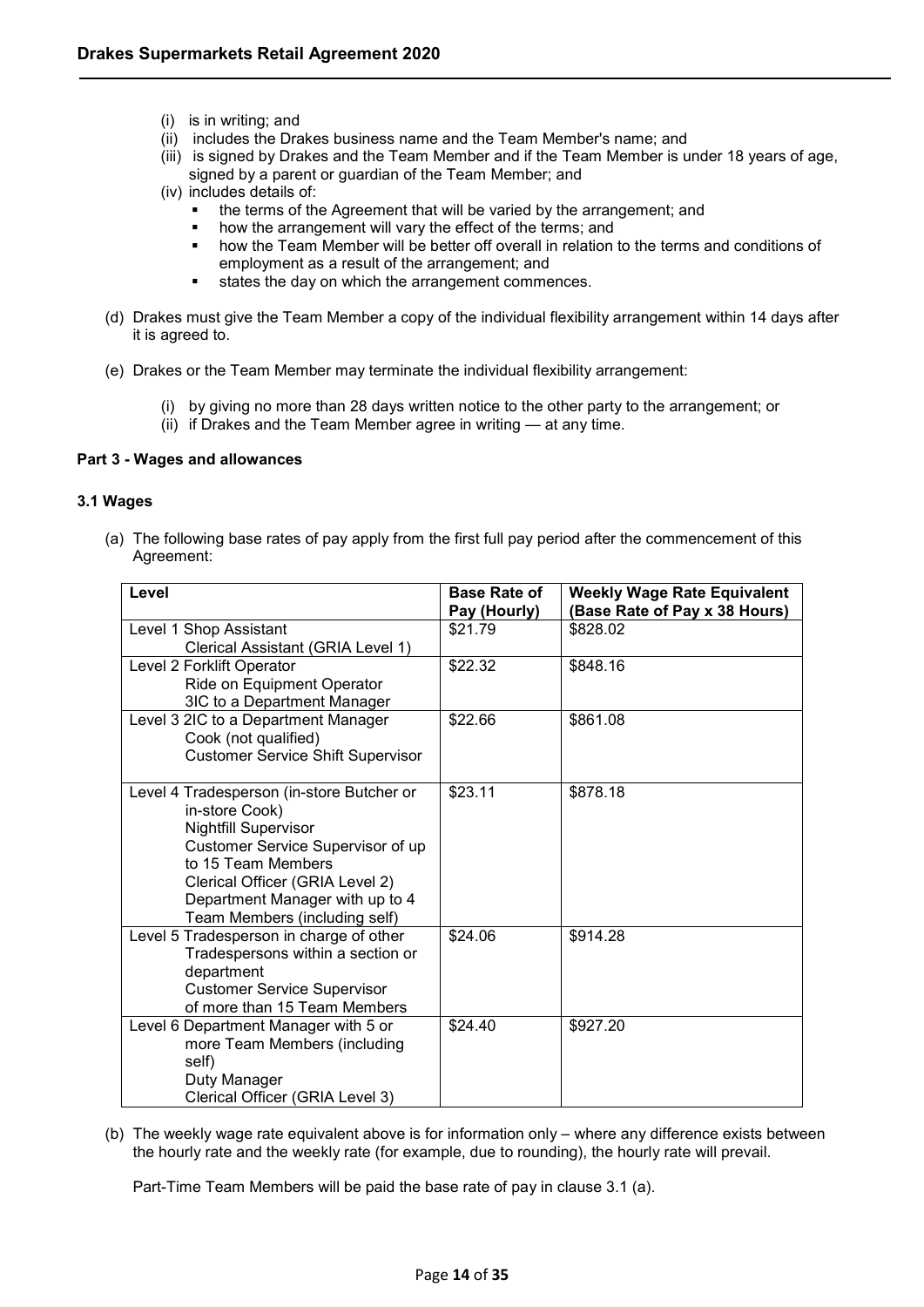Casual Team Members will be paid the base rate of pay in clause 3.1 (a) plus a casual loading of 25% for all hours worked. This 25% loading is instead of paid leave (except for paid long service leave). A Casual Team Member is not entitled to be paid a penalty on a penalty, and the rates set out in the penalty rates table in clause 3.3 (a) are inclusive of the 25% casual loading.

(c) The minimum wage rate to be paid to junior Team Members is as follows:

| Age                   | Percentage of weekly wage |
|-----------------------|---------------------------|
|                       | %                         |
| Under 16 years of age | 45                        |
| 16 years of age       | 50                        |
| 17 years of age       | 60                        |
| 18 years of age       | 70                        |
| 19 years of age       | 80                        |
| 20 years of age       | 100                       |

## <span id="page-14-0"></span>3.1.1 Apprentices

(a) Where an apprentice is engaged for a 4 year apprenticeship, the rate shall be the following % of the Level 4 adult butcher rate:

| <b>Year of</b><br>Apprenticeship | Percentage |  |
|----------------------------------|------------|--|
| ⊿st<br>year                      | 50         |  |
| $2^{nd}$<br>year                 | 65         |  |
| $3^{\text{rd}}$<br>year          | 85         |  |
| ∧ear                             | 95         |  |

(b) Where an apprentice is engaged for a 3-year apprenticeship, the rate shall be the following % of the Level 4 adult butcher rate:

| <b>Year of</b><br>Apprenticeship | Percentage |
|----------------------------------|------------|
| ⊿st<br>vear                      | 60         |
| .nd<br>year                      | 75         |
| $3^{\text{rd}}$<br>vear          |            |

- (c) Where an apprentice has completed year 12, GRIA percentages will apply.
- (d) Adult apprentice minimum wages
	- (i) The minimum rates of pay for adult apprentices who are in the first year of their apprenticeship must be 80% of the minimum rate for a Level 4 in clause 3.1(a), or the rate prescribed by clause 3.1.1(a) or 3.1.1(b) for the relevant year of the apprenticeship, whichever is the greater.
	- (ii) The minimum award rates of pay for adult apprentices who are in the second and subsequent years of their apprenticeship must be the rate for the lowest adult classification in clause 3.1(a), or the rate prescribed by clause  $3.1.1(a)$  or  $3.1.1(b)$  for the relevant year of the apprenticeship, whichever is the greater.
	- (iii) A person employed by Drakes under this agreement immediately prior to entering into a training agreement as an adult apprentice with Drakes must not suffer a reduction in their minimum wage by virtue of entering into the training agreement, provided that the person has been a Team Member at Drakes for at least six months as a Full-Time Team Member or twelve months as a Part-Time or regular and systematic Casual Team Member immediately prior to commencing the apprenticeship. For the purpose only of fixing a minimum wage, the adult apprentice must continue to receive the minimum wage that applies to the classification specified in clause 3.1(a) in which the adult apprentice was engaged immediately prior to entering into the training agreement.
- <span id="page-14-1"></span>3.1.2 Increases to base rates of pay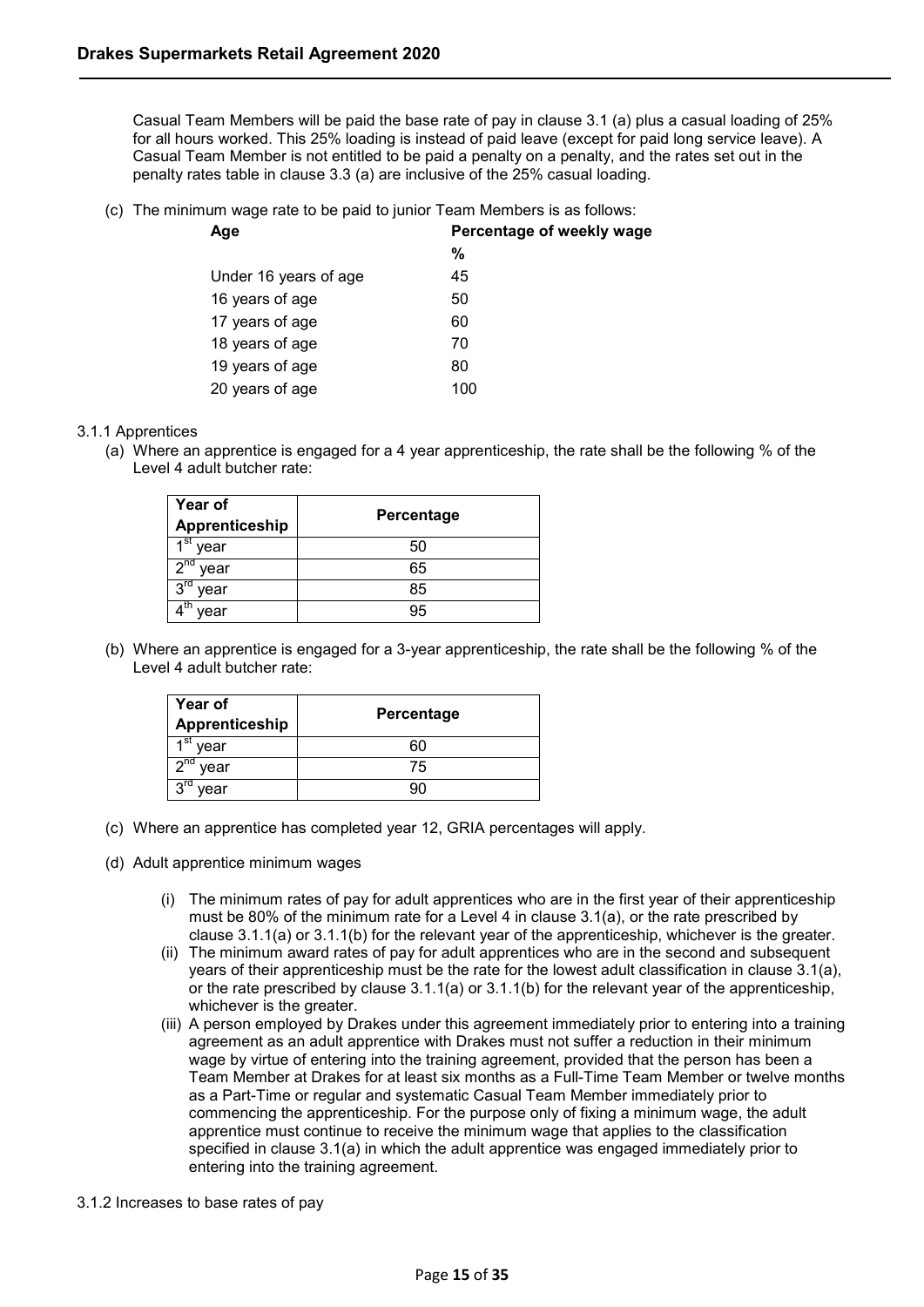The minimum rates shall increase at the percentage increase and effective date that is ordered by the FWC in its Annual Wage Review, which for a:

- (i) Level 1 Team Member will be at the equivalent GRIA Level 1 Base Rate, plus 1 cent;
- (ii) Level 2 Team Member will be at the equivalent GRIA Level 2 Base Rate, plus 1 cent;
- (iii) Level 3 Team Member will be at the equivalent GRIA Level 3 Base Rate, plus 1 cent,
- (iv) Level 4 Team Member will be at the equivalent GRIA Level 4 Base Rate, plus 1 cent;
- (v) Level 5 Team Member will be at the equivalent GRIA Level 5 Base Rate, plus 1 cent; and
- (vi) Level 6 Team Member will be at the equivalent GRIA Level 6 Base Rate, plus 1 cent.

#### <span id="page-15-0"></span>**3.2 Payment of wages**

`

- (a) Wages, overtime and allowances will be paid weekly in arrears by Electronic Funds Transfer (EFT) no later than Thursday of each week, into the financial institution nominated by the Team Member. In a short week, such as a week with a public holiday, payments may be paid no later than Friday and Team Members will be notified in advance when this will occur.
- (b) Team Members will be paid weekly while on annual leave and the annual leave loading payable as per clause 5.1(k) of this Agreement will be paid in the normal pay cycle.
- (c) Where a pay discrepancy arises resulting in an overpayment to a Team Member, Drakes will liaise with the Team Member to make appropriate arrangements for repayment of the overpayment amount either in full or by an agreed repayment plan. It is the responsibility of the Team Member to report any short payment or overpayment direct to Drakes.
- (d) Team Members whose employment has been terminated will be paid all monies as soon as possible or in the next pay cycle by electronic funds transfer.

However, this subsection will not apply where the Team Member has failed to provide the appropriate/ necessary information for the completion of the Team Member's pay, e.g. Doctor's Certificate, leave application forms, Workers' Compensation applications.

## <span id="page-15-1"></span>**3.3 Penalty rates and loadings**

(a) The following penalty rates shall apply to Team Members from the commencement of this agreement:

| Days of the week / hours     | <b>Full-Time and Part-Time</b> | Casual             |
|------------------------------|--------------------------------|--------------------|
| Monday to Friday – after 6pm | Base rate $+25%$               | Base rate $+45%$   |
| Saturday                     | Base rate + 25%                | Base rate $+50%$   |
| Sundav                       | Base rate $+50\%$              | Base rate $+75%$   |
| <b>Public Holidav</b>        | Base rate $+$ 125%             | Base rate $+$ 150% |

(b) Penalty rates will transition in line with variations in the General Retail Industry Award 2020.

#### <span id="page-15-2"></span>**3.4 Allowances and reimbursements**

- <span id="page-15-3"></span>3.4.1 Meal allowance
	- (a) A Team Member required to work overtime in excess of one hour after the usual finishing time, without being given 24 hours' notice, will be paid an allowance of \$18.87 for the first meal and \$17.10 for an extra meal after 4 hours. Provided that such meal allowance will not be payable to a Team Member who can reasonably return home for a meal or if a meal is provided.
	- (b) The Meal Allowance will be paid through the Payroll by EFT as an allowance.
	- (c) The Meal Allowance shall increase to the dollar value at the effective date that is ordered by the FWC in a variation to the Award.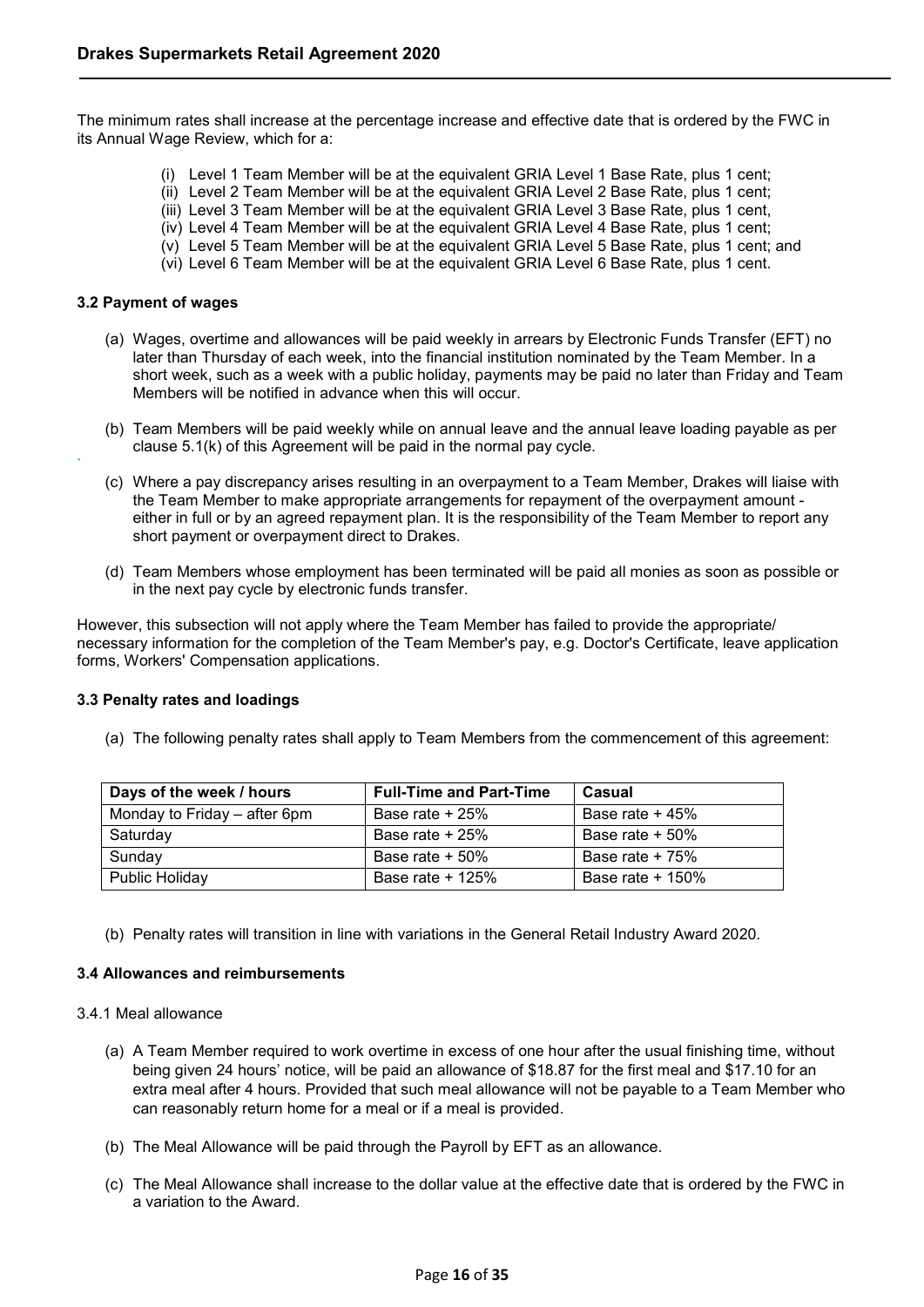## <span id="page-16-0"></span>3.4.2 First aid allowance

(a) A Team Member, qualified to St John Ambulance standard or equivalent, if requested to act as the first aid attendant will be paid an allowance of 1.3% of the [standard rate](http://awardviewer.fwo.gov.au/award/show/MA000084#P109_6856) per week.

## <span id="page-16-1"></span>3.4.3 Uniforms

- (a) Team Members must present for work in a neat, tidy and business-like manner.
- (b) If a Team Member wishes to purchase an item of clothing, Drakes will make available tax-deductible items of clothing which bear the Drakes logo. The purchase of such items will be voluntary.
- (c) Special clothing

Where Drakes requires a Team Member to wear any protective or special clothing such as a uniform, dress or other clothing then Drakes will reimburse the Team Member for any cost of purchasing such clothing and the cost of replacement items, when replacement is due to normal wear and tear. This provision will not apply where the special clothing is supplied and/or paid for by Drakes.

Where a Team Member is required to launder any special uniform, dress or other clothing, the Team Member will be paid the following applicable allowance:

- (i) For a Full-Time Team Member—\$6.25 per week;
- (ii) For a Part-Time or Casual Team Member—\$1.25 per shift.
- <span id="page-16-2"></span>3.4.4 Cold work disability allowance
	- (a) Team Members principally employed on any day to enter cold chambers and/or to stock and refill refrigerated storages such as dairy cases or freezer cabinets will be paid an allowance per hour, while so employed, of 1.3% of the standard rate.
	- (b) A Team Member required to work in a cold chamber where the temperature is below 0°C will in addition to the allowance in 3.4.5 (a) also be paid an allowance per hour, while so employed, of 2% of the standard rate.
- <span id="page-16-3"></span>3.4.5 Liquor licence allowance

Where a Team Member holds a liquor licence under the relevant State or Territory law, the Team Member will be paid and extra 3.1% of the standard rate per week.

<span id="page-16-4"></span>3.4.6 Broken Hill allowance

A Team Member in the County of Yancowinna in New South Wales (Broken Hill) will in addition to all other payments be paid an hourly allowance for the exigencies of working in Broken Hill of 4.28% of the standard rate.

## <span id="page-16-5"></span>3.4.7 Excess travelling costs

- (a) This clause applies to a Team Member who is required to work at a place other than their usual place of work for a period of up to 3 weeks.
- (b) Drakes will reimburse the Team Member any additional costs they incurred in travelling to and from the other place of work.
- <span id="page-16-6"></span>3.4.8 Travelling time reimbursement
	- (a) This clause applies to a Team Member who on any day is required to work at a place other than their usual place of work.
	- (b) Drakes will pay the Team Member at their ordinary rate of pay (or at 150% of that rate on a Sunday or public holiday) for time spent travelling both ways between the Team Member's residence (or, if the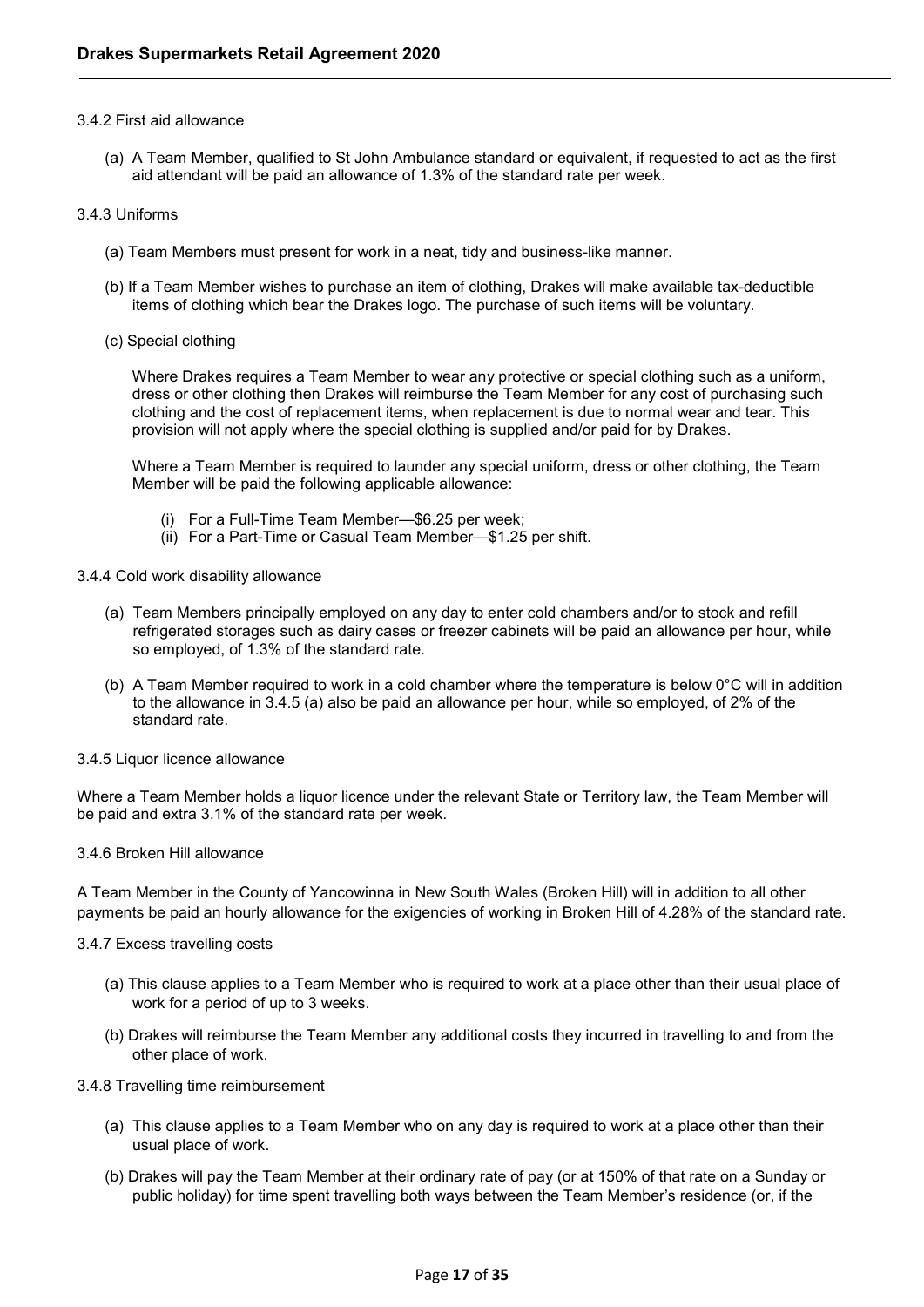Team Member provides transport from a pick up point, between that pick up point) and the other place of work in excess of the time normally spent in travelling to and from their usual place of work.

- (c) Drakes will also reimburse the Team Member any additional costs they incurred in travelling to and from the other place of work.
- <span id="page-17-0"></span>3.4.9 Moving expenses
	- (a) This clause applies if Drakes transfers a Team Member from one township to another.
	- (b) Drakes will pay the total cost (including fares and other transport charges) of moving the Team Member and any member of the Team Member's immediate family who reside in the Team Member's household.
- <span id="page-17-1"></span>3.4.10 Motor vehicle allowance

If Drakes requests a Team Member to use their own motor vehicle in performing their duties, Drakes will pay the Team Member an allowance of \$0.78 for each kilometre travelled.

- <span id="page-17-2"></span>3.4.11 Transport reimbursement
	- (a) This clause applies to a Team Member to whom each of the following applies:
		- (i) The Team Member starts work before 7.00 am or starts or finishes work after 10.00 pm; and
		- (ii) The Team Member's regular means of transport is not available; and
		- (iii) The Team Member is unable to arrange their own alternative means of transport; and
		- (iv) A proper means of transport to or from the Team Member's usual place of residence is not provided to, or arranged for, the Team Member by Drakes at no cost to the Team Member.
	- (b) Drakes will reimburse the Team Member the cost they reasonably incurred in taking a commercial passenger vehicle between the place of employment and the Team Member's usual place of residence.
- <span id="page-17-3"></span>3.4.12 Recall allowance
	- (a) This clause applies to a Team Member who for any reason is recalled to work by Drakes to perform specific duties on a day on which they:
		- (i) Have completed their normal roster; or
		- (ii) Did not work.
	- (b) Unless otherwise agreed between Drakes and the Team Member, Drakes will pay the Team Member at the appropriate rate of pay for whichever of the following is the greater:
		- (i) The time between when the Team Member leaves their place of residence until they return there; (ii) 3 hours.

# <span id="page-17-4"></span>**3.5 Superannuation**

- (a) Superannuation for Team Members employed under this Agreement shall be governed by applicable legislation, including the *Superannuation Guarantee (Administration) Act 1992 (Cth).*
- (b) Team Members can nominate any superannuation fund that offers an approved MySuper product in accordance with the *Superannuation Industry (Supervision) Act 1993 (Cth)* by completing the applicable Choice of Super form and providing all required information.
- (c) If no choice is made, Drakes will make superannuation contributions on behalf of eligible Team Members, at the percentage consistent with applicable legislation, calculated on the Team Member's Ordinary Time Earnings into the default fund which is the Retail Employees Superannuation Trust (REST); or
- (d) If a choice of fund is made, as per clause 3.5 (b) contributions will be made into the Team Member's nominated superannuation fund.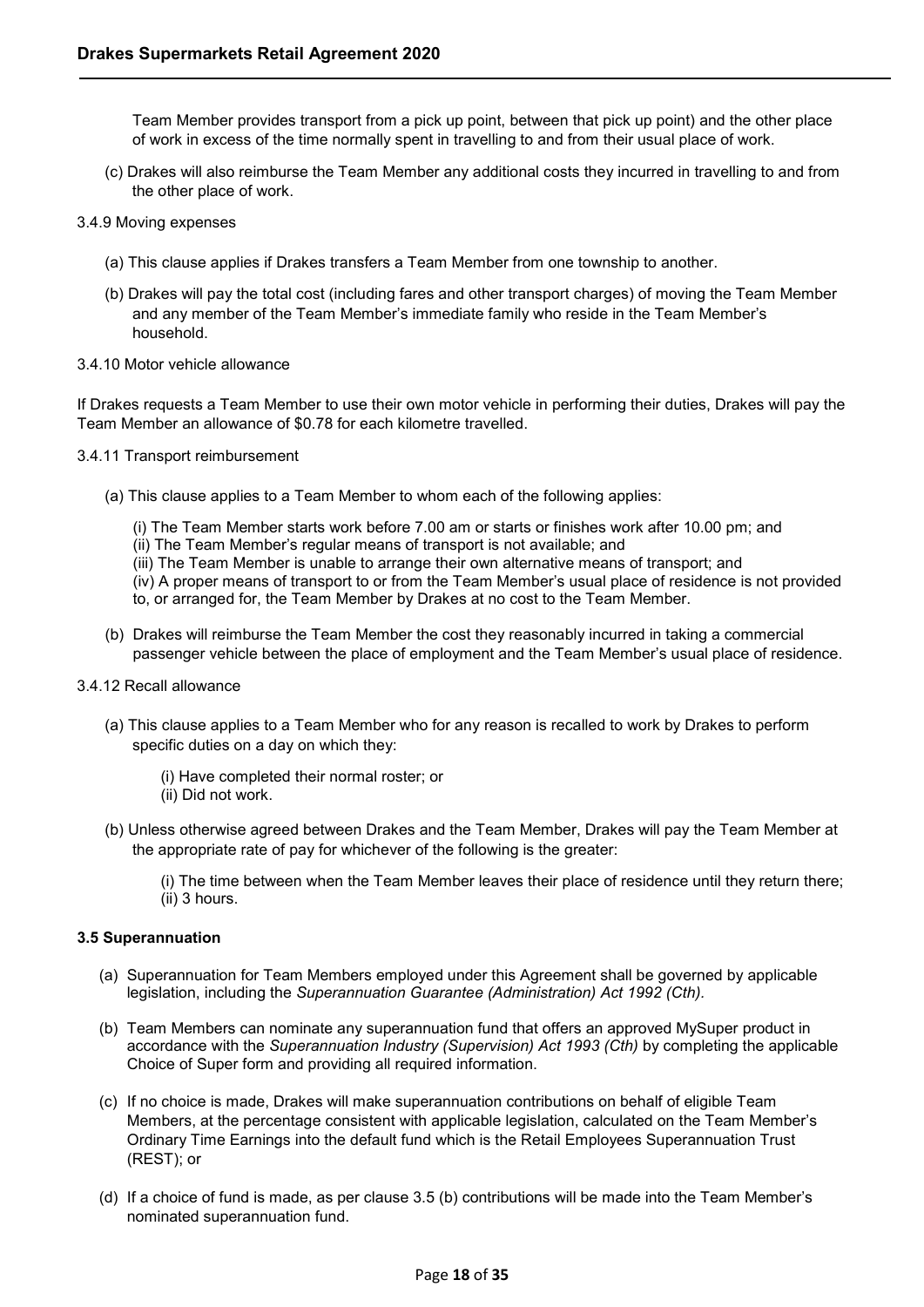- (e) For the purposes of superannuation, reference to Ordinary Time Earnings will be defined as that set out by the most recent Australian Taxation Ruling on Ordinary Time Earnings.
- <span id="page-18-0"></span>3.5.1 Voluntary Team Member contributions
	- (a) Subject to the governing rules of the relevant superannuation fund, a Team Member may, in writing, authorise Drakes to pay on behalf of the Team Member a specified amount from the post-taxation wages of the Team Member into the same superannuation fund as Drakes makes the superannuation contributions provided for in clause 3.5.
	- (b) A Team Member may adjust the amount the team member has authorised Drakes to pay from the wages of the Team Member from the first of the month following the giving of one months' written notice to Drakes.
- <span id="page-18-1"></span>3.5.2 Absence from work

In addition, Drakes must also make the superannuation contributions provided for in this clause:

- (a) While the Team Member is on any paid leave;
- (b) For the period of absence from work (subject to a maximum of 52 weeks) of the Team Member due to work-related injury or work-related illness provided that; the Team Member is receiving workers compensation payments or is receiving regular payments directly from Drakes in accordance with the statutory requirements; and the Team Member remains employed by Drakes.

## <span id="page-18-2"></span>**Part 4 - Hours of work, type of employment, overtime**

## <span id="page-18-3"></span>**4.1 Ordinary hours of work**

- (a) Ordinary hours shall not exceed:
	- (i) 9 hours on any day with one day per week a maximum of 11 hours;
	- (ii) 38 hours per week for Part-Time and Casual Team Members;
	- (iii) 76 hours in any 2-week period or 152 hours in any 4-week period for Full-Time Team Members
- (b) Ordinary hours may be worked, within the following spread of hours:

| Days                        | Spread of hours       |
|-----------------------------|-----------------------|
| Monday to Friday, inclusive | 7.00 am $-$ 11.00 pm  |
| Saturday                    | 7.00 am $-$ 11.00 pm  |
| Sunday                      | $9.00$ am $-11.00$ pm |

This will happen provided that:

- (i) the commencement time for ordinary hours of work for newsagencies on each day may be from 5.00 am;
- (c) If the spread of hours is expanded in the GRIA, then the expanded spread of hours will apply to the exclusion of the above.
- (d) The hours of work on each day shall be continuous, except for meal breaks and rest breaks.
- (e) No Team Member covered under this Agreement is employed as a shift worker as defined in the General Retail Industry Award 2020.

## <span id="page-18-4"></span>**4.2 Full-Time**

(a) A Full-Time Team Member is a weekly Team Member who works 76 ordinary hours averaged over a 2 week cycle or 152 ordinary hours averaged over a 4-week cycle.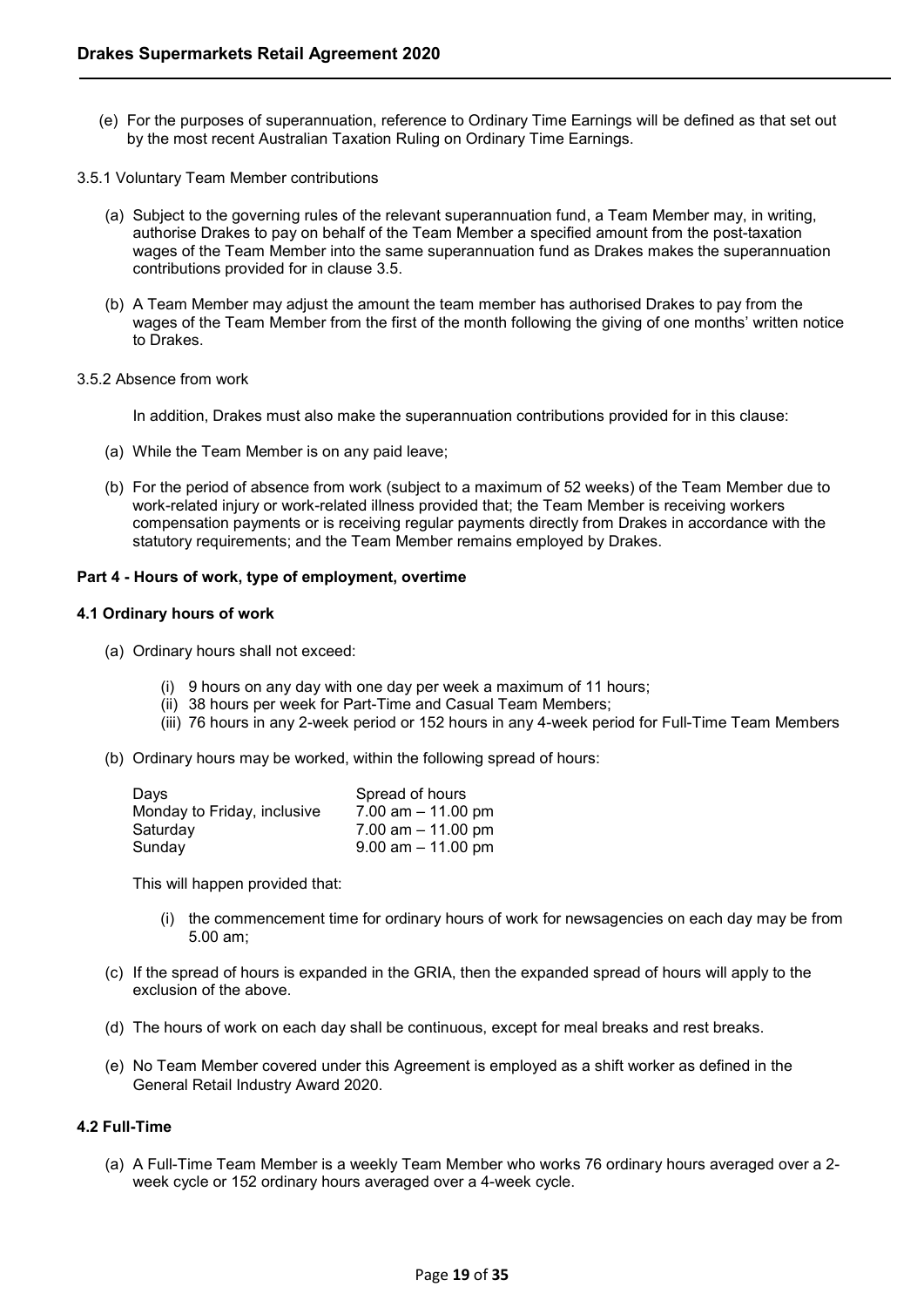- (b) The maximum ordinary hours worked in any week shall be 48 without the payment of overtime for Team Members employed on a fortnightly or 4-week cycle.
- (c) The ordinary hours of all Full-Time Team Members will not be less than 4 hours on any day such a Team Member is rostered.

# <span id="page-19-0"></span>**4.3 Part-Time**

- (a) The weekly ordinary hours of all Part-Time Team Members may be rostered so as not to exceed 38 hours per week.
- (b) Part-Time Team Members will be engaged for a minimum of 9 hours per week, with a minimum daily engagement of not less than 3 hours.
- (c) For Part-Time Team Members, overtime will be paid as per schedule 4.7 (a) for hours worked in excess of the contracted hours in clause 4.5 (a) (other than in accordance with 4.3.1)
- <span id="page-19-1"></span>4.3.1 Additional hours for Part-Time Team Members
	- (a) Any agreement to vary the regular pattern of work will be made in writing before the varied hours commence. A variation under this subclause may be of a temporary (including ad-hoc or one -off variations) or permanent nature. A Part-Time Team Member can elect to provide written standing consent to vary their regular pattern of work in order to work additional hours (Additional Hours) at the rates of pay specified in Clause 3.1, provided such standing consent may be withdrawn by the Team Member at any time. (To avoid doubt, a Team Member who provides standing consent can still verbally refuse to work additional hours when offered on any occasion.) Such a variation in writing may be made by electronic means (this will include email and SMS).
	- (b) Such Additional Hours will be offered and accepted based on the following conditions:
		- (i) The Additional Hours will be taken to mean that a Part-Time Team Member has been offered, and accepted, additional working hours above those already contracted hours, as specified in 4.3.1 (a) without the payment of overtime;
		- (ii) The Additional Hours are not in excess of daily or weekly maximum hours, provided in Clause 4.1(a) of this Agreement without the payment of overtime;
		- (iii) The Additional Hours are paid at the ordinary wage rate plus applicable shift allowances and penalty rates;
		- (iv) The Additional Hours will be included for the purpose of calculating the Part-Time Team Member's entitlement to annual leave, personal/carer's leave and long service leave.
	- (c) Between 1 June and 16 June each year, Part-Time Team Members who had worked an average of 7.5 hours per week or more (above their contracted ordinary hours) in accordance with clause 4.3.1, in the preceding 12 month period (1 June and 31 May), will be entitled to apply in writing to increase their rostered ordinary hours by up to their average per week, providing:
		- (i) The increase in rostered ordinary hours would not exceed a maximum of 38 hours per week;
		- (ii) The Team Member has not been subject to disciplinary action and/or formal performance improvement procedures in the preceding 12-month period; and
		- (iii) The Team Member has submitted the request no later than 16 June in the application year.

Any increase in contracted ordinary hours will not take effect until 1 July of the applicable calendar year.

Drakes reserves the right to review the application and may refuse the request on operational grounds.

# <span id="page-19-2"></span>**4.4 Casual**

(a) The engagement of a Casual Team Member will not be less than 3 hours per day. For the first two engagements a minimum of 2 hours may apply for training purposes only.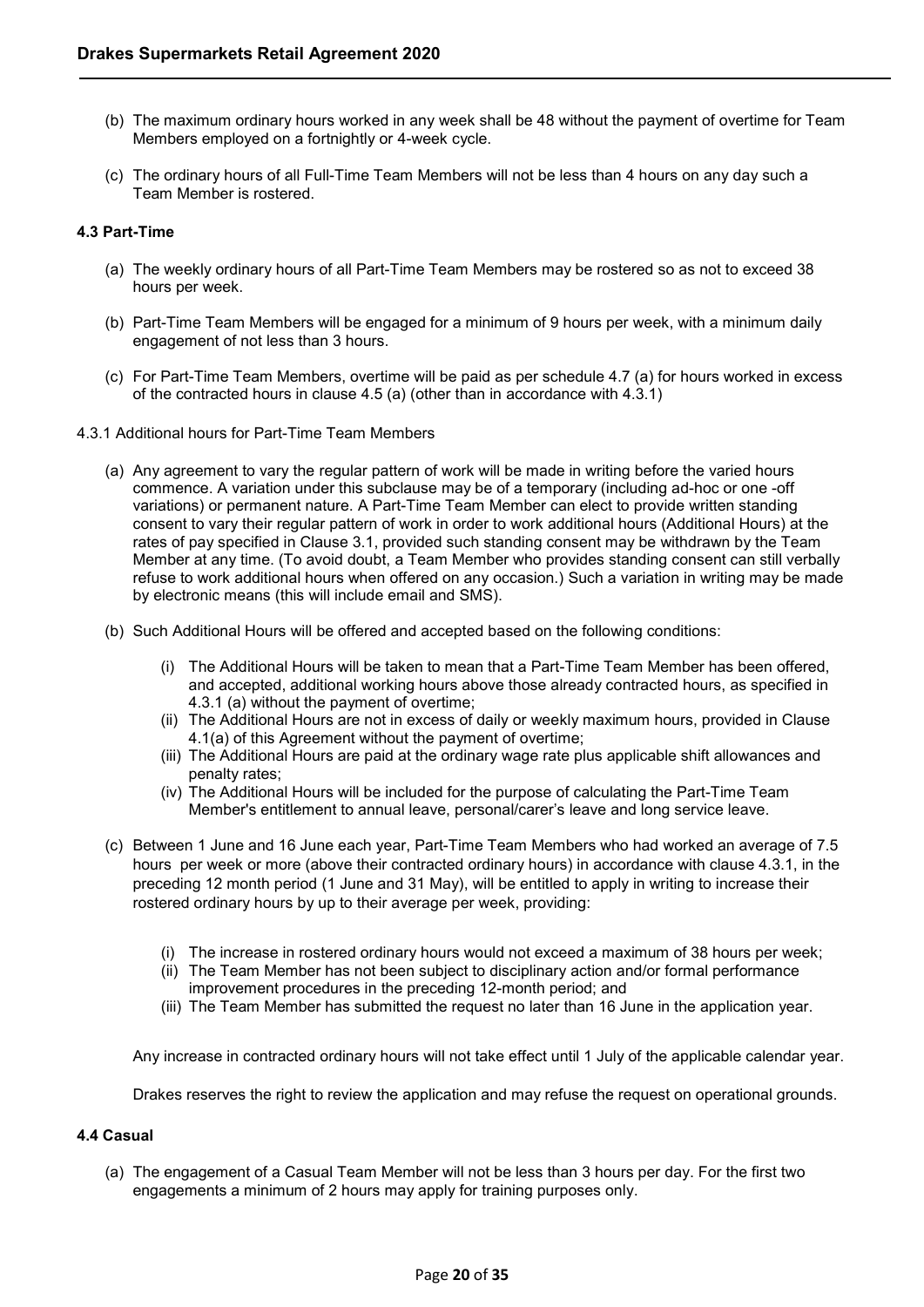- (b) Junior Casual Team Members who are full-time secondary school students and who work between 3.00pm and 6.30pm Monday to Friday shall be subject to a minimum period of engagement of 1.5 hours within the period specified in this paragraph, provided that:
	- (v) the Team Member is a Full-Time secondary school student;
	- (vi) and the Team Member is engaged to work between the hours of 3.00 pm and 6.30 pm on a day they are required to attend school;
	- (vii) and the Team Member agrees to work, and a parent or guardian of the Team Member agrees to allow the Team Member to work a shorter period than 3 hours;
	- (viii) and employment for a longer period than the period of the engagement is not possible because of Drakes operational requirements or the unavailability of the Team Member.
- <span id="page-20-0"></span>4.4.1 Right to request Casual conversion
	- (a) A person engaged by Drakes as a regular Casual Team Member may request that their employment be converted to Full-Time or Part-Time employment.
	- (b) A regular Casual Team Member is a Casual Team Member who has in the preceding period of 12 months worked a pattern of hours on an ongoing basis which, without significant adjustment, the Team Member could continue to perform as a Full-Time Team Member or Part-Time Team Member under the provisions of the Drakes Supermarkets Retail Agreement 2020.
	- (c) A regular Casual Team Member who has worked equivalent Full-Time hours over the preceding period of 12 months' Casual employment may request to have their employment converted to Full-Time employment.
	- (d) A regular Casual Team Member who has worked less than equivalent Full-Time hours over the preceding period of 12 months' Casual employment may request to have their employment converted to Part-Time employment consistent with the pattern of hours previously worked.
	- (e) Any request under this subclause must be in writing and provided to Drakes.
	- (f) Where a regular Casual Team Member seeks to convert to Full-Time or Part-Time employment, Drakes may agree to or refuse the request, but the request may only be refused on reasonable grounds and after there has been consultation with the Team Member.
	- (g) Reasonable grounds for refusal include that:
		- (i) it would require a significant adjustment to the Casual Team Member's hours of work in order for the Team Member to be engaged as a Full-Time or Part-Time Team Member in accordance with the provisions of the Drakes Retail Agreement 2020 - that is, the Casual Team Member is not truly a regular Casual Team Member as defined in paragraph [\(b\);](http://awardviewer.fwo.gov.au/award/show/MA000084#P275_23710)
		- (ii) it is known or reasonably foreseeable that the regular Casual Team Member's position will cease to exist within the next 12 months;
		- (iii) it is known or reasonably foreseeable that the hours of work which the regular Casual Team Member is required to perform will be significantly reduced in the next 12 months; or
		- (iv) it is known or reasonably foreseeable that there will be a significant change in the days and/or times at which the Team Member's hours of work are required to be performed in the next 12 months which cannot be accommodated within the days and/or hours during which the Team Member is available to work.
	- (h) For any ground of refusal to be reasonable, it must be based on facts which are known or reasonably foreseeable.
	- (i) Where Drakes refuses a regular Casual Team Member's request to convert, Drakes must provide the Casual Team Member with Drakes reasons for refusal in writing within 21 days of the request being made. If the Team Member does not accept Drakes refusal, this will constitute a dispute that will be dealt with under the dispute resolution procedure in clause 2.6. Under that procedure, the Team Member or Drakes may refer the matter to the Fair Work Commission if the dispute cannot be resolved at the workplace level.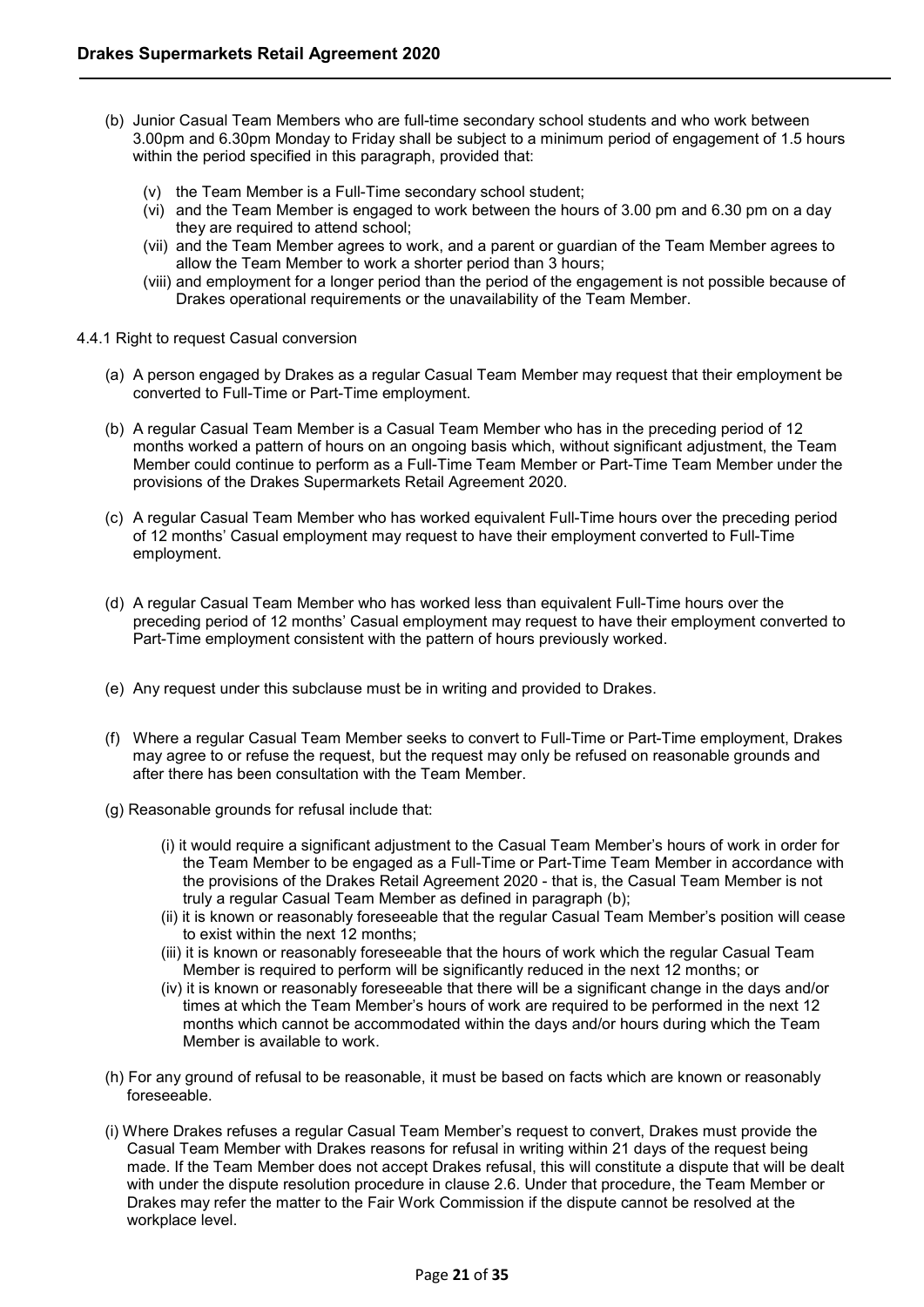- (j) Where it is agreed that a Casual Team Member will have their employment converted to Full-Time or Part-Time employment as provided for in this clause, Drakes and the Team Member must discuss and record in writing:
	- (i) the form of employment to which the Team Member will convert –that is, Full-Time or Part-Time employment.
- (k) The conversion will take effect from the start of the next pay cycle following such agreement being reached unless otherwise agreed.
- (l) Once a Casual Team Member has converted to Full-Time or Part-Time employment, the Team Member may only revert to Casual employment with the written agreement of Drakes.
- (m) A Casual Team Member must not be engaged and re-engaged (which includes a refusal to re-engage), or have their hours reduced or varied, in order to avoid any right or obligation under this clause.
- (n) Nothing in this clause obliges a regular Casual Team Member to convert to Full-Time or Part-Time employment, nor permits Drakes to require a regular Casual Team Member to so convert.
- (o) Nothing in this clause requires Drakes to increase the hours of a regular Casual Team Member seeking conversion to Full-Time or Part-Time employment.
- (p) Drakes must provide a Casual Team Member, whether a regular Casual Team Member or not, with a copy of the provisions of this subclause within the first 12 months of the Team Member's first engagement to perform work.
- (q) A Casual Team Member's right to request to convert is not affected if Drakes fails to comply with the notice requirements in paragraph [\(p\).](http://awardviewer.fwo.gov.au/award/show/MA000084#P295_27730)

## <span id="page-21-0"></span>**4.5 Rostering arrangements**

- (a) At the time of first being employed, Drakes and any permanent Part-Time Team Member will agree in writing on a regular pattern of work specifying;
	- (i) The hours worked each day;
	- (ii) Which days of the week the Team Member will work;
	- (iii) The actual starting and finishing times of each day;
	- (iv) The times of taking and the duration of meal breaks and rest breaks.
- (b) Permanent Team Members and Drakes shall agree in writing on a roster with either 19 or 20 ordinary time starts per 4-week cycle. No Team Member shall work more than 6 ordinary time starts in one week. Where a Team Member works on 6 consecutive ordinary time starts in a week, the Team Member shall work no more than 4 ordinary time starts in the following week, unless otherwise agreed by Drakes and the Team Member.
- (c) Consecutive days off
	- (i) Ordinary hours will be worked to provide a Team Member with two consecutive days off each week or three consecutive days off in a two-week period.
	- (ii) This requirement will not apply where the Team Member requests in writing and Drakes agrees to other arrangements, which are to be recorded in the time and wages records. It cannot be made a condition of employment that a Team Member make such a request.
	- (iii) A Team Member can terminate the agreement by giving four weeks' notice to Drakes.
- (d) There will be a 10-hour break between a Team Member's ceasing time on one day and commencement time the following day. Any Team Member who does not have a 10-hour break will be paid at double the ordinary rate of pay until a 10-hour break is achieved.
- (e) Team Members regularly working Sundays
	- (i) A Team Member who regularly works Sundays will be rostered to have three consecutive days off each four weeks and the consecutive days off will include Saturday and Sunday.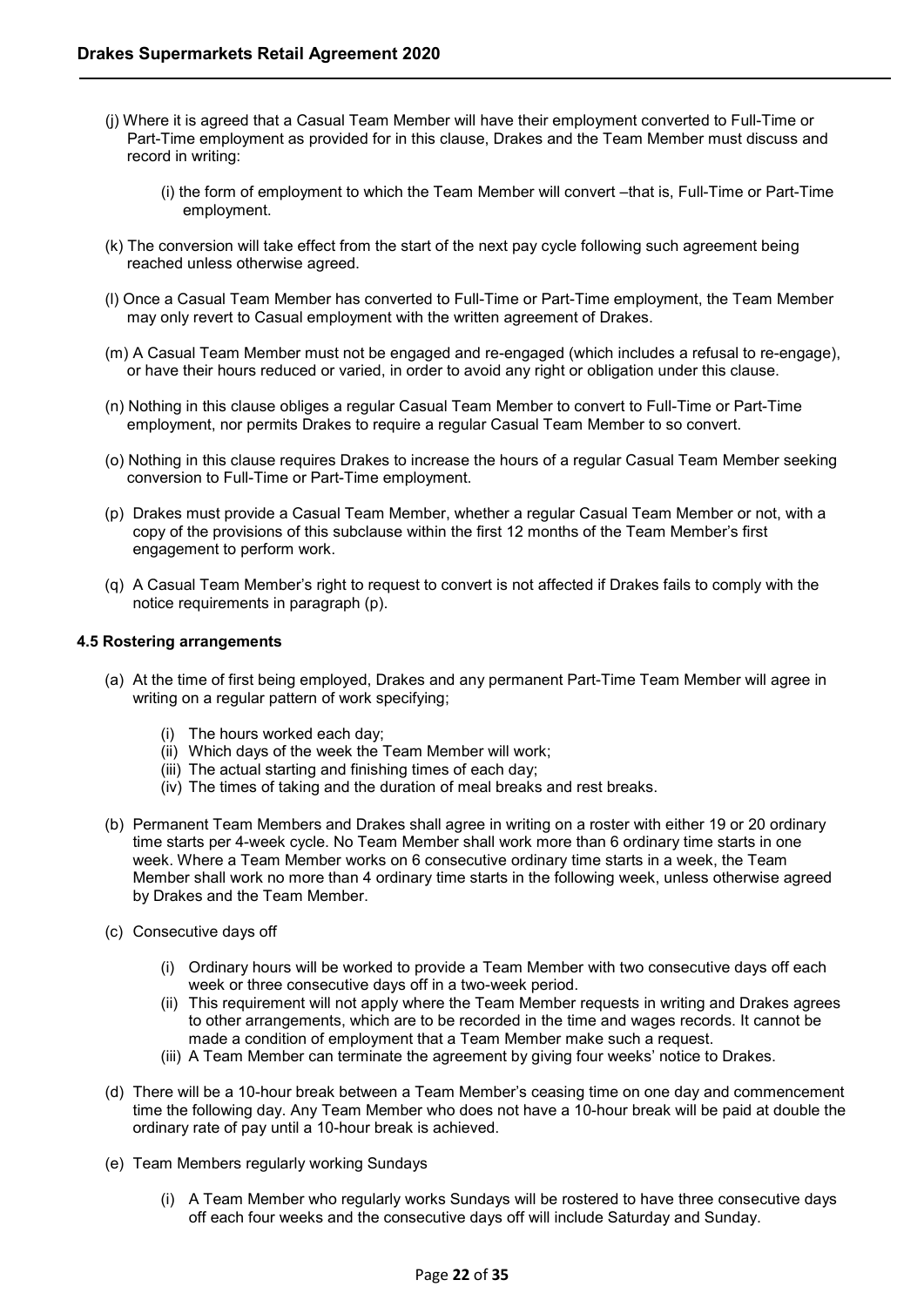- (ii) This requirement will not apply where the Team Member requests in writing and Drakes agrees to other arrangements which are to be recorded in the time and wages records. It cannot be made a condition of employment that a Team Member make such a request.
- (iii) A Team Member can terminate the agreement by giving four weeks' notice to Drakes.
- (f) A Team Member may elect, with the consent of Drakes, to work 'make-up time', under which the Team Member takes time off ordinary hours, and works those hours at a later time, provided it complies with the rostering arrangements in this Agreement.
- (g) When setting or changing rosters, Drakes will take into consideration personal circumstances of the Team Member including family responsibilities, caring responsibilities, sporting and study commitments and access to safe transport home.
- (h) Any permanent roster change will be provided to the Team Member in writing with a minimum seven days' notice. Should the Team Member disagree with the roster change, they will be given a minimum of 14 days written notice instead of seven days, during which time there will be discussions aimed at resolving the matter.

The rostered hours of Full-Time and Part-Time Team Members may be altered at any time by mutual agreement between Drakes and the Team Member.

Rosters will not be changed except as provided in the above clause from week to week, or fortnight to fortnight, nor will they be changed to avoid any Agreement entitlements.

- (i) All Team Members will be provided in advance with regular notice of their work rosters.
- (j) Drakes will exhibit staff rosters on a notice board, which will show for each Team Member:
	- (i) the number of ordinary hours to be worked each week;
	- (ii) the days of the week on which work is to be performed; and
	- (iii) the commencing and ceasing time of work for each day of the week.
- (k) Consultation about changes to roster of hours of work:
	- (i) This applies if Drakes proposes to change the regular roster or ordinary hours of work of a Team Member, other than a Team Member whose working hours are irregular, sporadic or unpredictable.
	- (ii) Drakes must consult with any Team Members affected by the proposed change and their representatives (if any).

For the purposes of consultation, Drakes must:

- a. Provide to the Team Members and their representatives mentioned in clause (ii) information about the change and when it is to begin; and
- b. Invite the Team Members to give their views about the impact of the proposed change on them (including any impact on their family or caring responsibilities) and invite their representative (if any) to give their views about that impact.
- (iii) Drakes must consider any views given under clause k (ii) b.
- (iv) This clause is to be read in conjunction with any other provisions of this Agreement concerning the scheduling of work or the giving of notice.

## <span id="page-22-0"></span>**4.6 Meal breaks and rest pauses**

(a) All Team Members will be entitled to breaks in accordance with the following table:

| <b>Hours worked</b>      | <b>Paid Rest break</b>   | <b>Unpaid Meal break</b>      |
|--------------------------|--------------------------|-------------------------------|
| Work less than 4 hours   | No rest break            | No meal break                 |
| Work 4 hours or more but | One 10-minute rest break | No meal break                 |
| no more than 5 hours     |                          |                               |
| Work more than 5 hours   | One 10-minute rest break | One meal break of at least 30 |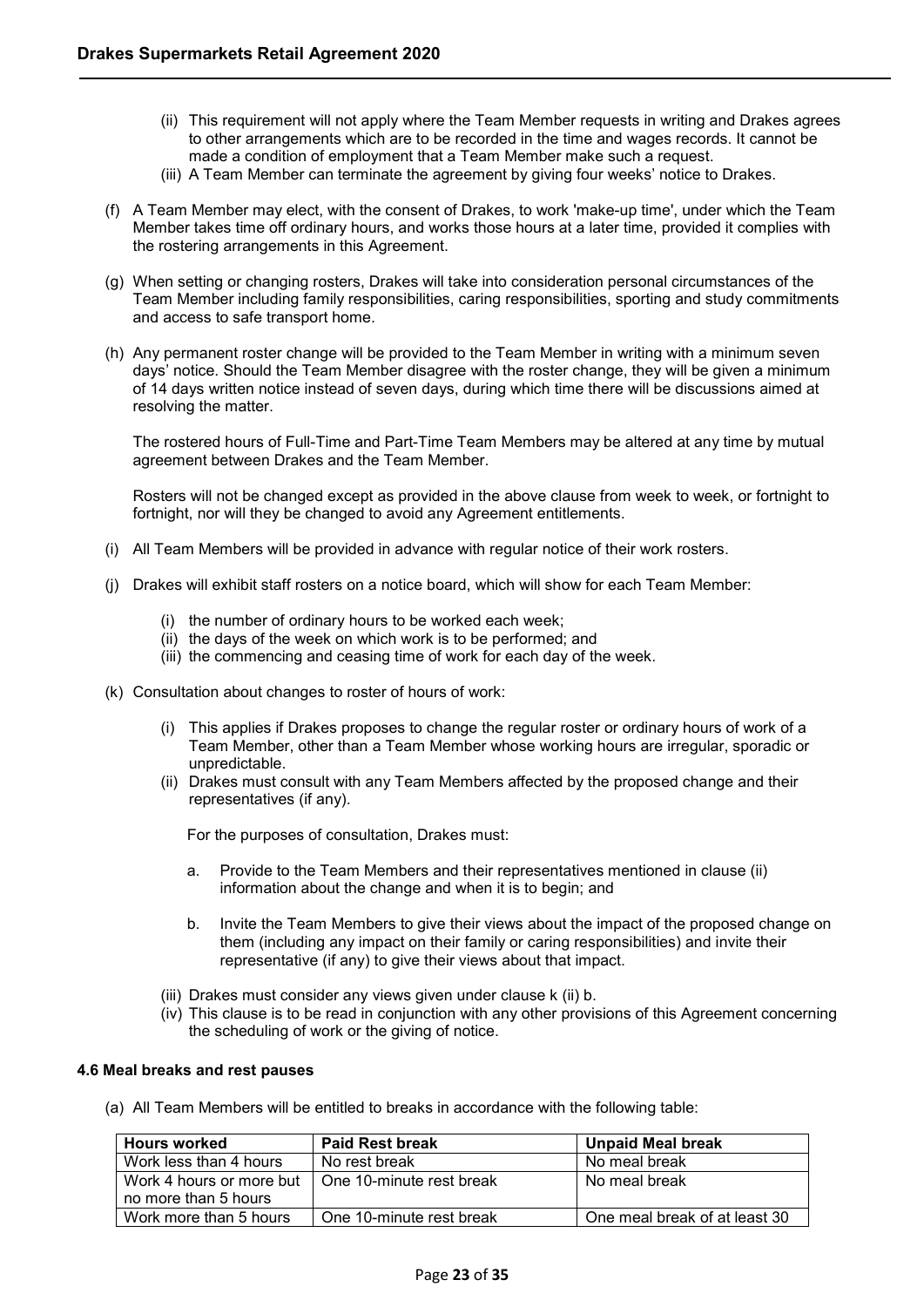| but less than 7 hours                          |                                                                                                                                                   | minutes but not more than 60                                                    |
|------------------------------------------------|---------------------------------------------------------------------------------------------------------------------------------------------------|---------------------------------------------------------------------------------|
|                                                |                                                                                                                                                   | minutes.                                                                        |
| Work 7 hours or more but<br>less than 10 hours | Two 10-minute rest breaks, with<br>one taken in the first half of the<br>work hours and the second taken in<br>the second half of the work hours. | One meal break of at least 30<br>minutes but not more than 60<br>minutes.       |
| Work 10 hours or more                          | Two 10-minute rest breaks, with<br>one taken in the first half of the<br>work hours and the second taken in<br>the second half of the work hours. | Two meal breaks each of at<br>least 30 minutes but not more<br>than 60 minutes. |

- (b) A Team Member rostered for a 6-hour shift may elect to forgo their unpaid break and such arrangements must be recorded in writing.
- (c) Rest breaks and meal breaks will be exclusive of walking time to the lunchroom.
- (d) A Team Member cannot be required to take a rest break or meal break within one hour of commencing or ceasing of work. A Team Member cannot be required to take a rest break(s) combined with a meal break.
- (e) The requests for flexible working arrangements clause can be utilised to permit variations to this clause by agreement between Drakes and Team Members.

## <span id="page-23-0"></span>**4.7 Overtime**

(a) Drakes may require a Team Member to work reasonable overtime at overtime rates in accordance with the provisions of this clause and paid in accordance with the following table:

| For Overtime worked on | Overtime rate Full-Time and<br><b>Part-Time Team Members</b><br>% of the Hourly Base Rate of<br>Pay | <b>Overtime rate Casual Team</b><br><b>Members</b><br>% of the Hourly Base Rate of<br>Pay<br>(inclusive of casual loading) |
|------------------------|-----------------------------------------------------------------------------------------------------|----------------------------------------------------------------------------------------------------------------------------|
| Monday to Saturday     |                                                                                                     |                                                                                                                            |
| first 3 hours          | 150%                                                                                                | 175%                                                                                                                       |
| Monday to Saturday     |                                                                                                     |                                                                                                                            |
| after 3 hours          | 200%                                                                                                | 225%                                                                                                                       |
|                        |                                                                                                     |                                                                                                                            |
| Sundav                 | 200%                                                                                                | 225%                                                                                                                       |
|                        |                                                                                                     |                                                                                                                            |
| Public Holiday         | 250%                                                                                                | 275%                                                                                                                       |

- (b) A Team Member may refuse to work overtime in circumstances where the working of such overtime would result in the Team Member working hours which are unreasonable having regard to:
	- (i) any risk to the Team Member's health and safety;
	- (ii) the Team Member's personal circumstances including any family responsibilities;
	- (iii) the needs of the workplace or enterprise;
	- (iv) the notice (if any) given by Drakes of the overtime and by the Team Member of their intention to refuse it; and
	- (v) any other relevant matter.
- (c) Where Drakes and the Team Member agree, hours worked outside the spread of hours may be counted as part of the Team Member's ordinary weekly hours so long as the Team Member receives the applicable overtime rate as set out in clause 4.7 (a). Drakes or the Team Member may withdraw agreement to an arrangement made under this clause by giving 28 days written notice, or with shorter notice where mutually agreed.
- (d) Except as otherwise provided for in this Agreement, all time worked by permanent Team Members will be paid according to overtime rates in clause 7.4 (a) as follows: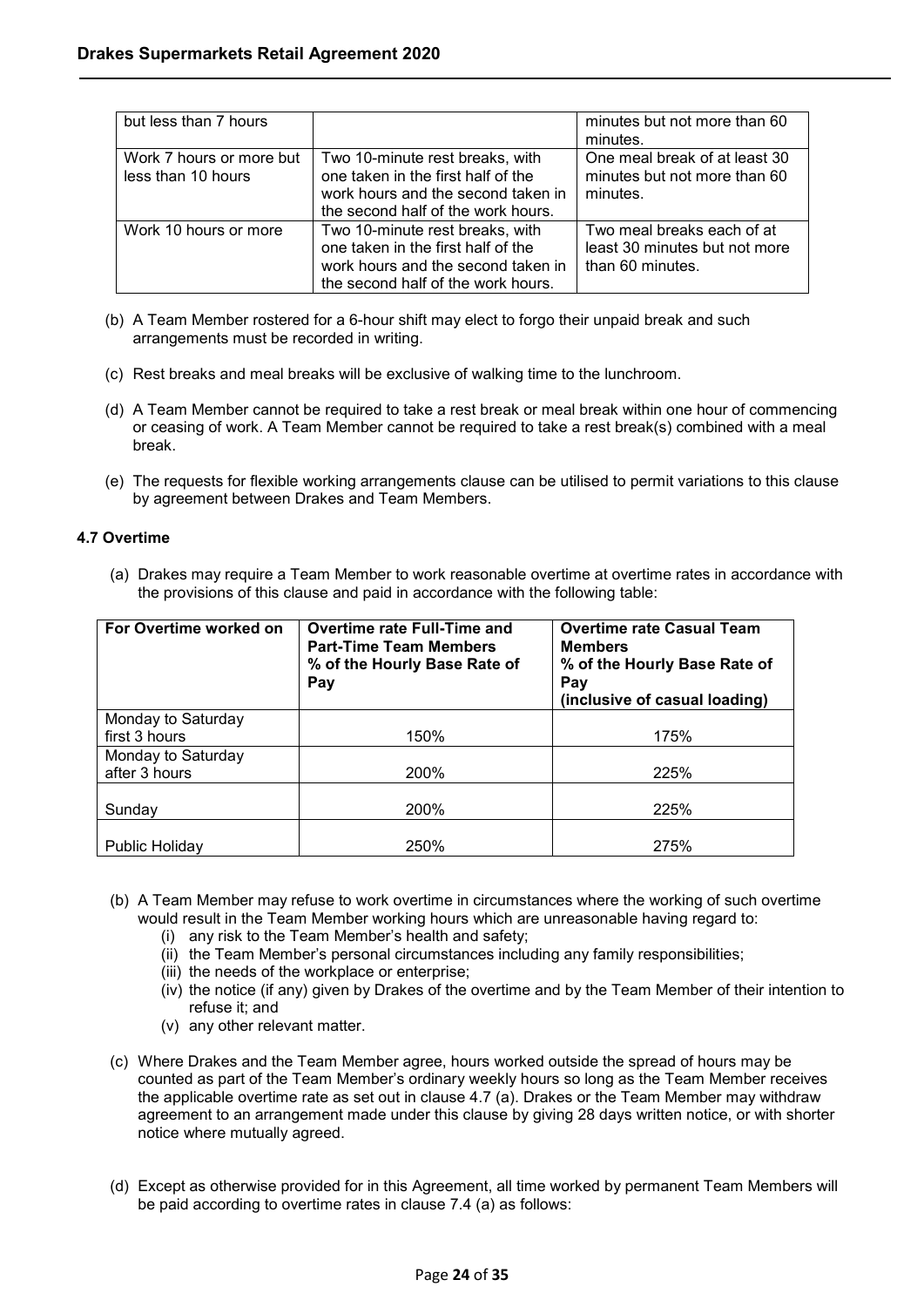- (i) For Full-time Team Members working in excess of 76 ordinary hours per fortnight (exclusive of meal breaks) or in excess of 152 ordinary hours in each 4-week cycle;
- (ii) For Part-Time Team Members working in excess of 38 ordinary hours per week;
- (iii) When a permanent Team Member works outside the span of hours as per clause 4.1 (b)
- (iv) When a permanent Team Member works outside their agreed rostering arrangements, other than in accordance with clause 4.3.1
- (e) Hours worked by Casual Team Members in excess of 38 ordinary hours per week or, where the Casual Team Member works in accordance with a roster, in excess of 38 ordinary hours per week averaged over the course of the 4-week cycle, will be paid at the overtime rates in clause 4.7 (a).
- (f) Where a Team Member is involved in workplace meetings, such Team Members will, upon mutual agreement, be able to vary their individual shift starting and/or finishing times to allow such meetings to occur in ordinary time hours.
- (g) A Team Member may elect, with the consent of Drakes, to take time off in lieu instead of payment for overtime at a time or times agreed with Drakes. The request must be in writing and the time off in lieu must be taken within 6 months. If time off for overtime that has been worked is not taken within the period of 6 months mentioned, Drakes must pay the Team Member for the overtime, in the next pay period following those 6 months, at the overtime rate applicable to the overtime when worked.
- (h) A Team Member may request at any time to be paid overtime, instead of time off in lieu and Drakes must pay the Team Member for the overtime, in the next pay period following the request at the applicable overtime rate.
- (i) Drakes undertakes not to exert undue influence or undue pressure on a Team Member in relation to a decision by Drakes to make, or not make, an agreement to take time off instead of payment for overtime.
- (j) Overtime taken as time off in lieu during ordinary time hours will be taken at the equivalent overtime rate, i.e. 2 hrs overtime equals 3 hours off in lieu.
- (k) If, on the termination of the Team Member's employment, time off for overtime worked by the Team Member to which clause 4.7 (a) applies has not been taken, Drakes must pay the Team Member for the overtime at the overtime rate applicable to the overtime when worked.
- (l) Each day will stand alone i.e. overtime will be calculated daily and will be non-accumulative.

## <span id="page-24-0"></span>**4.8 Requests for flexible working arrangements**

- (a) In accordance with section 65 of the Fair Work Act, Team Members can request a change in their working arrangements due to the following circumstances:
	- (ii) the Team Member is the parent, or has responsibility for the care, of a child who is of school age or younger;
	- (iii) the Team Member is a carer;
	- (iv) the Team Member has a disability;
	- (v) the Team Member is 55 or older;
	- (vi) the Team Member is experiencing violence from a member of the Team Member's family;
	- (vii) the Team Member provides care or support to a member of their immediate family, or a member of their household, who requires care or support because they are experiencing violence from their family.
- (b) Before responding to a request, Drakes must discuss the request with the Team Member and genuinely try to reach agreement on a change in working arrangements that will reasonably accommodate the Team Member's circumstances having regard to:
	- (i) the needs of the Team Member arising from their circumstances;
	- (ii) the consequences for the Team Member if changes in working arrangements is not made; and (iii) any reasonable business grounds for refusing the request.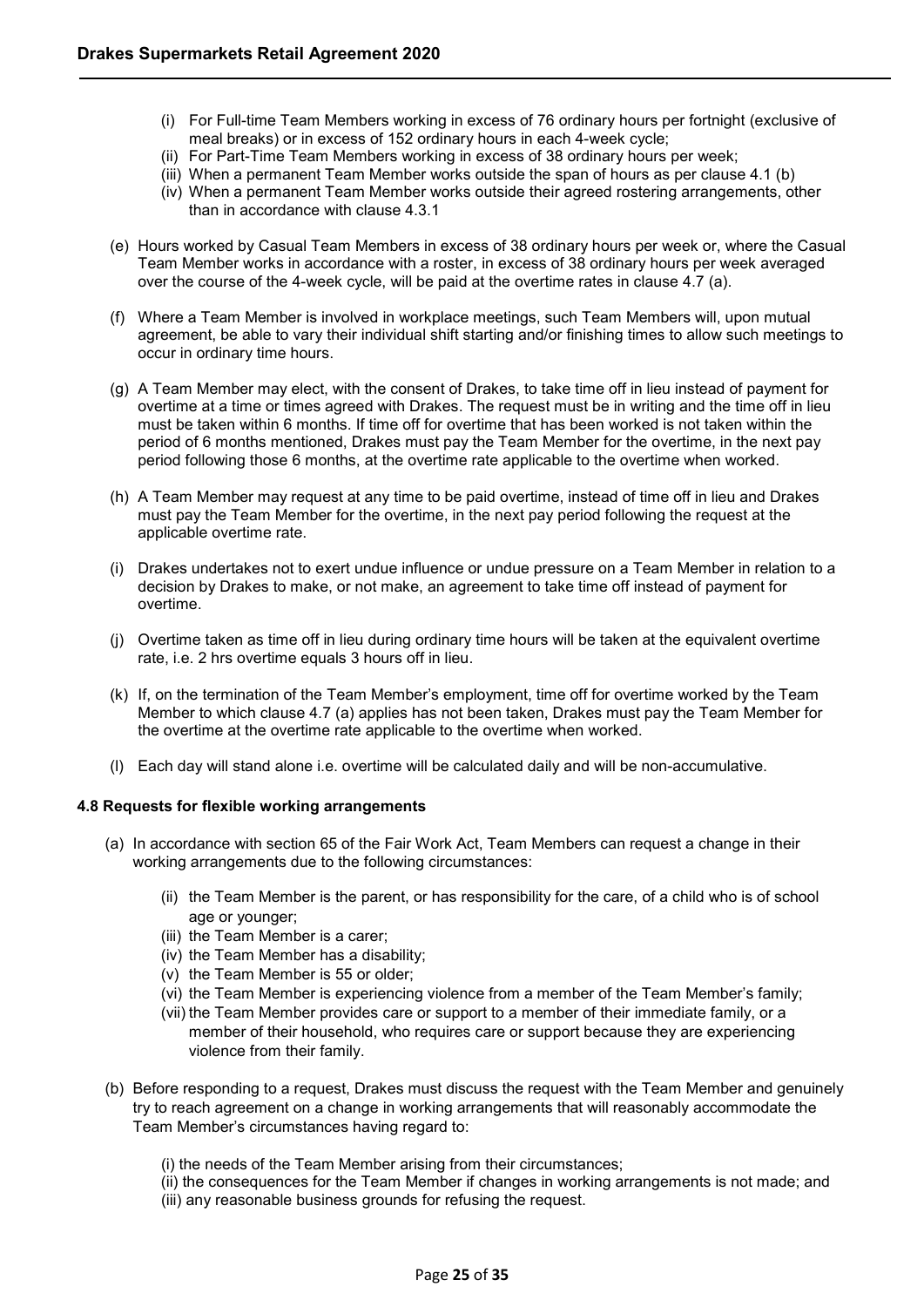- (c) Drakes must provide the Team Member with a written response to the request within 21 days, stating whether the request is granted or refused.
- (d) If Drakes refuse the request, the written response must include details of the reasons for the refusal including the business grounds for the refusal and how the grounds apply.
- (e) If Drakes and the Team Member reach an agreement under on a change in working arrangements that differs from that initially requested by the Team Member, Drakes will provide the Team Member with a written response to their request setting out the agreed change(s) in working arrangements.
- (f) If Drakes and the Team Member could not agree on a change in working arrangements in accordance with 4.8 (b) the written response must:

(i) state whether or not there are any changes in working arrangements that Drakes can offer the Team Member to better accommodate their circumstances; and (ii) if Drakes can offer the Team Member such changes in working arrangements, set out those changes in working arrangements.

(g) Drakes may only refuse the request on reasonable business grounds which include the following:

(i) that the request would be too costly or likely to result in a significant loss in efficiency or productivity;

(ii) that there is no capacity, or it is impractical to change the working arrangements of other Team Members, or recruit new Team Members, to accommodate the request;

(iii) that the request would be likely to have a significant negative impact on customer service.

## <span id="page-25-0"></span>**Part 5 - Leave and holidays**

## <span id="page-25-1"></span>**5.1 Annual leave**

- (a) Full-Time Team Members and Part-Time Team Members are covered by this Agreement will be entitled to annual leave in accordance with the NES. The accrual rate will be 152 hours per annum for Full-Time, and pro rata for Part-Time Team Members.
- (b) Annual leave will be taken at a time which is mutually agreed between both Drakes and the Team Member. Approval of annual leave will be discussed between the Team Member and the Team Member's site Manager.
- (c) Team Members will make reasonable attempts to take annual leave within 12 months of the leave accruing unless otherwise agreed between a Team Member and their site Manager.
- (d) Consideration will be given to a Team Member's leave requests to assist in leave coinciding with their partner's leave.
- (e) Annual leave in advance
	- (i) Drakes and the Team Member may agree in writing to the Team Member taking a period of paid annual leave before the Team Member has accrued an entitlement to the leave.
	- (ii) An agreement must:
		- state the amount of leave to be taken in advance and the date on which leave is to commence; and
		- be signed by Drakes and the Team Member and, if the Team Member is under 18 years of age, by the Team Member's parent or guardian.
	- (iii) Drakes must keep a copy of any agreement under clause 5.1 (e) as a Team Member record.
	- (iv) If, on the termination of the Team Member's employment, the Team Member has not accrued an entitlement to all of a period of paid annual leave already taken in accordance with an agreement under clause 5.1 (e), Drakes may deduct from any money due to the Team Member on termination an amount equal to the amount that was paid to the Team Member in respect of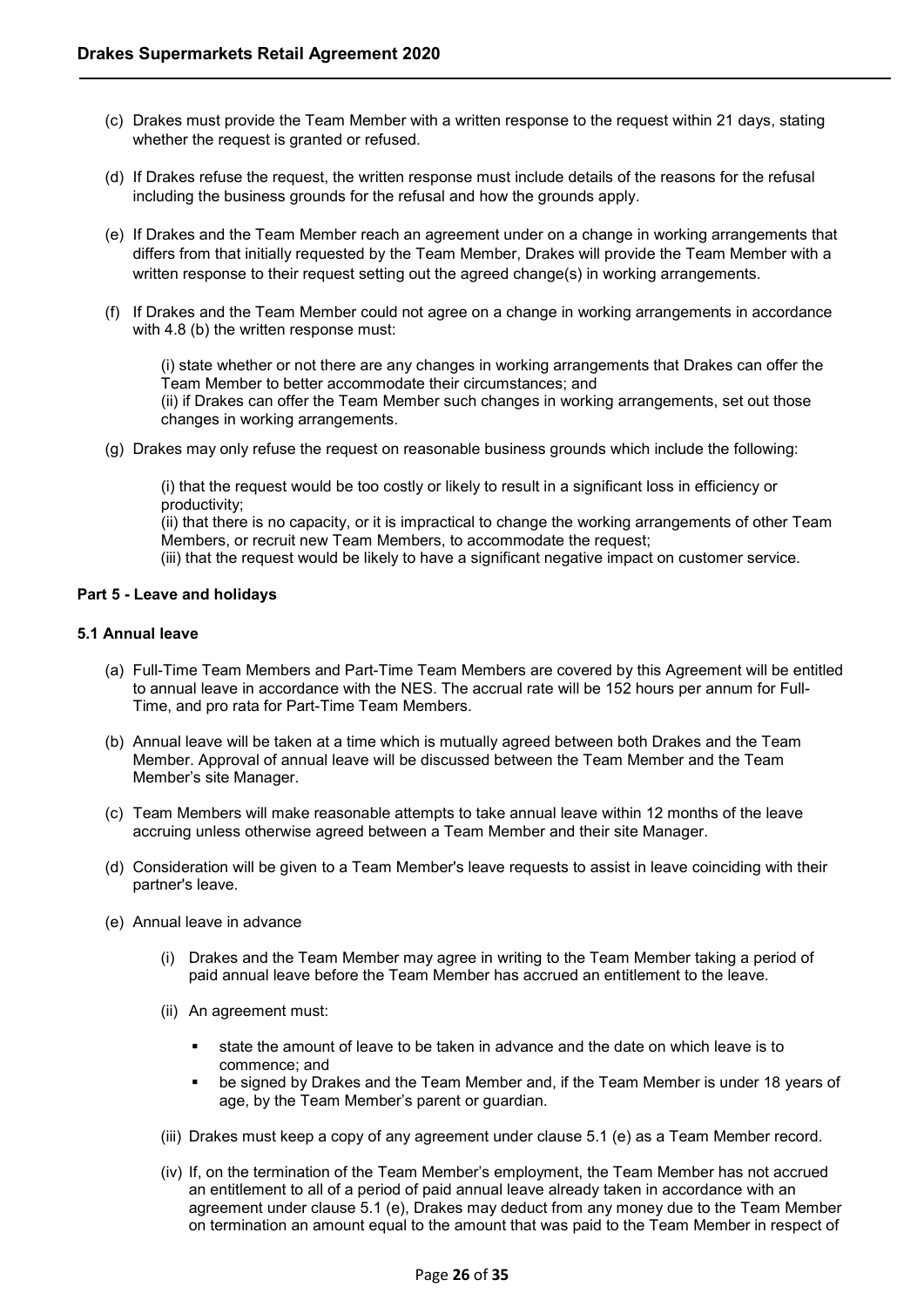any part of the period of annual leave taken in advance to which an entitlement has not been accrued.

- (f) Excessive leave accruals: general provision
	- (i) A Team Member has an 'excessive leave accrual' if the Team Member has accrued more than 8 weeks' paid annual leave.
	- (ii) If a Team Member has an excessive leave accrual, Drakes or the Team Member may seek to confer with the other and genuinely try to reach agreement on how to reduce or eliminate the excessive leave accrual.
	- (iii) Clause [5.1](http://awardviewer.fwo.gov.au/award/show/MA000084#P744_74207) (g) sets out how Drakes may direct a Team Member who has an excessive leave accrual to take paid annual leave.
	- (iv) Clause 5.1 (h) sets out how a Team Member who has an excessive leave accrual may require Drakes to grant paid annual leave requested by the Team Member.
- (g) Excessive leave accruals: direction by Drakes that leave be taken
	- (i) If Drakes has genuinely tried to reach agreement with a Team Member under clause [5.1](http://awardviewer.fwo.gov.au/award/show/MA000084#P741_73721) (f) (ii) but agreement is not reached (including because the Team Member refuses to confer), Drakes may direct the Team Member in writing to take one or more periods of paid annual leave.
	- (ii) However, a direction by Drakes under paragraph 5.1 (f) [\(ii\):](http://awardviewer.fwo.gov.au/award/show/MA000084#P746_74319)
		- is of no effect if it would result at any time in the Team Members remaining accrued entitlement to paid annual leave being less than 6 weeks when any other paid annual leave arrangements (whether made under clause 5.1 (f), 5.1 (g), or 5.1 (h) or otherwise agreed by Drakes and the Team Member) are taken into account; and
		- must not require the Team Member to take any period of paid annual leave of less than one week; and
		- must not require the Team Member to take a period of paid annual leave beginning less than 8 weeks, or more than 12 months, after the direction is given; and
		- **EXED FE** must not be inconsistent with any leave arrangement agreed by Drakes and the Team Member.
	- (iii) The Team Member must take paid annual leave in accordance with a direction under paragraph 5.1 (g) [\(i\)](http://awardviewer.fwo.gov.au/award/show/MA000084#P746_74319) that is in effect.
	- (iv) A Team Member to whom a direction has been given under paragraph 5.1 (g) [\(i\)](http://awardviewer.fwo.gov.au/award/show/MA000084#P746_74319) may request to take a period of paid annual leave as if the direction had not been given.
	- Note 1: Paid annual leave arising from a request mentioned in paragraph 5.1 (g) [\(iv\)](http://awardviewer.fwo.gov.au/award/show/MA000084#P753_75432) may result in the direction ceasing to have effect. See clause 5.1 (g) (i).
	- Note 2: Under section 88 (2) of the Fair Work Act, Drakes must not unreasonably refuse to agree to a request by the Team Member to take paid annual leave.
- (h) Excessive leave accruals: request by Team Member for leave
	- (i) If a Team Member has genuinely tried to reach agreement with Drakes under clause 5.1 (f) (ii) but agreement is not reached (including because Drakes refuses to confer), the Team Member may give a written notice to Drakes requesting to take one or more periods of paid annual leave.
	- (ii) However, a Team Member may only give a notice to Drakes under paragraph 5.1 (h) [\(i\)](http://awardviewer.fwo.gov.au/award/show/MA000084#P758_76024) if:
		- the Team Member has had an excessive leave accrual for more than 6 months at the time of giving the notice; and
		- the Team Member has not been given a direction under clause  $5.1$  (g) (i) that, when any other paid annual leave arrangements (whether made under clause 5.1 (f), 5.1 (g), or 5.1 (h) or otherwise agreed by Drakes and the Team Member) are taken into account, would eliminate the Team Member's excessive leave accrual.
	- (iii) A notice given by a Team Member under paragraph 5.1 (h) [\(i\)](http://awardviewer.fwo.gov.au/award/show/MA000084#P758_76024) must not:
		- if granted, result in the Team Member's remaining accrued entitlement to paid annual leave being at any time less than 6 weeks when any other paid annual leave arrangements (whether made under clause 5.1 (f), 5.1 (g) or 5.1 (h) or otherwise agreed by Drakes and the Team Member) are taken into account; or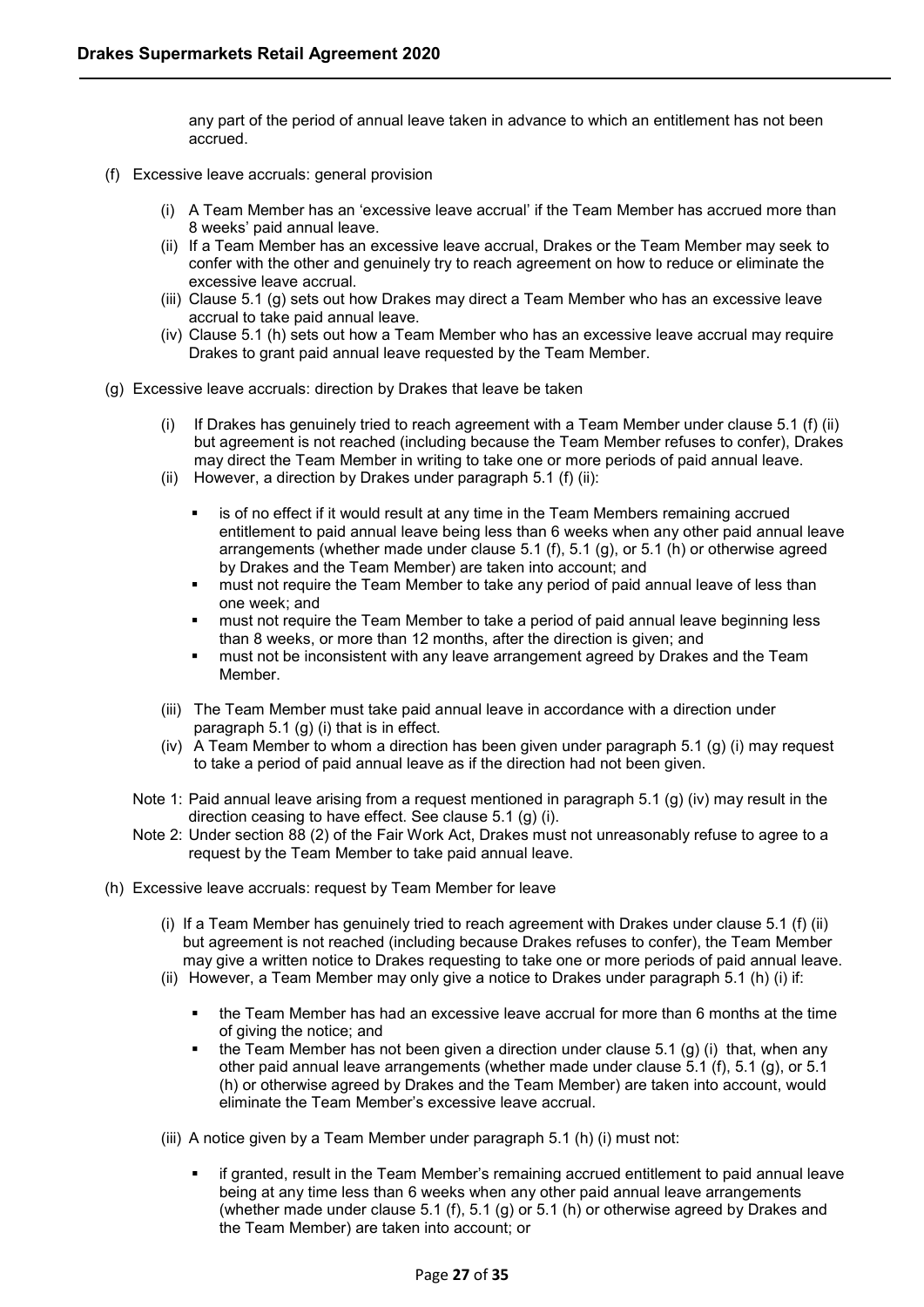- provide for the Team Member to take any period of paid annual leave of less than one week; or
- provide for the Team Member to take a period of paid annual leave beginning less than 8 weeks, or more than 12 months, after the notice is given; or
- be inconsistent with any leave arrangement agreed by Drakes and the Team Member.
- (iv) A Team Member is not entitled to request by a notice under paragraph 5.1 (h) [\(i\)](http://awardviewer.fwo.gov.au/award/show/MA000084#P758_76024) more than 4 weeks' paid annual leave in any period of 12 months.
- (v) Drakes must grant paid annual leave requested by a notice under paragraph 5.1 (h) [\(i\).](http://awardviewer.fwo.gov.au/award/show/MA000084#P758_76024)
- (i) A Team Member is not on annual leave if the period during which a Team Member has taken annual leave includes:
	- a. A full or part day public holiday
	- b. A period of any other leave (other than unpaid parental leave), or a period of absence from employment due to community service leave
- (j) Leave debits will be equivalent to the ordinary hours Team Members would have worked had they not been on paid leave. Such leave will therefore be paid and debited based on hours actually taken.
- (k) Payment for annual leave (including any proportionate payments) will be calculated and paid as follows:
	- (i) the Team Member's ordinary wage rate as prescribed by this Agreement for the period of the annual leave plus a further amount calculated at the rate of 17.5% of the ordinary wage rate
	- (ii) where the Team Member would have received penalty rates had the Team Member not been on leave during the relative period, and such loadings would have entitled such team member to a greater amount than the 17.5% loading, then the penalty rates will be added to the Team Member's ordinary pay instead of the annual leave loading.

Prior to proceeding on annual leave, a Team Member is entitled to be paid for the period of leave.

Upon termination of employment a Team Member must be paid for leave accrued which has not been taken.

- (l) If a public holiday falls within the Team Member's period of annual leave, the period of annual leave would be increased by one day or part day for each public holiday.
- (m) During the Holiday Blockout times, as accessible on the Company Information Portal, annual leave will only be permitted, in special circumstances by mutual agreement between Drakes and the Team Member. Drakes will not unreasonably refuse a request based on special circumstances. Should Drakes refuse such a request, the Team Member will have the right to appeal the refusal directly with the site Manager.
- (n) Casual Team Members are entitled to apply for unpaid leave, such requests will not be unreasonably refused.
- (o) A Full-Time or Part-Time Team Member and Drakes may agree to cash out an amount of annual leave in line with Drakes policy and the NES.

# <span id="page-27-0"></span>**5.2 Public holidays**

- (a) Public holidays are provided for in the NES.
- (b) Designated trading days on public holidays shall be worked by Team Members on a voluntary basis. If, however, there are insufficient volunteers then Drakes will nominate Team Members to work and such Team Members will be required to work.
- (c) If Drakes requests a Team Member to work on a public holiday, the Team Member may refuse the request if:
	- (i) the request is not reasonable; or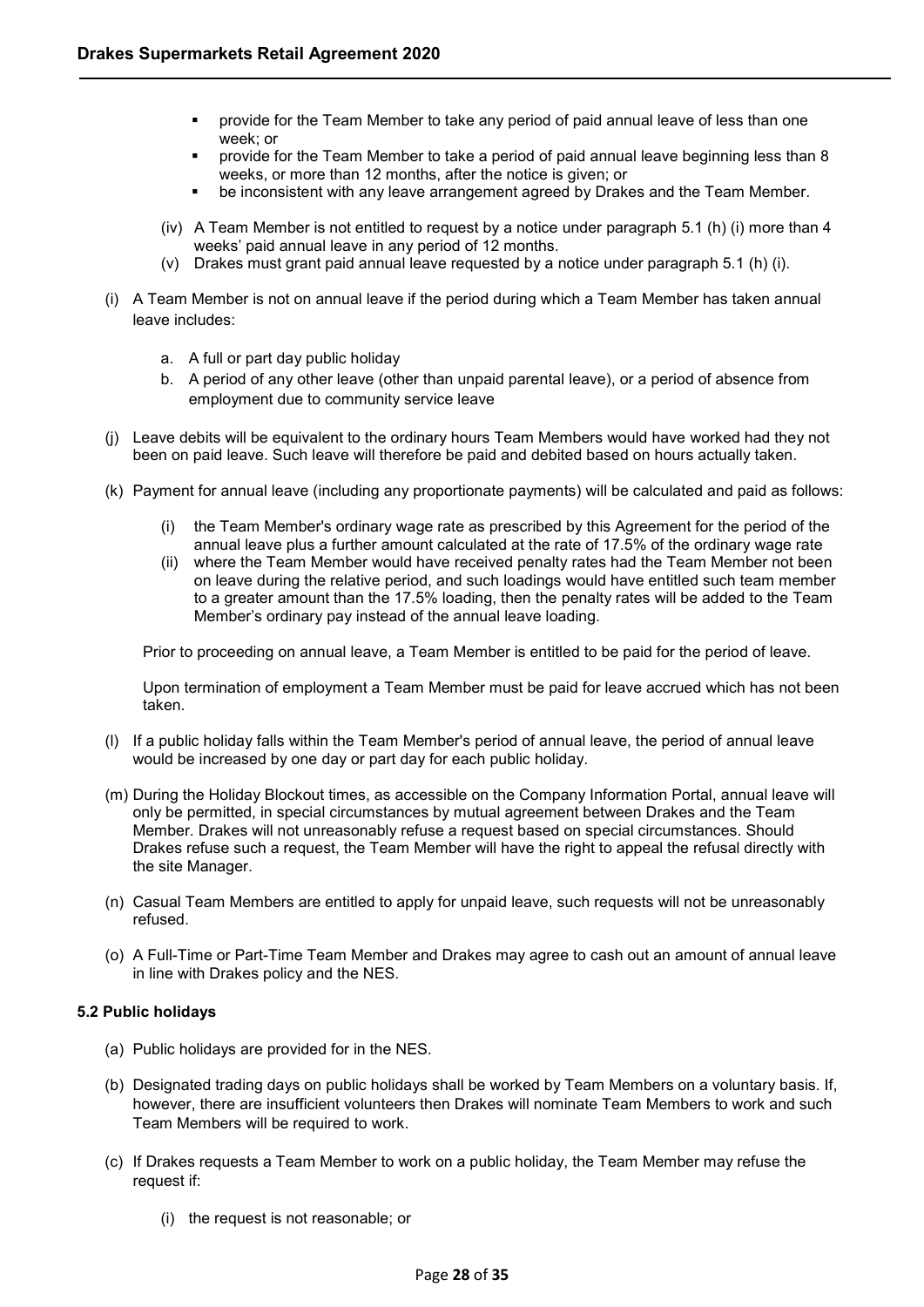- (ii) the refusal is reasonable
- (d) In determining whether a request, or a refusal of a request, to work on a public holiday is reasonable, the following must be considered:
	- (i) the nature of Drakes workplace or enterprise (including operational requirements), and the nature of the work performed by the Team Member;
	- (ii) the Team Member's personal circumstances, including family responsibilities;
	- (iii) whether the Team Member could reasonably expect that Drakes might request work on the public holiday;
	- (iv) whether the Team Member is entitled to receive overtime payments, penalty rates or other compensation for, or a level of remuneration that reflects an expectation of, work on the public holiday;
	- (v) the type of employment of the Team Member (for example, whether Full-Time, Part-Time or Casual)
	- (vi) the amount of notice in advance of the public holiday given by Drakes when making the request;
	- (vii) in relation to the refusal of a request the amount of notice in advance of the public holiday given by the Team Member when refusing the request;
	- (viii) any other relevant matter,
- (e) For Part-Time Team Members, it is agreed that rosters should not be altered to avoid penalties. However, where a public holiday falls on a "not required day", it will attract no payment. A "not required day" for Part-Time Team Members means a day where no work is rostered.
- (f) This clause will only apply to Team Members who received this entitlement prior to the commencement of this Agreement.

Where a Full-Time Team Member or a Part-Time Team Member working an average of 5 days per week, whose non-working day falls on a public holiday where a benefit applies in terms of clause 5.2 (a) they shall be paid by mutual agreement, either:

- (i) payment of an additional day's wages;
- (ii) addition of one day to the Team Member's annual leave, or
- (iii) another day may be allowed off with pay to the Team Member within twenty-eight days after the holiday falls, or during the week prior to the holiday.

If Drakes and the Team Member are unable to reach agreement on either (i), (ii) or (iii) above, the Team Member must be paid an additional day's wages.

A Part-Time Team Member shall be entitled to the provisions of (i), (ii), and (iii) above where the Team Member works an alternating roster and the public holiday falls on a day on which the Team Member works in any week of their roster cycle.

For the purpose of this paragraph for Full-Time Team Members' "day" shall mean 7.6 hours, and 8 hours for a Team Member working 19 days in a 4-week cycle. In respect of Part-Time Team Members' "day" shall mean the average number of hours rostered per day by the Team Member prior to the public holiday in the 4-week cycle.

This clause will not apply to a Team Member, other than a former Action Supermarkets Team Member, when a Team Member's non-working day falls on a public holiday on a Saturday or a Sunday.

## <span id="page-28-0"></span>**5.3 Personal/carer's leave**

- (a) Full-Time, Part-Time and Casual Team Members are entitled to personal/carer's leave in accordance with the NES.
- (b) Personal/carer's leave accrues progressively during a year of service according to the Team Member's ordinary hours of work and accumulates from year to year. Personal/carer's leave accrual will equate to 10 days per 12 months of continuous service and will accrue on a pro rata basis for Part-Time Team Members.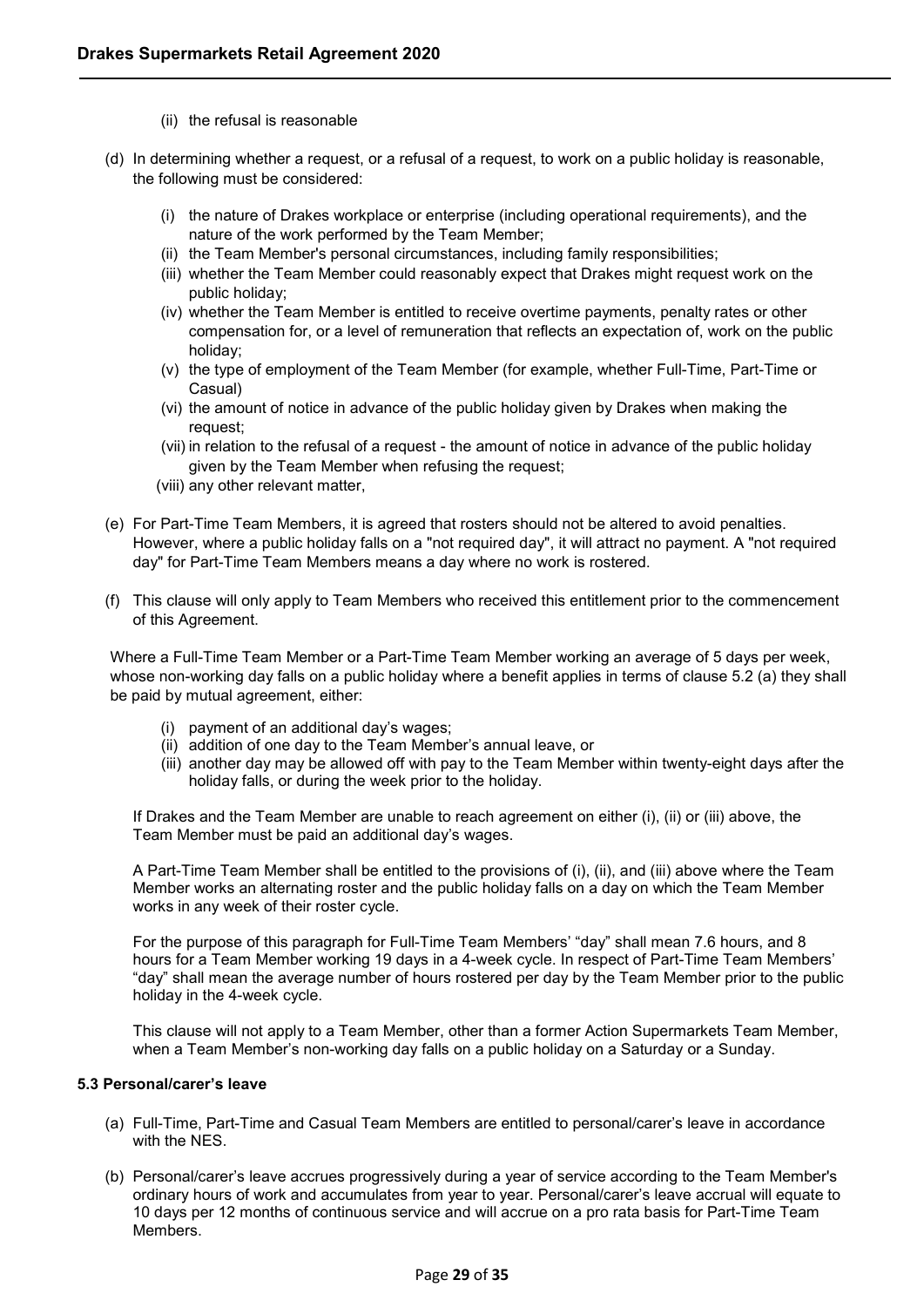- (c) Personal/carer's leave may be taken by a Team Member due to their own illness/ injury (personal leave). Personal/carer's leave can also be taken by the Team Member to provide care or support to a member of the Team Member's immediate family or a member of the Team Member's household, who requires care or support because of a personal/carer's illness or injury of the member or an emergency affecting the member (carer's leave).
- (d) Personal/carer's leave is subject to the following conditions and limitations:
	- (i) a Team Member is not entitled to paid personal/carer's leave for injury or illness for any period in respect of which they are entitled to workers' compensation;
	- (ii) it is expected that the Team Member will, as soon as possible prior to the Team Member's normal start time, inform Drakes of his/ her inability to attend for work, and as far as may be practicable, state the reason for the absence and the estimated duration of the absence;
	- (iii) A Team Member will be required to produce a medical certificate, or equivalent evidence, if the Team Member is absent from work on account of illness.
		- before, after, or on a public holiday; before or after annual leave; where a Team Member has taken in excess of 2 single day absences (in any calendar year); or where the absence exceeds 2 consecutive days.
		- a medical certificate or other reasonable proof of illness shall be provided by a Team Member who is ill during a period of annual leave and who seeks to have the annual leave recredited to his/her annual leave entitlements.
		- the Team Member will provide to Drakes evidence/ documentation that would satisfy a reasonable person that they were unable to attend for work on the day or days for which the personal/carer's leave is claimed. In this Agreement, documentation means:
			- o a medical certificate issued by a registered health practitioner or
			- o a statutory declaration made by the Team Member.
- (e) Drakes will not need to make any payment for any time a Team Member is absent from work without producing satisfactory evidence in support of a request for paid personal/carer's leave in accordance with clause 5.3 (d).
- (f) The Team Member is entitled to payment for personal/carer's leave at the Team Member's ordinary rate of pay (not including payments in the nature of penalty rates, overtime, allowances or loadings) for a period of personal leave.
- (g) Unused personal/carer's leave will not be paid out on termination for any reason.

## <span id="page-29-0"></span>5.3.1 Unpaid personal/carer's leave

- (a) A Team Member may, take unpaid personal/carer's leave for the purpose of providing care and support for a member of their immediate family or a member of the Team Member's household because of:
	- (i) a personal illness, or personal injury affecting the member; or
	- (ii) an emergency affecting the member.
- (b) Unpaid personal/carer's leave can only be taken by a Full-Time or Part-Time Team Member when the Team Member's entitlement to paid personal/carer's leave has been exhausted.
- (c) Unpaid personal/carer's leave is limited to a single, unbroken, period of 2 days, or two separate periods of 1 day each, or any separate periods totalling 2 days to which Drakes and the Team Member agree.
- (d) Casual Team Members are entitled to be not available for work or to leave work to care for a person who is sick and requires care and support or who requires care due to an emergency.

Such leave is unpaid. A maximum of 48 hours absence is allowed by right with additional absence by agreement.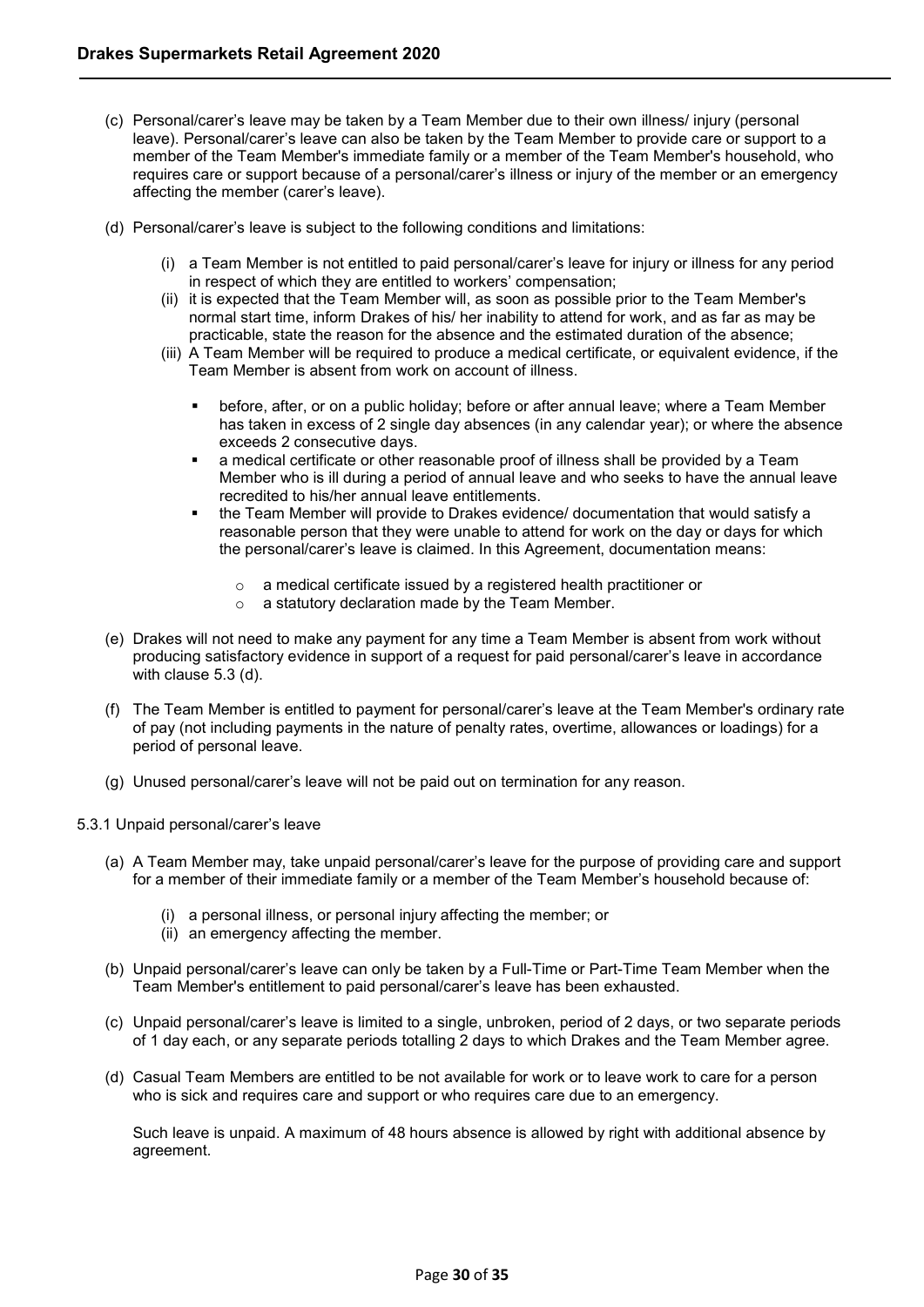## <span id="page-30-0"></span>5.3.2 Make up time

A Team Member who has taken unpaid carer's leave may elect, with the consent of Drakes, to work 'make up time' under which the Team Member takes time off during ordinary hours, and works those hours at a later time, during the spread of ordinary hours provided in the Agreement.

#### <span id="page-30-1"></span>**5.4 Compassionate leave**

- (a) Team Members are entitled to compassionate leave in accordance with the NES.
- (b) Entitlement to additional compassionate leave

Subject to the same provisions of 5.4 (a), where the leave in 5.4 (a) has been exhausted, a Team Member is entitled to leave up to 15.2 hours on each occasion of a death of the relative (pro rata for Part-Time Team Members). This additional leave may, at the Team Member's request and with the agreement of Drakes, be provided on the following basis:

- (i) Where paid leave is sought, it will be debited against the available personal leave credit of the Team Member.
- (ii) Where the personal leave credit of the Team Member has been exhausted and additional leave is sought, the Team Member may either access paid leave as provided for elsewhere in this Agreement or apply for unpaid leave which will not be unreasonably withheld by Drakes.

#### <span id="page-30-2"></span>**5.5 Parental leave**

- (a) Parental leave will mean unpaid maternity, paternity or adoption leave.
- (b) Parental leave will be available according to the NES.
- (c) Eligible Casual Team Member means a Casual Team Member who would be entitled to parental leave in accordance with the NES.
- (d) Team Members may elect to use their long service leave in conjunction with a period of parental leave and this may be taken in the usual way or at half pay for double the leave subject to limitations applied by the NES.
- (e) Parental leave may be varied or cancelled in accordance with the NES.

#### <span id="page-30-3"></span>5.5.1 Return to work

- (a) A Team Member, on returning to work after parental leave, is entitled:
	- (i) to the position, which was held immediately before commencing parental leave, or
	- (ii) in the case of a Team Member who has transferred to a safe job, to the position which was held immediately before the transfer.
- (b) If the position no longer exists but there are other positions available which the Team Member is qualified for and is capable of performing, the Team Member is entitled to a position as near as possible, comparable in status, pay and location to that of the former position.
- (c) In relation to an eligible Casual:
	- (i) on return from unpaid parental leave, the Casual Team Member shall be engaged in accordance with clause 4.4 of this agreement.
	- (ii) The rights of Drakes in relation to engagement and re-engagement of Casual Team Members are not affected, other than in accordance of this clause.

## <span id="page-30-4"></span>**5.6 Long service leave**

Team Members will be entitled to long service leave, in accordance with relevant state legislation.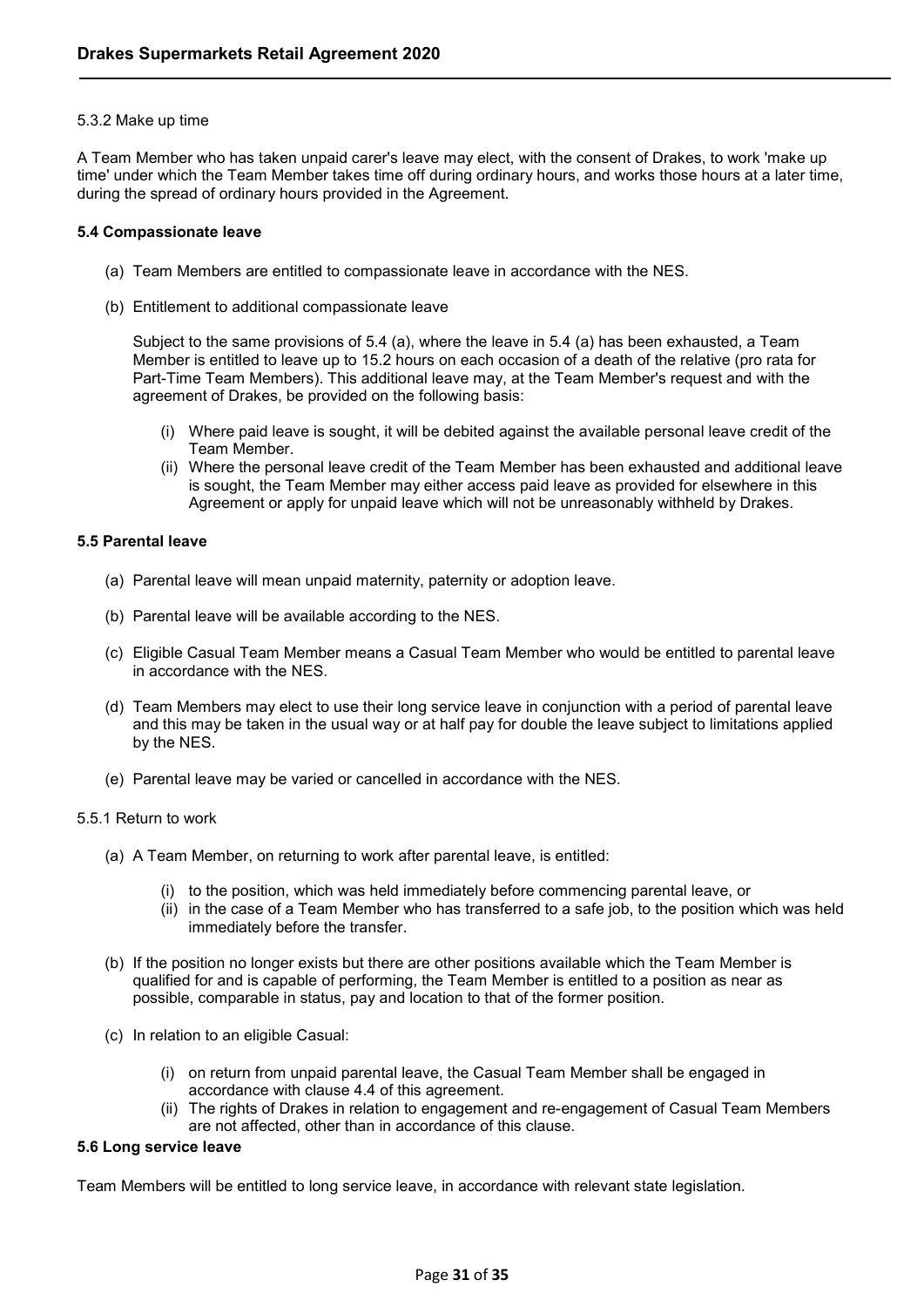## <span id="page-31-0"></span>**5.7 Leave without pay**

- (a) Leave without pay will only be granted at Drakes discretion. Where leave without pay is sought on account of illness, a medical certificate must be provided by the Team Member indicating the nature of the illness and period of incapacity.
- (b) Leave without pay shall mean an approved period of unpaid leave, which shall not break continuity of employment and which whilst not exhaustive, may include:
	- (i) a Team Member who is studying and requires time to attend exams;
	- (ii) a Team Member who wishes to travel overseas or interstate for an extended period;
	- (iii) a Team Member who requires time off to care for a sick or injured close relative;
	- (iv) a Team Member who wishes to return to studies on a full-time basis.
- (c) Any leave taken in accordance with this clause shall be subject to the following:
	- (i) mutual agreement
	- (ii) a maximum period of 2 months
	- (iii) all other appropriate leave entitlements and accrued time off in lieu including RDO's must be exhausted.
- (d) Where a Full-Time or Part-Time Team Member proceeds on authorised unpaid leave of absence of one week's duration or more, all entitlements to annual leave, personal leave, and long service leave will be frozen from the date of commencing such leave to the date of returning from such leave.
- (e) Authorised leave of absence shall not break continuity of service.

## <span id="page-31-1"></span>**5.8 Family and domestic violence leave**

Family and domestic violence leave will be available according to the NES.

## <span id="page-31-2"></span>**5.9 Community service leave**

Team Members, including Casual Team Members, can take community service leave for certain activities as prescribed by the NES.

## <span id="page-31-3"></span>**5.10 Natural disaster leave**

- (a) Where a state of emergency is declared, or where flooding, earthquake and bushfires occur, or are imminent, affected Team Members will be allowed to leave work or be absent from work to care for their family or property where there is a genuine risk.
- (b) A Full-Time or Part-Time Team Member can take up to 3 days paid leave from their annual or long service leave accrual if there is a reasonable and justified reason that the Team Member is unable to attend work due to a natural disaster. Provided that such leave may be extended with agreement of Drakes in extenuating circumstances.
- (c) Drakes can direct a permanent Team Member to take leave if Drakes is forced to shut down, where a natural disaster has had a direct impact on the business.
- (d) Casual Team Members are entitled to unpaid natural disaster leave.

# <span id="page-31-4"></span>**5.11 Australian Defence Force Reserve leave**

- (a) Drakes is committed to supporting Team Members who are members of the Australian Defence Force (ADF) Reserves. If a Team Member is required for Defence Reserves duty and if the period of such leave would interfere with the Team Member's rostered work requirements, the Team Member shall;
	- (i) notify Drakes of the period for which Defence Reserves duty is required;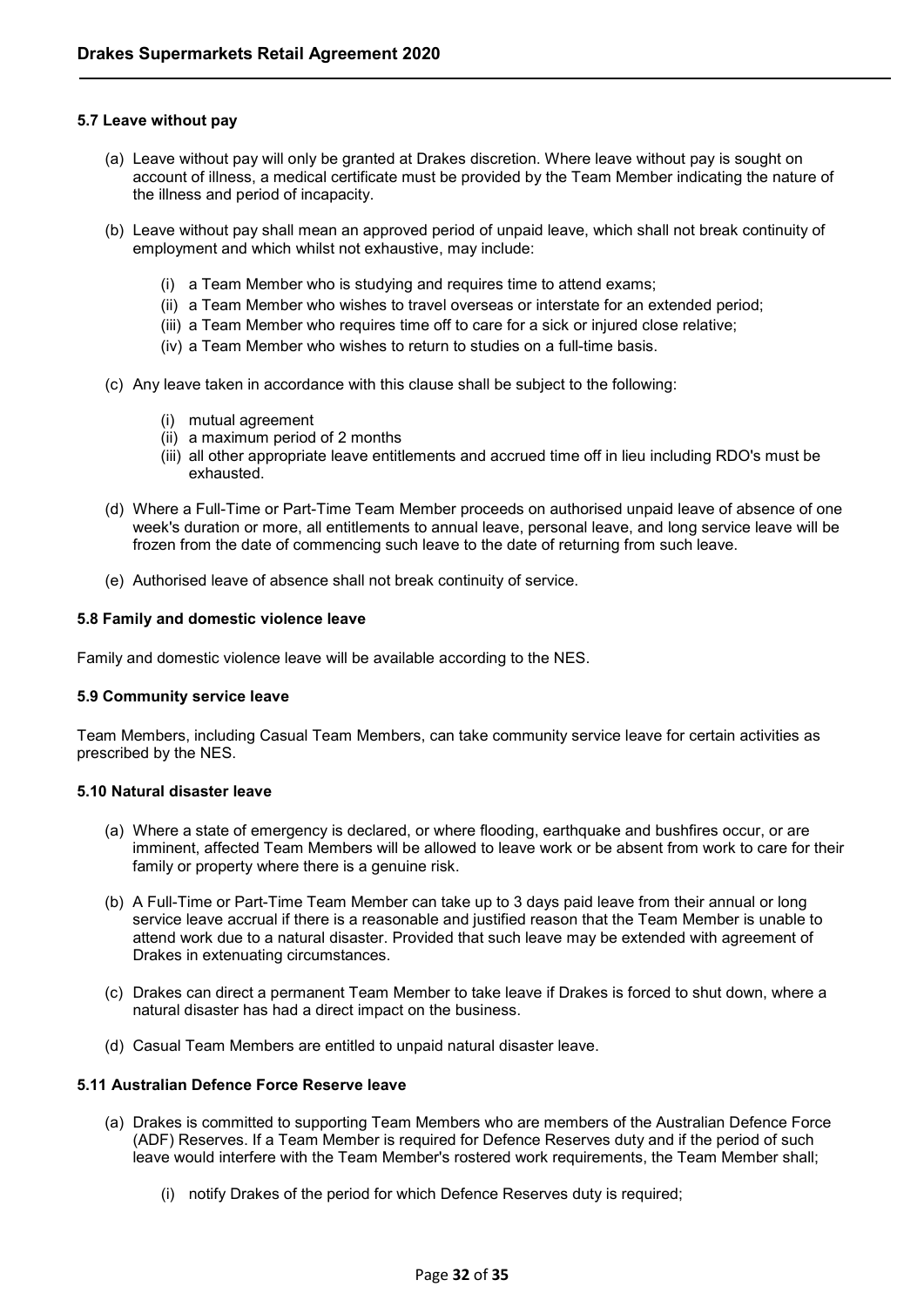- (ii) make application to take leave without pay for the first 14 days. Drakes will provide an additional 14 days of paid leave on full pay for permanently employed, Full-Time Team Members.
- (b) For all other periods of ADF Reserve service, a Team Member may elect to apply for:
	- (i) Leave without pay;
	- (ii) Annual leave;
	- (iii) Long service leave;
	- (iv) A combination of the above to cover a period of Defence services.
- (c) Following a 12 month qualifying period, Part-Time and Casual Team Members may be entitled to paid ADF reserve leave on a pro-rata basis, determined by Drakes on an individual basis.
- (d) ADF reserve leave is based on a financial year and is in addition to any other accrued leave. ADF reserve leave is not cumulative and cannot be carried over to the following year.

## <span id="page-32-0"></span>**5.12 Blood donor leave**

- (a) A Full-Time Team Member who is absent during ordinary working hours for the purpose of donating blood shall not suffer any deduction of pay up to a maximum of 2 hours on each occasion and subject to a maximum of 4 separate absences for the purpose of donating blood each calendar year.
- (b) The Team Member shall arrange for the absence to be on a day suitable to Drakes and the absence shall be as close as possible to the beginning or ending of the Team Member's ordinary working hours.
- (c) Proof of attendance of the Team Member at a recognised place for the purpose of donating blood and the duration of such attendance shall be furnished to the satisfaction of Drakes.
- (d) The Team Member shall notify Drakes as soon as possible of time and date upon which the Team Member is requesting permission to be absent for the purpose of donating blood.

## <span id="page-32-1"></span>**5.13 Jury service leave**

Permanent Team Members shall be entitled to be absent from their employment for a period because of jury service and shall be paid at the base rate of pay for their ordinary hours of work during that period, less the amount paid to the Team Member by the Court in which jury service is being performed, for a maximum of ten (10) days.

## <span id="page-32-2"></span>**5.14 Pre-natal leave**

- (a) A Full-Time or Part-Time pregnant Team Member may access up to 18 hours of personal leave for the purpose of attending medical appointments associated with the pregnancy.
- (b) A Full-Time or Part-Time Team Member whose partner is pregnant may access up to 18 hours of carer's leave or annual leave for the purpose of attending medical appointments with their pregnant partner.
- (c) Proof of attendance may be required to be provided to Drakes, as per the relevant leave provision.
- (d) Where possible, Team Members should arrange appointments as close as possible to the beginning or ending of their ordinary working hours.
- (e) The Team Member is to provide reasonable notice to Drakes of their requirement to take pre-natal leave.
- (f) Leave will be deducted from the Team Member's accrued entitlement based on the actual time taken to attend each appointment.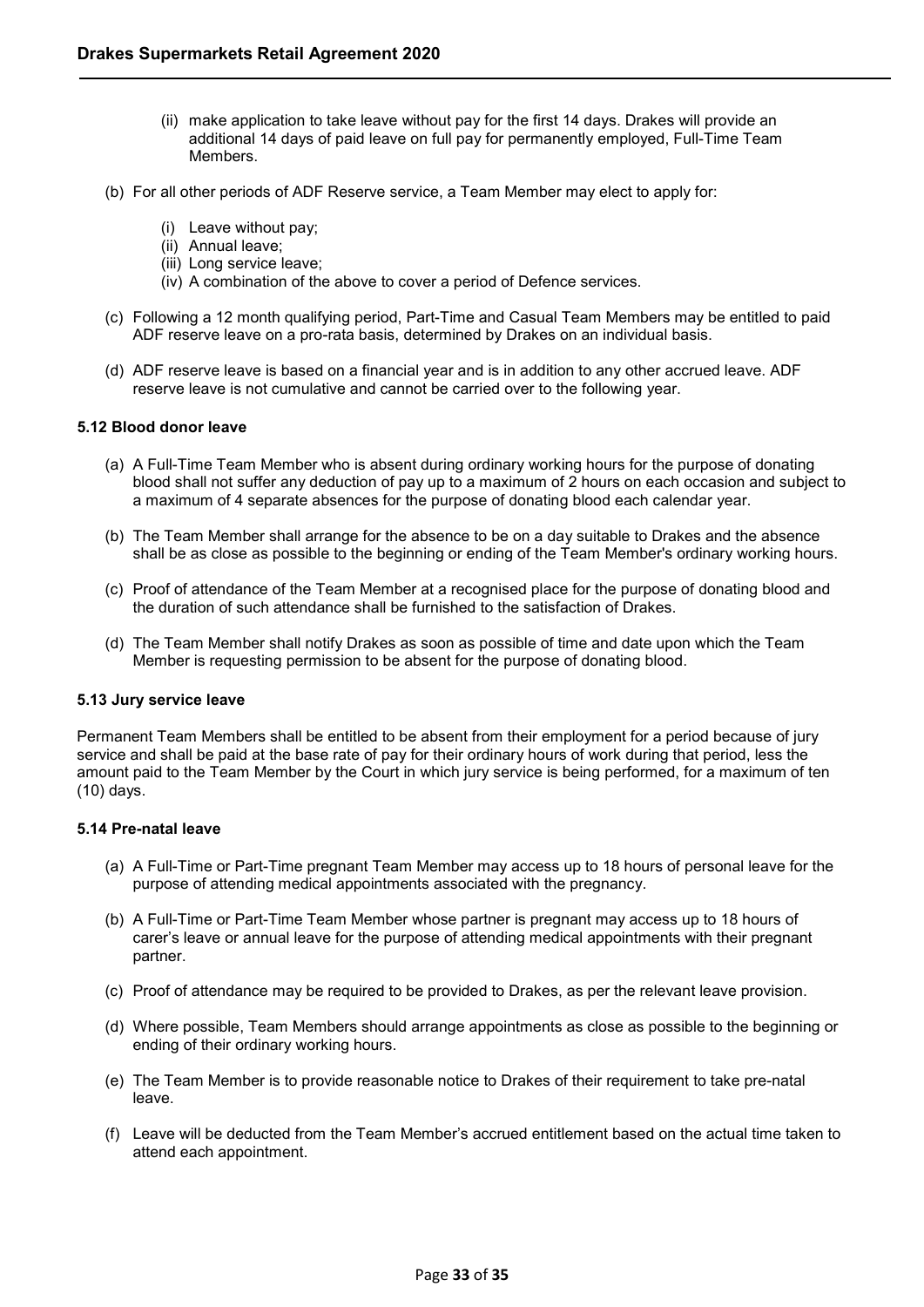## <span id="page-33-0"></span>**Part 6 – Union matters**

- (a) Drakes recognises the SDA as being the Union that represents Team Members who are covered by this agreement. This representation will extend to all terms and conditions of employment covered by this agreement.
- (b) The Union will be provided the opportunity to speak to all new Team Members about this Agreement, at a time agreed between the company and the Union.
- (c) Drakes undertakes upon authorisation to deduct Union membership dues as levied by the Union in accordance with its rules from the pay of Team Members who are members of the Union. Such monies collected will be forwarded to the appropriate branch of the Union at the beginning of each month together with all necessary information to enable the reconciliation and crediting of subscriptions to members' accounts.
- (d) Union delegates will be allowed to take up to 2 days unpaid union training leave, provided 4 weeks' notice is given. The Union may reimburse the delegate for lost wages as a result of taking unpaid leave.
- (e) The Union will be allocated space on the Drakes notice boards where it can display communications.

## <span id="page-33-1"></span>**Part 7 – Other**

## <span id="page-33-2"></span>7.1 Workplace health and safety

Drakes is committed to achieving and maintaining a healthy and safe work environment for all Team Members. Drakes has several policies and procedures in place to ensure that this goal can be achieved. These policies and procedures can be found in the Workplace Health and Safety section of Policies and Procedures on the Company Information Portal.

## <span id="page-33-3"></span>7.2 Amenities

- (a) Drakes shall provide and maintain first-aid equipment which will be under the control of the site Manager or other appointed persons.
- (b) Where practicable, Drakes shall provide locker accommodation for each Team Member.
- (c) Drakes shall provide a room containing adequate seating accommodation with a sufficient supply of hot water, where practicable.

## <span id="page-33-4"></span>7.3 Alcohol and illegal drugs

- (a) In accordance with Drakes Zero Tolerance Drug and Alcohol Policy, the use of alcohol or illegal drugs during working hours, including meal breaks, is not permitted.
- (b) A Team Member found to be under the influence, in possession, or in control of an illegal drug may be dismissed.
- (c) A Team Member found to be under the influence of alcohol may be dismissed.